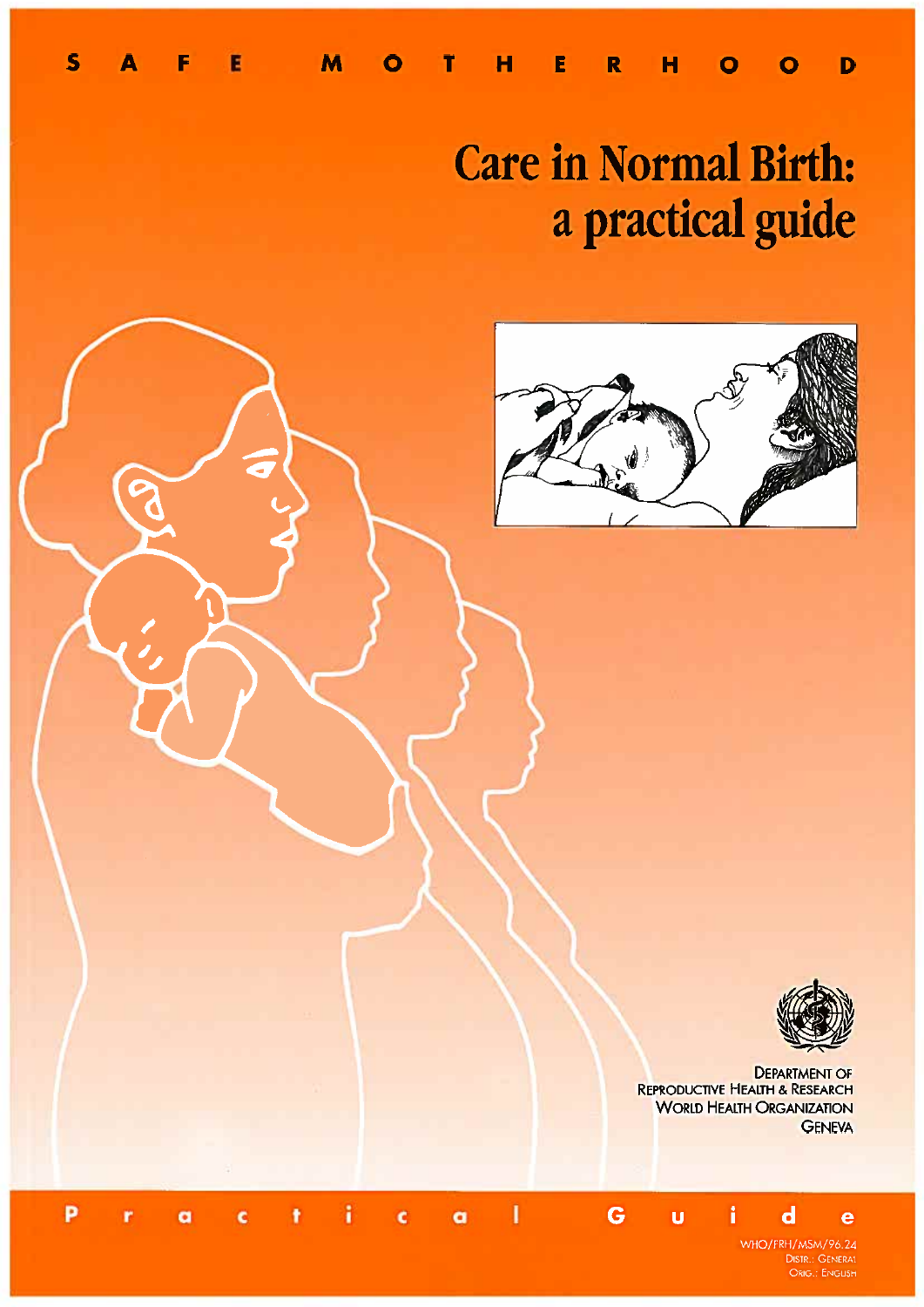The World Health Organization is a specialized agency of the United Nations with primary responsibility for international health matters and public health. Through this organization, which was created in 1948, the health professions of some 189 countries exchange their knowledge and experience with the aim of making possible the attainment by all citizens of the world by the year 2000 of a level of health that will permit them to lead a socially and economically productive life.

By means of direct technical cooperation with its Member States, and by stimulating such cooperation among them, WHO promotes the development of comprehensive health services, the prevention and control of diseases, the improvement of environmental conditions, the development of health manpower, the coordination and development of biomedical and health services research, and the planning and implementation of health programmes.

These broad fields of endeavour encompass a wide variety of activities, such as developing systems of primary health care that reach the whole population of Member countries; promoting the health of mothers and children; combating malnutrition; controlling malaria and other communicable diseases including tuberculosis and leprosy; having achieved the eradication of smallpox, promoting mass immunization against a number of other preventable diseases; improving mental health; providing safe water supplies; and training health personnel of all categories.

Progress towards better health throughout the world also demands international cooperation in such matters as establishing international standards for biological substances, pesticides and pharmaceuticals; formulating environmental health criteria; recommending international nonproprietary names for drugs; administering the International Health Regulations; revising the International Classification of Diseases, Injuries, and Causes of Death; and collecting and disseminating health statistical information.

Further information on many aspects of WHO's work is presented in the Organization's publications.

© World Health Organization 1996

This document is not a formal publication of the World Health Organization (WHO), and all rights are reserved by the Organization. The document may, however, be freely reviewed, abstracted, reproduced or translated, in part or in whole, but not for sale or for use in conjunction with commercial purposes.

The views expressed in documents by named authors are solely the responsibility of those authors.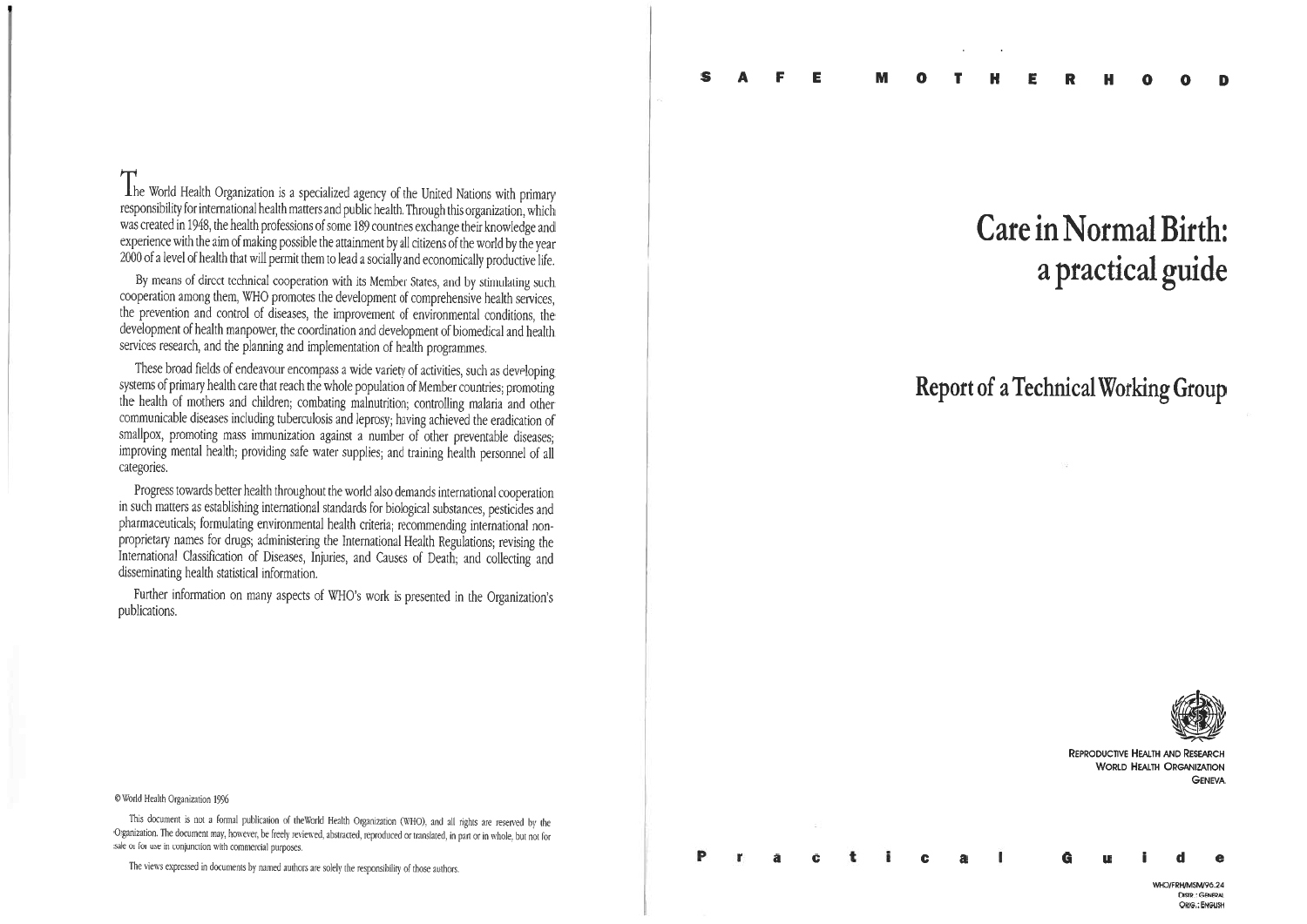|  |  | SAFE MOTHERHOOD |  |  |  |  |  |
|--|--|-----------------|--|--|--|--|--|
|  |  |                 |  |  |  |  |  |

 $\pm 1$ 

Ĉ

Я

i

C.

a

ı

Þ

 $\geq$ 

 $\bar{z}$ 

# **Care in Normal Birth:** a practical guide

**Report of a Technical Working Group** 

 $\frac{1}{2}$ 

G

 $\mathbf u$ 



**REPRODUCTIVE HEALTH AND RESEARCH WORLD HEALTH ORGANIZATION GENEVA** 

i

WHO/FRH/MSM/96.24 DISTR.: GENERAL ORIG.: ENGLISH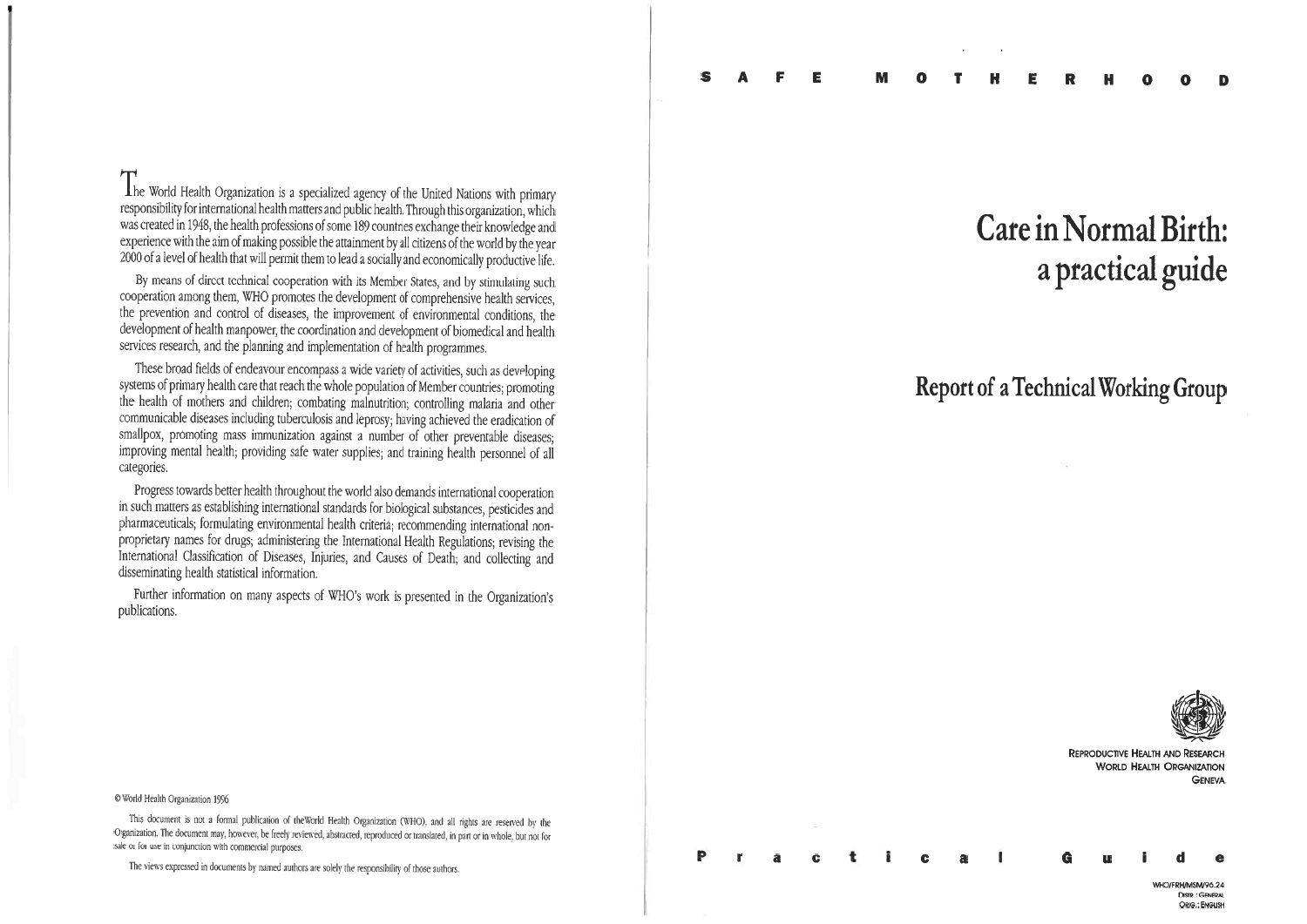# **ACKNOWLEDGEMENTS**

The Technical Working Group wishes to acknowledge the valuable contribution made by Professor Pieter Treffers and Mrs Petra ten Hoope-Bender in preparing a background paper for the meeting. The Technical Working Group also wished to thank the following participants for their presentations during the meeting: Dr Raj Baveja, Mrs Stella Mpanda, Ms Delia S. Veraguas Segura.

The Technical Working Group also wishes to acknowledge the valuable comments made by all members both in the meeting and in the preparation of this document. A full list of members is given at the end of the document.

The World Health Organization gratefully acknowledges the financial contributions made in support of this meeting and publication of this document from the World Bank and the Government of Japan.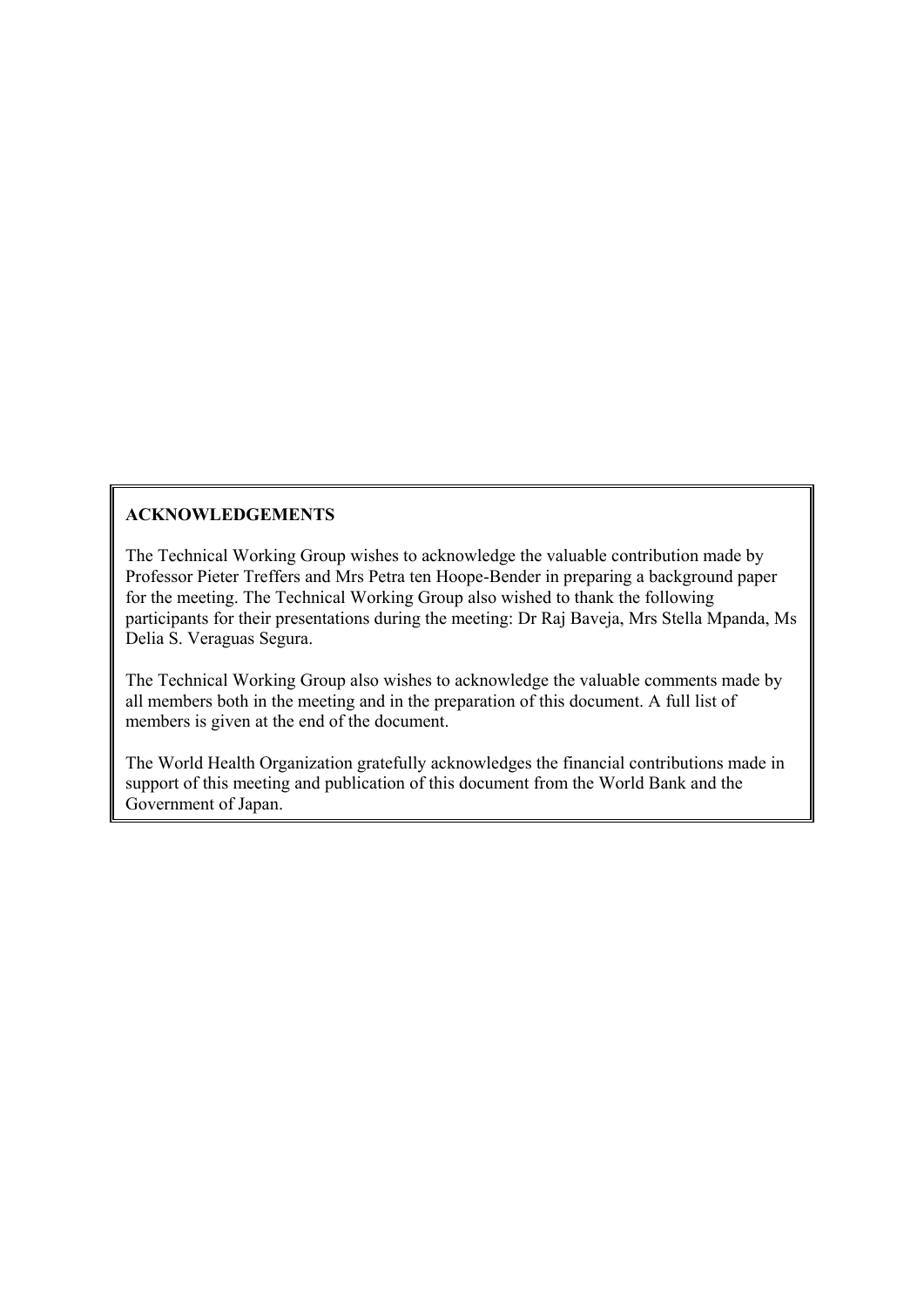## **1. INTRODUCTION**

#### **1.1 Preamble**

Despite considerable debate and research over many years the concept of "normality" in labour and delivery is not standardised or universal. Recent decades have seen a rapid expansion in the development and use of a range of practices designed to start, augment, accelerate, regulate or monitor the physiological process of labour, with the aim of improving outcomes for mothers and babies, and sometimes of rationalising work patterns in institutional birth. In developed countries where such activity has become generalised questions are increasingly raised as to the value or desirability of such high levels of intervention. In the mean time, developing countries are seeking to make safe, affordable delivery care accessible to all women. The uncritical adoption of a range of unhelpful, untimely, inappropriate and/or unnecessary interventions, all too frequently poorly evaluated, is a risk run by many who try to improve the maternity services. After establishing a working definition of "normal birth" this report identifies the commonest practices used throughout labour and attempts to establish some norms of good practice for the conduct of non-complicated labour and delivery.

The report addresses issues of care in normal birth irrespective of the setting or level of care. Its recommendations on those interventions which are or should be used to support the processes of normal birth are neither country nor region specific. Enormous variations exist worldwide as to the place and level of care, the sophistication of services available and the status of the caregiver for normal birth. This report aims simply to examine the evidence for or against some of the commonest practices and to establish recommendations, based on the soundest available evidence, for their place in normal birth care. In 1985 a meeting of the World Health Organization (WHO) European region, the regional office of the Americas, together with the Pan American Health Organization in Fortaleza, Brazil, made a number of recommendations based on a similar range of practices (WHO 1985). Despite this, and despite the rapidly increased emphasis on the use of evidence-based medicine, many of these practices remain common, without due consideration of their value to women or their newborns. This is the first time that a meeting involving childbirth experts from each of the WHO regions worldwide has had the opportunity to clarify, in the light of current knowledge, what they consider to be the place of such practices in normal birth care.

After debating the evidence, the working group classified its recommendations on practices related to normal birth into four categories:

| $\boldsymbol{A}$ . |  |  |  | Practices which are demonstrably useful and should be encouraged |
|--------------------|--|--|--|------------------------------------------------------------------|
|--------------------|--|--|--|------------------------------------------------------------------|

- *B. Practices which are clearly harmful or ineffective and should be eliminated*
- *C. Practices for which insufficient evidence exists to support a clear recommendation and which should be used with caution while further research clarifies the issue*
- *D. Practices which are frequently used inappropriately.*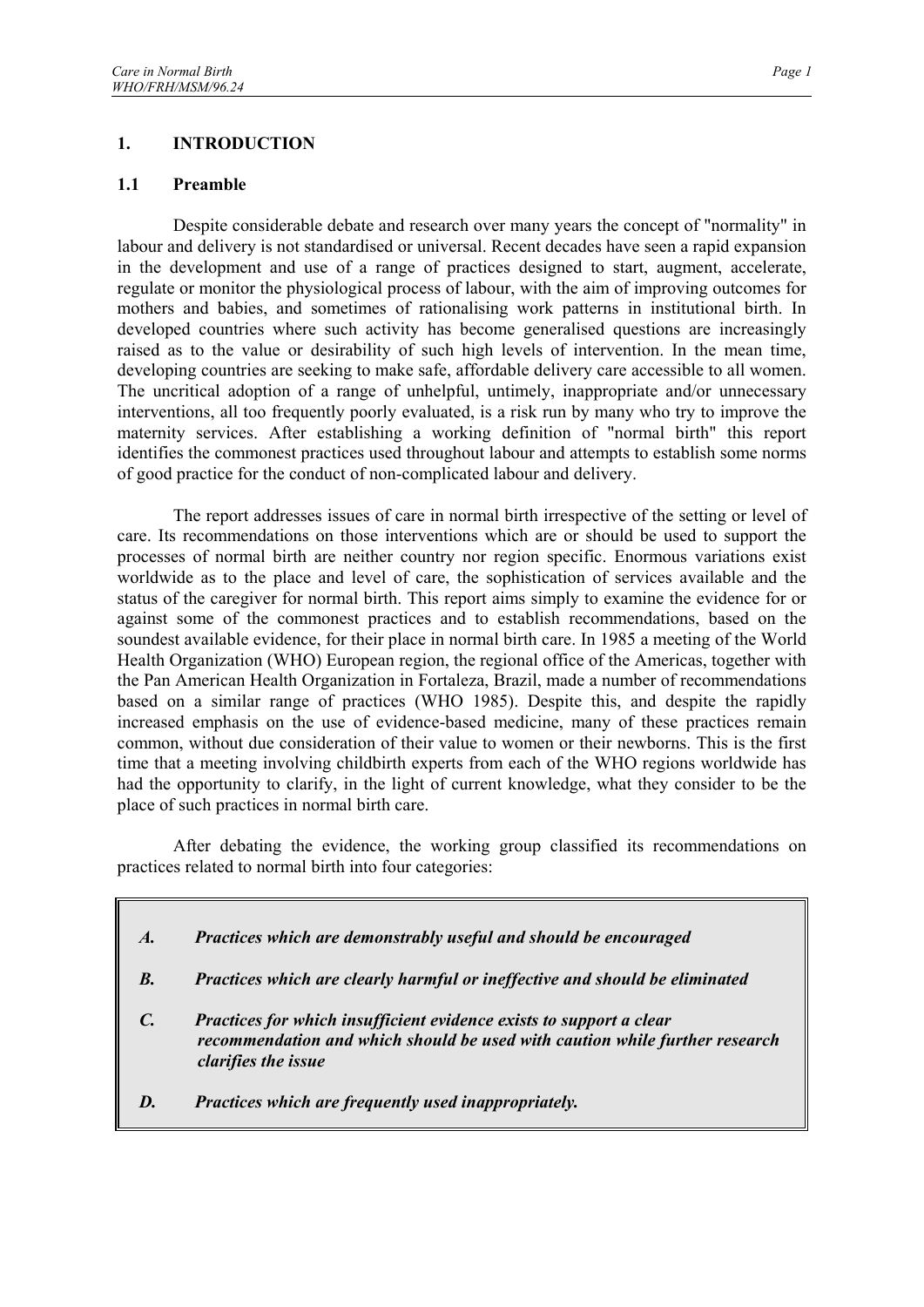## **1.2 Background**

The first issue to be clarified is the sense in which the expression "normal birth" is used throughout this paper (see 1.4 below). It is vital to be specific on this if misinterpretation is to be avoided. A frequently cited statement concludes that "childbirth can only be declared normal in retrospect". This widespread notion led obstetricians in many countries to conclude that care during normal childbirth should be similar to the care in complicated deliveries. This concept has several disadvantages: it has the potential to turn a normal physiological event into a medical procedure; it interferes with the freedom of women to experience the birth of their children in their own way, in the place of their own choice; it leads to unnecessary interventions; and, because of the need for economies of scale, its application requires a concentration of large numbers of labouring women in technically well-equipped hospitals with the concomitant costs.

With the global phenomenon of increasing urbanisation many more women are delivering in obstetric facilities, whether they are having normal or complicated births. There is a temptation to treat all births routinely with the same high level of intervention required by those who experience complications. This, unfortunately, has a wide range of negative effects, some of them with serious implications. They range from the sheer cost of time, training and equipment demanded by many of the methods used, to the fact that many women may be deterred from seeking the care they need because they are concerned about the high level of intervention. Women and their babies can be harmed by unnecessary practices. Staff in referral facilities can become dysfunctional if their capacity to care for very sick women who need all their attention and expertise is swamped by the sheer number of normal births which present themselves. In their turn, such normal births are frequently managed with "standardised protocols" which only find their justification in the care of women with childbirth complications.

This report is not a plea for any particular setting for birth, for it recognises the reality of a range of appropriate places, from home to tertiary referral centre, depending on availability and need. It simply aims to identify what constitutes sound care for normal birth, wherever that birth takes place. The point of departure for the safe achievement of any birth, the assessment of risk, requires a special study of its own, but a brief introduction to the concept is needed here before the components of care in labour are discussed.

### **1.3 Risk Approach in Maternity Care**

An assessment of need and of what might be called "birthing potential" is the foundation of good decision making for birth, the beginning of all good care. What is known as the "risk approach" has dominated decisions about birth, its place, its type and the caregiver for decades now (Enkin 1994). The problem with many such systems is that they have resulted in a disproportionately high number of women being categorised as "at risk", with a concomitant risk of having a high level of intervention in the birth. A further problem is that, despite scrupulous categorisation, the risk approach fails signally to identify many of the women who will in fact need care for complications in childbirth. By the same token, many women identified as "high risk" go on to have perfectly normal, uneventful births. Nonetheless, some form of initial and ongoing evaluation of a woman's likelihood of giving birth normally is critical to preventing and/or identifying the onset of complications and the decisions which have to be made about providing appropriate care.

This report therefore starts with the question of the assessment of the woman embarking on labour. The assessment of risk factors starts during prenatal care. This can be attained in a relatively simple way by determining maternal age, height and parity, asking for complications in obstetric history such as previous stillbirth or caesarean section, and searching for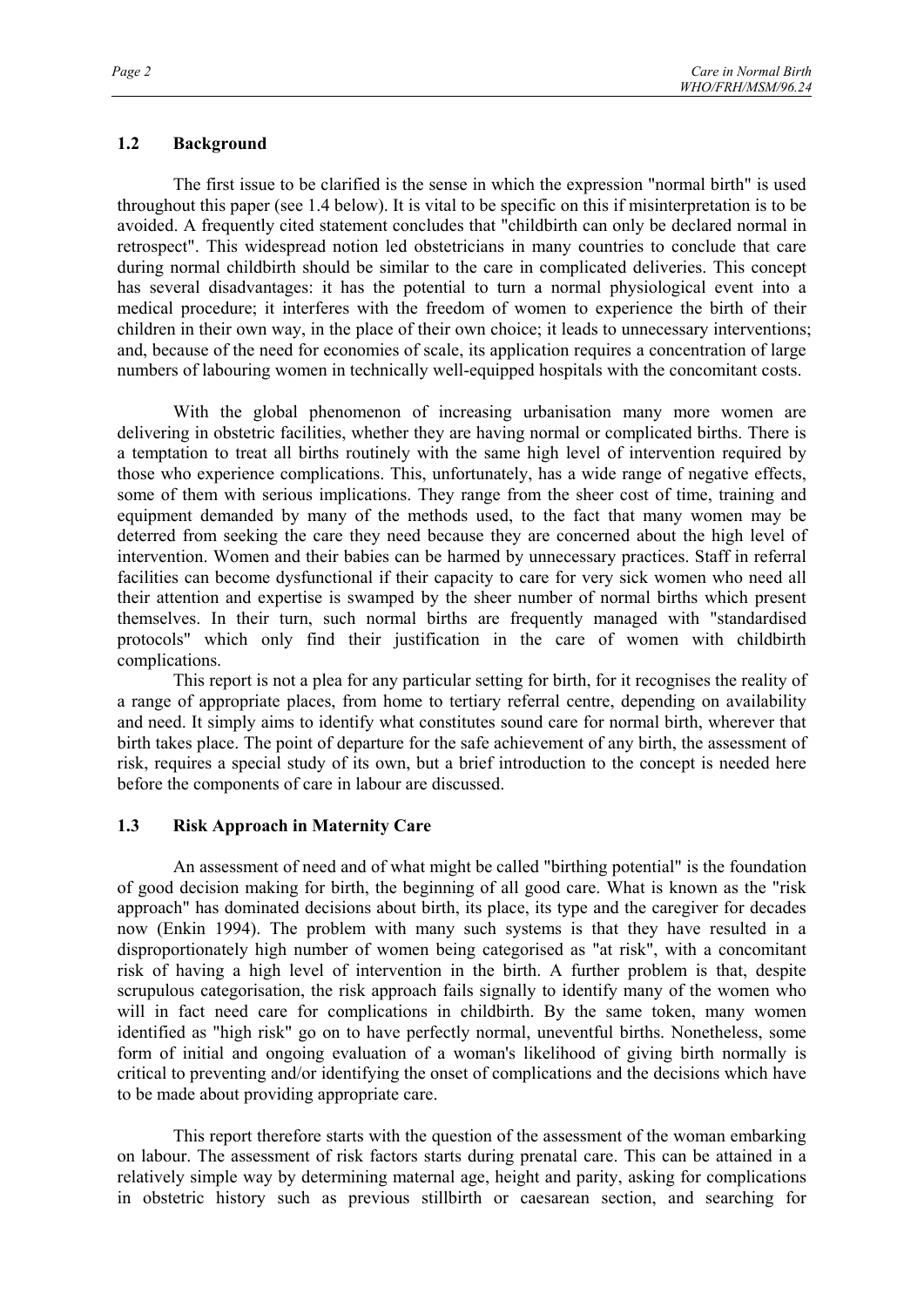abnormalities in the present pregnancy, such as pre-eclampsia, multiple pregnancy, ante partum haemorrhage, abnormal lie or severe anaemia (De Groot et al 1993). The risk assessment can also differentiate more extensively between individual risk factors and levels of care (Nasah 1994). In the Netherlands a list of medical indications for specialist care has been devised, distinguishing between low, medium and high risk (Treffers 1993). In many countries and institutions where a distinction is made between low-risk and high-risk pregnancies, comparable lists are in use.

The effectiveness of a risk scoring system is measured by its ability to discriminate between women at high and low risk, that is by its sensitivity, specificity, positive and negative predictive value (Rooney 1992). Exact figures about the discriminatory performance of these risk scoring systems are difficult to obtain, but from the available reports we may conclude that a reasonable distinction between low and high risk pregnancies can be made in developed and developing countries (Van Alten et al 1989, De Groot et al 1993). Defining obstetric risk by demographic factors such as parity and maternal height has a low specificity and therefore results in many uncomplicated deliveries being labelled as high risk. The specificity of complications in the obstetric history or in the present pregnancy is much higher. However, even high quality antenatal care and risk assessment cannot be a substitute for adequate surveillance of mother and fetus during labour.

**Risk assessment is not a once-only measure, but a procedure continuing throughout pregnancy and labour. At any moment early complications may become apparent and may induce the decision to refer the woman to a higher level of care.**

During prenatal care a plan should be made, in the light of the assessment, which identifies where and by whom labour will be attended. This plan should be prepared with the pregnant woman, and made known to her husband/partner. In many countries it is also advisable that the plan is known to the family, because they ultimately take the important decisions. In societies where confidentiality is practised other rules prevail: the family can only be informed by the woman herself. The plan should be available when labour starts. At that moment a reevaluation of the risk status takes place, including a physical examination to assess maternal and fetal well-being, fetal lie and presentation and the presenting signs of labour. If no prenatal care has been provided, an assessment of risk should be made at the time of the first contact with the caregiver during labour. Low-risk labour starts between 37 and 42 completed weeks. If no risk factors are identified labour can be considered as low-risk.

# **1.4 Definition of Normal Birth**

In defining normal birth two factors must be taken into consideration: the risk status of the pregnancy, and the course of labour and delivery. As already discussed, the predictive value of risk scoring is far from being 100% - a pregnant woman who is at low risk when labour starts may eventually have a complicated delivery. On the other hand, many high-risk pregnant women ultimately have an uncomplicated course of labour and delivery. In this report our primary target is the large group of low-risk pregnancies.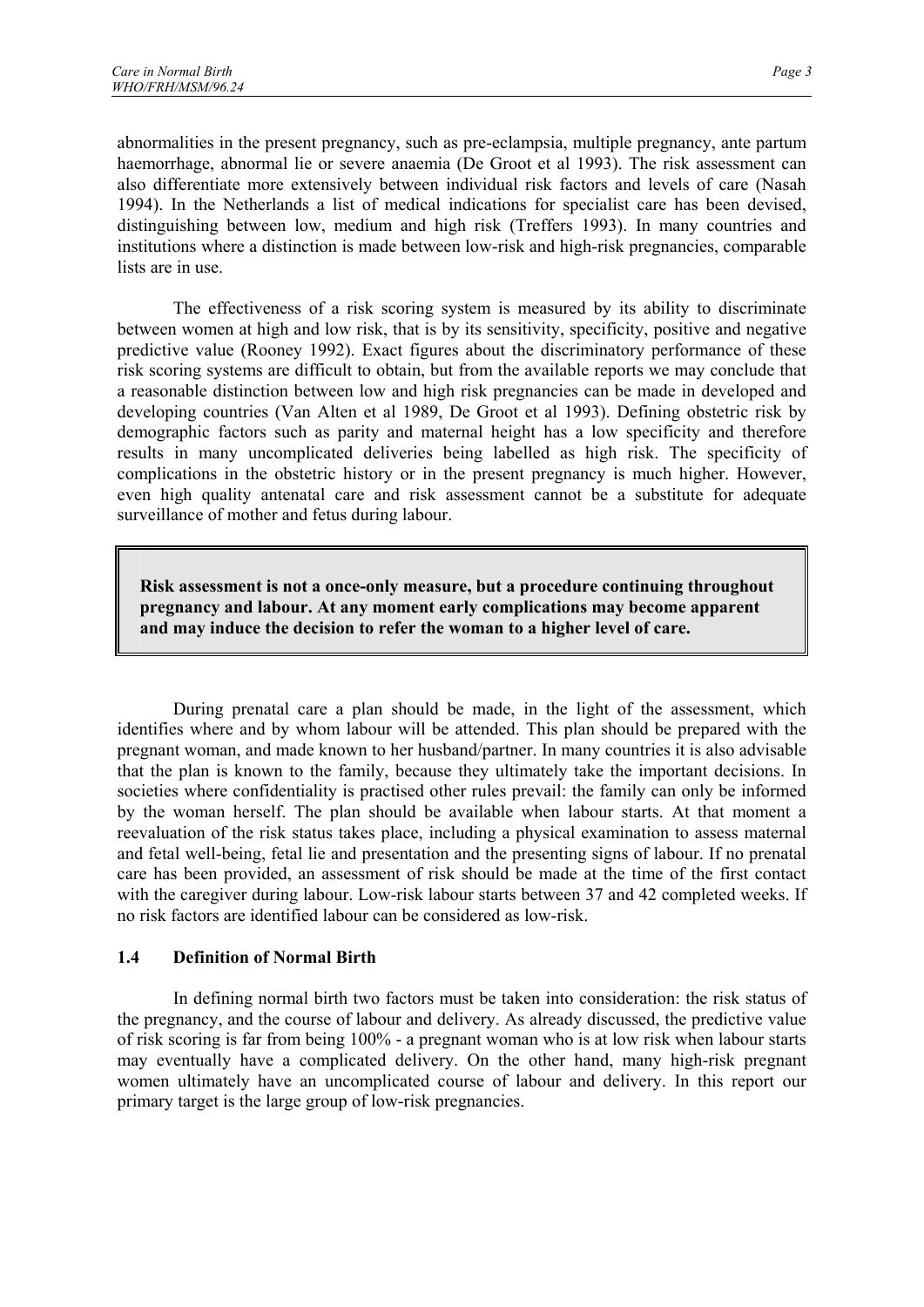*We define normal birth as: spontaneous in onset, low-risk at the start of labour and remaining so throughout labour and delivery. The infant is born spontaneously in the vertex position between 37 and 42 completed weeks of pregnancy. After birth mother and infant are in good condition.* 

*However, as the labour and delivery of many high-risk pregnant women have a normal course, a number of the recommendations in this paper also apply to the care of these women.*

 According to this definition how many births can be considered normal? This will largely depend on regional and local risk assessment and referral rates. Studies on "alternative birthing care" in developed countries show an average referral rate during labour of 20%, while an equal number of women have been referred during pregnancy. In multiparous women the referral rates are much lower than in nulliparae (MacVicar et al 1993, Hundley et al 1994, Waldenström et al 1996). In these studies risk assessment usually is painstaking, which means that many women are referred who will eventually end up with a normal course of labour. In other settings the number of referrals might be lower. In Kenya it was found that 84.8% of all labours were uncomplicated (Mati et al 1983). Generally, between 70 and 80% of all pregnant women may be considered as low-risk at the start of labour.

## **1.5 Aim of the Care in Normal Birth, Tasks of the Caregiver**

The aim of the care is to achieve a healthy mother and child with the least possible level of intervention that is compatible with safety. This approach implies that:

## **In normal birth there should be a valid reason to interfere with the natural process.**

The tasks of the caregiver are fourfold:

- $\triangleright$  support of the woman, her partner and family during labour, at the moment of childbirth and in the period thereafter.
- $\triangleright$  observation of the labouring woman; monitoring of the fetal condition and of the condition of the infant after birth; assessment of risk factors; early detection of problems.
- ¾ performing minor interventions, if necessary, such as amniotomy and episiotomy; care of the infant after birth.
- ¾ referral to a higher level of care, if risk factors become apparent or complications develop that justify such referral.

This description assumes that referral to a higher level of care can be easily realized. In many countries that is not the case; special regulations are then necessary to enable primary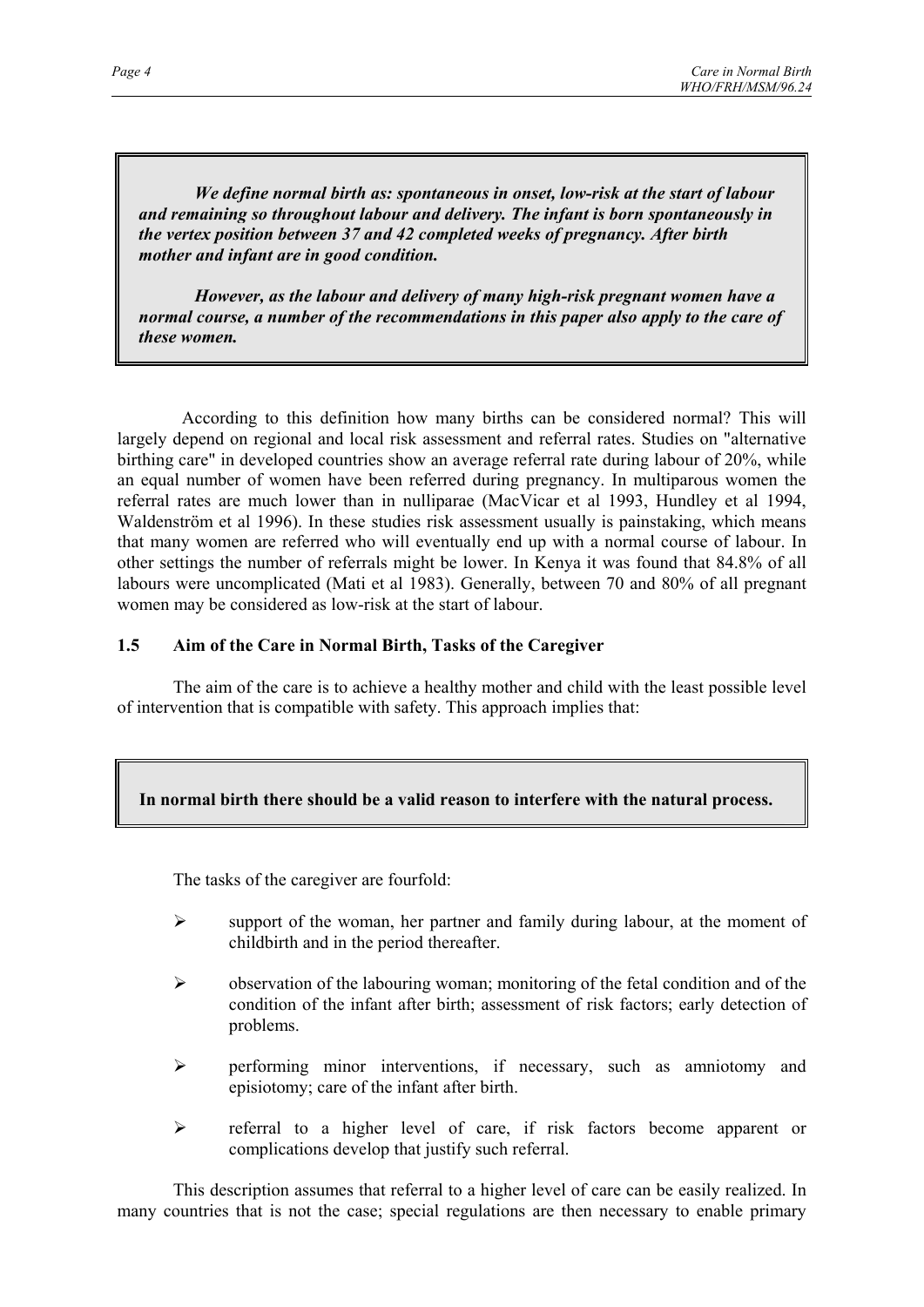caregivers to perform life saving tasks. This implies additional training, and adaptation of legislation to support the caregiver in these tasks. It also implies agreement amongst caregivers regarding their responsibilities (Kwast 1992, Fathalla 1992).

## **1.6 The Caregiver in Normal Birth**

The birth attendant should be able to fulfil the tasks of the caregiver, as formulated earlier. He or she should have a proper training and a range of midwifery skills appropriate to the level of service. At the least, these should permit the caregiver to assess risk factors, recognise the onset of complications, perform observations of the mother and monitor the condition of the fetus and the infant after birth. The birth attendant must be able to perform essential basic interventions and to take care of the infant after birth. He or she should be able to refer the woman or the baby to a higher level of care if complications arise which require interventions which are beyond the caregiver's competence. Last but not least, the birth attendant should have the patience and empathetic attitude needed to support the woman and her family. Where possible, the caregiver should aim at providing continuity of care during pregnancy, childbirth and post partum period, if not in person then by the way that care is organised. Various professionals can be considered to fulfil these tasks:

- $\triangleright$  The obstetrician-gynaecologist: these professionals are certainly able to deal with the technical aspects of the various tasks of the caregiver. Hopefully they also have the required empathetic attitude. Generally obstetricians have to devote their attention to high-risk women and the treatment of serious complications. They are normally responsible for obstetric surgery. By training and by professional attitude they may be inclined and indeed, are often required by the situation, to intervene more frequently than the midwife. In many countries, especially in the developing world, the number of obstetricians is limited and they are unequally distributed, with the majority practising in big cities. Their responsibilities for the management of major complications are unlikely to leave them much time to assist and support the woman and her family for the duration of normal labour and delivery.
- $\triangleright$  The general physician and the general practitioner: the theoretical and practical training in obstetrics of these professionals varies widely. Certainly there are well-trained practitioners who are able to fulfil the tasks of the caregiver in primary care obstetrics and thus in normal birth. However, for general practitioners obstetrics is usually only a small part of their training and daily duty, and therefore it is difficult to keep up the skill and to remain up-to-date. General physicians working in developing countries often devote much of their time to obstetrics and are thus quite experienced, but may have to give more attention to obstetric pathology than to normal childbirth.
- $\triangleright$  The midwife: the international definition of the midwife, according to WHO, ICM (International Confederation of Midwives) and FIGO (the International Federation of Obstetricians and Gynaecologists) is quite simple: if the education programme is recognized by the government that licenses the midwife to practice, that person is a midwife (Peters 1995). Generally he or she is a competent caregiver in obstetrics, especially trained in the care during normal birth. However, there are wide variations between countries with respect to training and tasks of midwives. In many industrialized countries midwives function in hospitals under supervision of obstetricians. Usually this means that the care in normal birth is part of the care in the whole obstetric department, and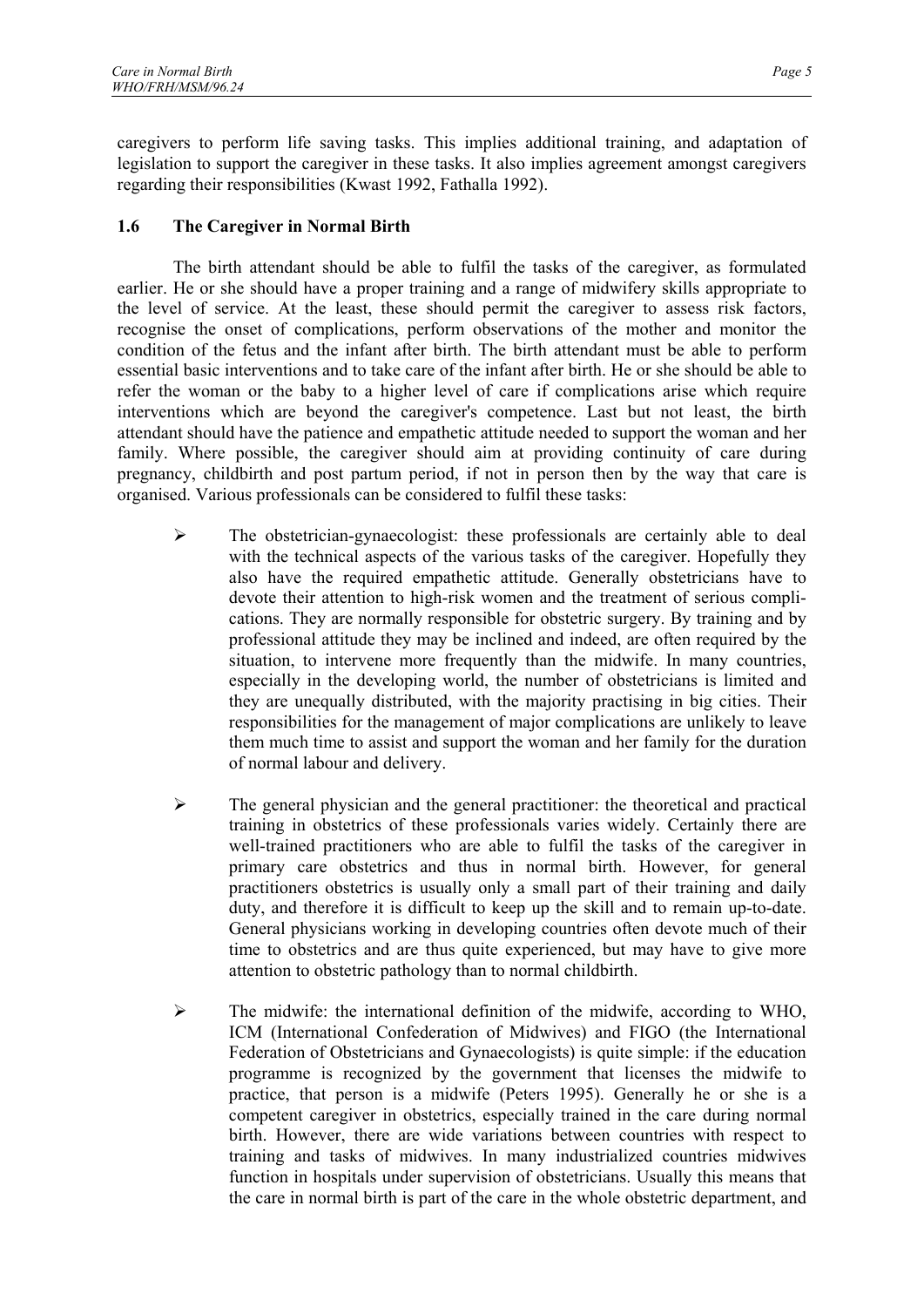thus subject to the same rules and arrangements, with little distinction between high-risk and low-risk pregnancies.

The effect of the International Definition of the Midwife is to acknowledge that different midwifery education programmes exist. These include the possibility of training as a midwife without any previous nursing qualification, or "direct entry" as it is widely known. This form of training exists in many countries, and is experiencing a new wave of popularity, both with governments and with aspiring midwives (Radford and Thompson 1987). Direct entry to a midwifery programme, with comprehensive training in obstetrics and related subjects such as paediatrics, family planning, epidemiology etc. has been acknowledged as both cost-effective and specifically focused on the needs of childbearing women and their newborn. More important than the type of preparation for practice offered by any government is the midwife's competence and ability to act decisively and independently. For these reasons it is vital to ensure that any programme of midwifery education safeguards and promotes the midwives' ability to conduct most births, to ascertain risk and, where local need dictates, to manage complications of childbirth as they arise (Kwast 1995b, Peters 1995, Treffers 1995). In many developing countries midwives function in the community and health centres as well as in hospitals, often with little or no supervisory support. Efforts are being made to promote an expanded role of midwives, including life-saving skills in several countries in many parts of the world (Kwast 1992, O'Heir 1996).

¾ Auxiliary personnel and trained TBAs (traditional birth attendants): in developing countries which have a shortage of well-trained health care personnel the care in villages and health centres is often committed to auxiliary personnel, such as auxiliary nurse/midwives, village midwives or trained TBAs (Ibrahim 1992, Alisjahbana 1995). Under certain circumstances this may prove inevitable. These persons have at least some training and frequently provide the backbone of maternity services at the periphery. The outcome of pregnancy and labour can be improved by making use of their services, especially if they are supervised by well-trained midwives (Kwast 1992). However, for the fulfilment of the complete set of tasks of the caregiver as described above their education is frequently insufficient, and their background may mean that their practice is conditioned by strong cultural and traditional norms which may impede the effectiveness of their training. Nonetheless, it should be acknowledged that it is precisely this close cultural identification which often makes many women prefer them as caregivers for birth, especially in rural settings (Okafor and Rizzuto 1994, Jaffre and Prual 1994).

From the above account, the midwife appears to be the most appropriate and cost effective type of health care provider to be assigned to the care of normal pregnancy and normal birth, including risk assessment and the recognition of complications. Among the recommendations accepted by the General Assembly of the XIII World Congress of FIGO (International Federation of Gynaecology and Obstetrics) in Singapore 1991 (FIGO 1992) are the following:

 $\triangleright$  To make it more accessible to women in greatest need, each function of maternity care should be carried out at the most peripheral level at which it is feasible and safe.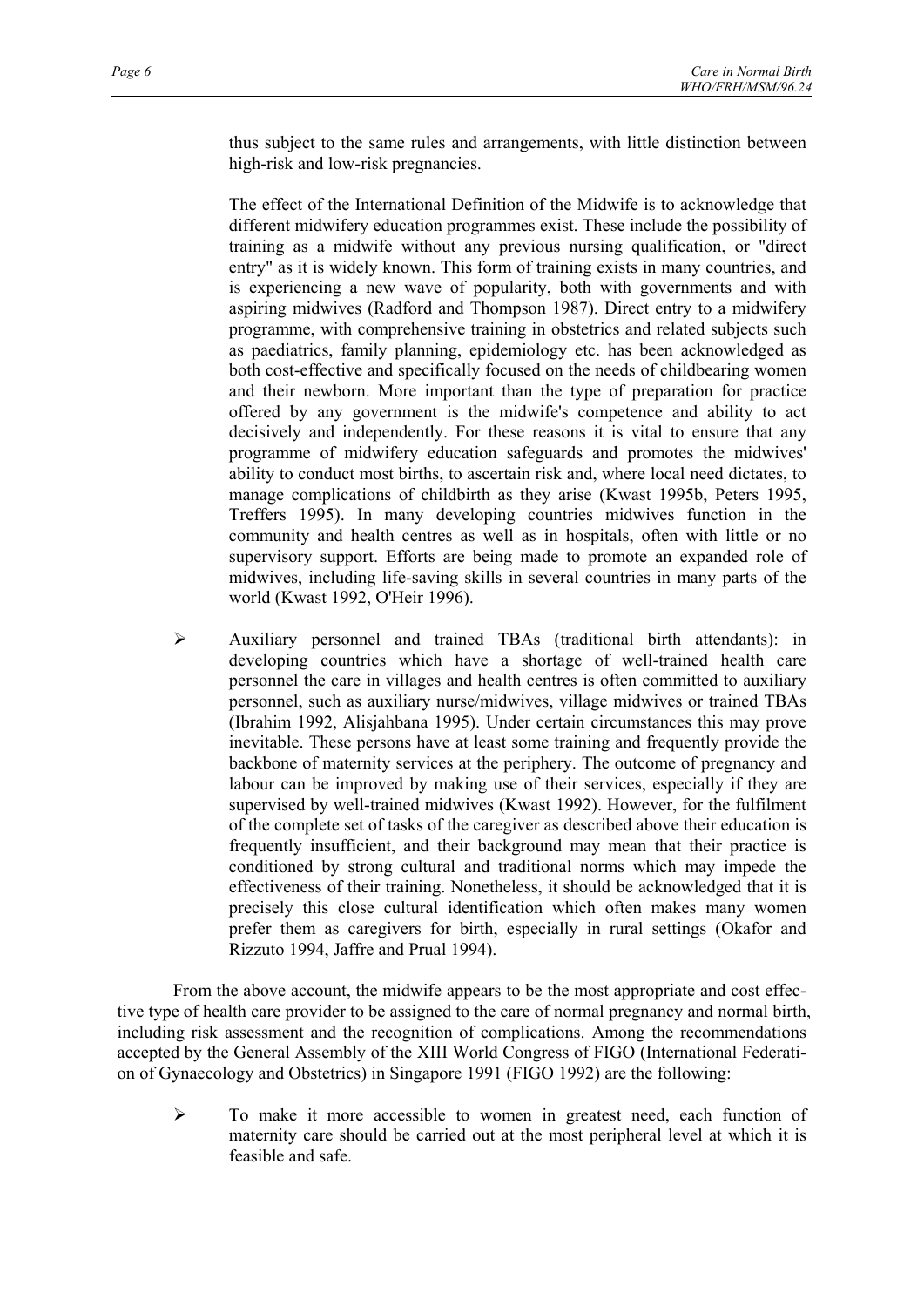- $\triangleright$  To make the most efficient use of available human resources, each function of maternity care should be carried out by the least trained persons able to provide that care safely and effectively.
- ¾ In many countries, midwives and assistant nurse-midwives, located in small health centres, require a higher level of support if maternity care is to be effectively provided for and with the community.

These recommendations point to the midwife as the basic health care provider in obstetrics delivering care in small health centres, in villages and at home, and perhaps also in hospitals (WHO 1994). Midwives are the most appropriate primary health care provider to be assigned to the care of normal birth. However, in many developed and developing countries midwives are either absent or are present only in large hospitals where they may serve as assistants to the obstetricians.

In 1992 the House of Commons Health Committee report on maternity services was published in the United Kingdom. Among other things, it recommended that midwives should carry their own caseload and take full responsibility for the women in their care; midwives should also be given the opportunity to establish and run midwife-managed maternity units within and outside hospitals (House of Commons 1992). The report was followed by the Expert Maternity Group report "Changing Childbirth" (Department of Health 1993) with comparable recommendations. These documents are first steps towards increased professional independence for midwives in Britain. In a few European countries midwives are fully responsible for the care of normal pregnancy and childbirth, either at home or in hospital. But in many other European countries and in the USA almost all midwives (if present) practise in hospital under the supervision of the obstetrician.

In many developing countries the midwife is considered the key person in the provision of maternity care (Mati 1994, Chintu and Susu 1994). However, that is not the case in all: some face a shortage of midwives. Especially in Latin America, schools of midwifery have been closed down, on the assumption that physicians would cover the tasks. In some countries the number of midwives is declining, and those that are present are maldistributed: the majority work in hospitals in towns, and not in the rural areas where 80% of the population lives and consequently most of the problems lie (Kwast and Bentley 1991, Kwast 1995b). It is recommended that more midwives be trained, and that consideration be given to the location of the training schools so that they are easily accessible to women and men from rural areas who are thus more likely to stay in the community they come from. The training should be such that midwives can meet the needs of the communities they are going to serve. They should be able to identify complications which require referral, but if referral to a higher level of care is difficult they should be able to perform life saving interventions.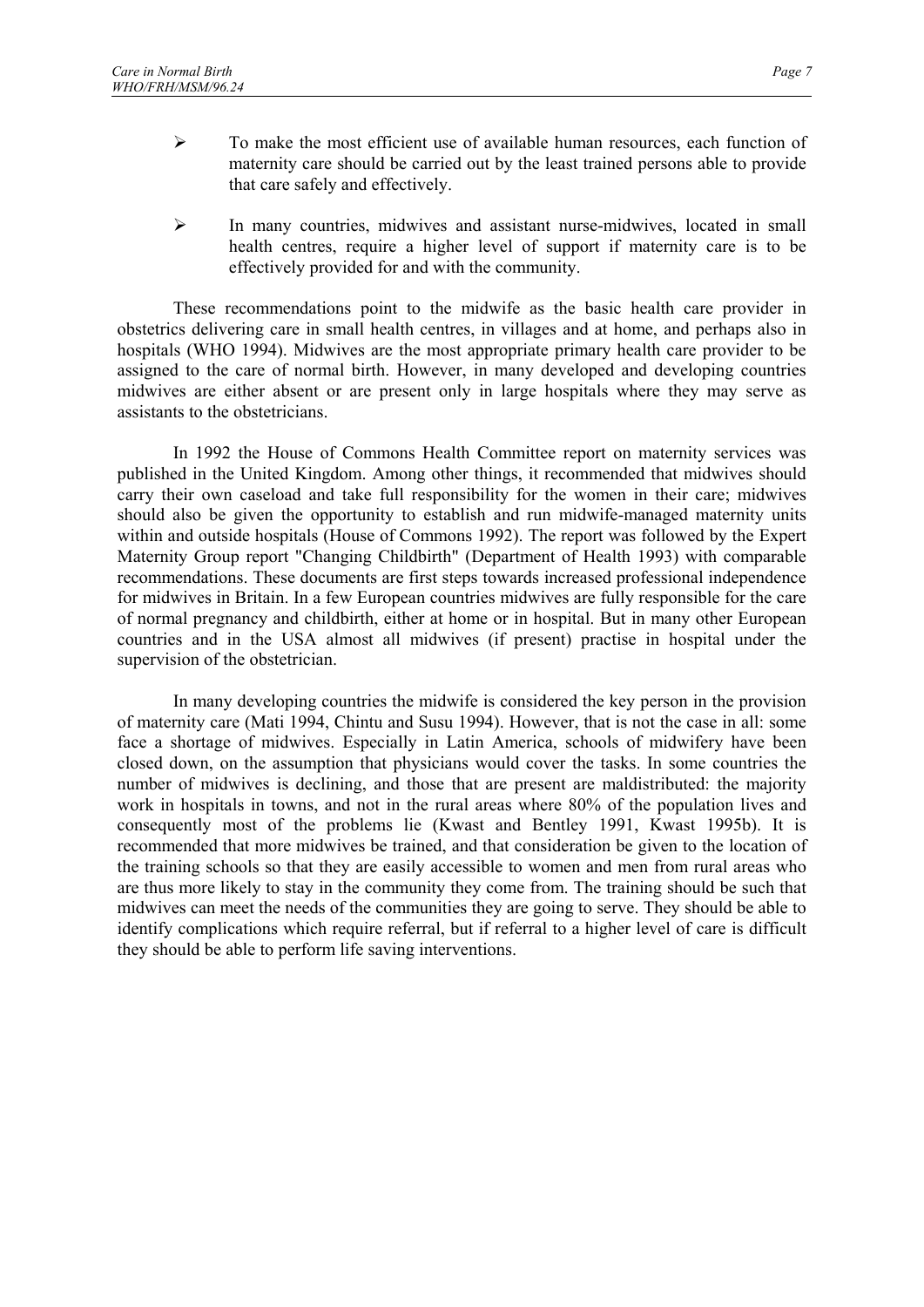## **2. GENERAL ASPECTS OF CARE IN LABOUR**

### **2.1 Assessing the Well-being of the Woman during Labour**

Where the onset of labour is spontaneous women themselves usually initiate care, either by sending for their birth attendant or by making arrangements to be admitted to a health facility. The attendant's responsibility for assessing the most appropriate care at the outset of labour has already been addressed, and the importance of support throughout labour is discussed below. Wherever birth takes place the establishment of good rapport between the woman and her caregiver is vital, whether or not they have met previously. The quality of welcome extended to a woman who seeks institutional care may well determine the level of trust which she and her family feel able to put in her carers.

Throughout labour and delivery the woman's physical and emotional well-being should be regularly assessed. This implies measuring of temperature, pulse and blood pressure, checking fluid intake and urine output, assessing pain and need of support. This monitoring should be maintained until the conclusion of the birthing process.

The assessment of the woman's well-being also comprises attention to her privacy during labour, respecting her choice of companions and avoiding the presence of unnecessary persons in the labour room.

#### **2.2 Routine Procedures**

The preparation for birth on admission to a hospital or health centre often includes several "routine" procedures such as the measuring of temperature, pulse and blood pressure, and an enema, followed by shaving of all or some of the pubic hair.

The first three procedures, taking and recording temperature, pulse and blood pressure, can have implications for the final outcome of birth, and could therefore influence the management of labour. These routine procedures should not be dismissed, although they should be introduced and explained to the woman and her partner. Measuring the temperature every 4 hours, according to the WHO partograph, is important, because a rise in temperature may be a first sign of infection, and thus may lead to early treatment, especially in case of prolonged labour and ruptured membranes; this may prevent sepsis. Sometimes it may be a sign of dehydration. Taking the blood pressure at the same intervals, is an important check on maternal well-being. A sudden rise in blood pressure can indicate the need to expedite delivery or transfer the woman to a higher level of care.

Enemas are still widely used because they supposedly stimulate uterine contractions and because an empty bowel allows the head to descend. They are also believed to reduce contamination and thereby infection of mother and child. However, they are uncomfortable and carry a certain risk of damage to the bowel. Even though some women ask for an enema, many women find them an embarrassment. Two randomized controlled trials (Romney and Gordon 1981, Drayton and Rees 1984) found that, with use of an enema, the rate of faecal soiling is unaffected during the first stage of labour, but reduced during delivery. Without an enema soiling is mainly slight, and easier to remove than soiling after an enema. No effects on the duration of labour or on neonatal infection or perineal wound infection were detected.

Pubic shaving (Johnston and Sidall 1922, Kantor et al 1965) is presumed to reduce infection and facilitate suturing but there is no evidence to support this. Women experience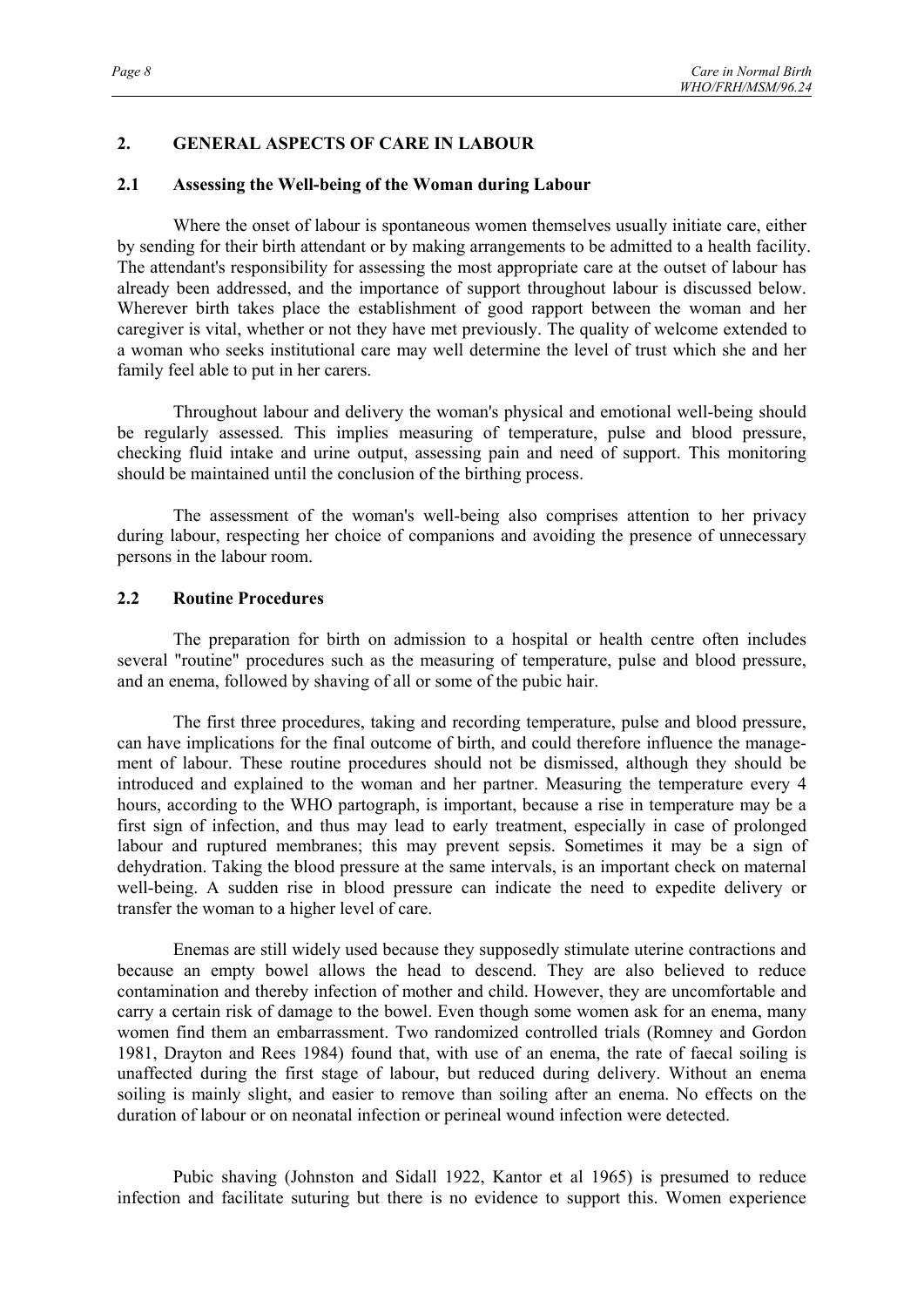discomfort as the hair grows back and the risk of infection is not reduced. The routine use could even increase the risk of infection by the HIV and hepatitis virus, either to the care provider or the woman.

In conclusion, measuring temperature, pulse and blood pressure are observations rather than interventions and are part of ongoing assessment in labour. They have a clear place in care, since they can indicate the need to change the course of action in any particular birth. However, they are only feasible in some settings. The last two procedures, enemas and pubic shaving, have long been considered unnecessary and should not be done except at the woman's request. There is no documentation on the above mentioned routine procedures in the case of home birth, let alone research. Neither is there evidence that at home the need for them is different from the need in hospital.

## **2.3 Nutrition**

Views on nutrition during childbirth differ widely across the world. In many developed countries, the fear of aspiration of gastric contents during general anaesthesia (Mendelson's syndrome) continues to justify the rule of no food and drink during labour. For most women in labour the withholding of food poses no problem, as they do not want to eat during labour anyway, although many desperately need to drink. In many developing countries traditional culturally-bound beliefs restrain the food and fluid intake of women in labour.

The fear that eating and drinking during labour will put women at risk of aspirating stomach contents during anaesthesia is real and serious. Keeping a restriction on the food and fluid intake during labour however, does not guarantee reduced stomach content (Crawford 1956, Taylor and Pryse-Davies 1966, Roberts and Shirley 1976, Tettambel 1983, Mckay and Mahan 1988). Several trials on methods to reduce stomach content or the acidity of the content, both by pharmacological means and by restriction of oral intake, have not been able to establish a 100% positive effect of any specific method. The range of pH values found was wide and therefore, a researcher concludes, routine administration of antacids during labour cannot be relied on to prevent Mendelson's syndrome, neither does it affect the volume of gastric contents.

The risk of aspiration is associated with the risk of general anaesthesia. As there is no guarantee against Mendelson's syndrome, the correct approach for normal childbirth should include an assessment of the risk of general anaesthesia. Once categorized, the low risk birth can be managed without administration of antacids.

Labour requires enormous amounts of energy. As the length of labour and delivery cannot be predicted, the sources of energy need to be replenished in order to ensure fetal and maternal well-being. Severe restriction of oral intake can lead to dehydration and ketosis. This is commonly treated by an intravenous infusion of glucose and fluid. The maternal effects of this treatment have been evaluated in a number of randomized trials (Lucas et al 1980, Rutter et al 1980, Tarnow-Mordi et al 1981, Lawrence et al 1982). The rise in mean serum glucose levels appears to be accompanied by a rise in maternal insulin levels (and a reduction in mean levels of 3-hydroxybutyrate). It also results in an increase in plasma glucose levels in the baby and it may result in a decrease in umbilical arterial blood pH. Hyperinsulinism can occur in the fetus when women receive more than 25 grammes of glucose intravenously during labour. This can result in neonatal hypoglycaemia and raised levels of blood lactate. The excessive use of salt-free intravenous solutions can lead to hyponatraemia in both mother and child.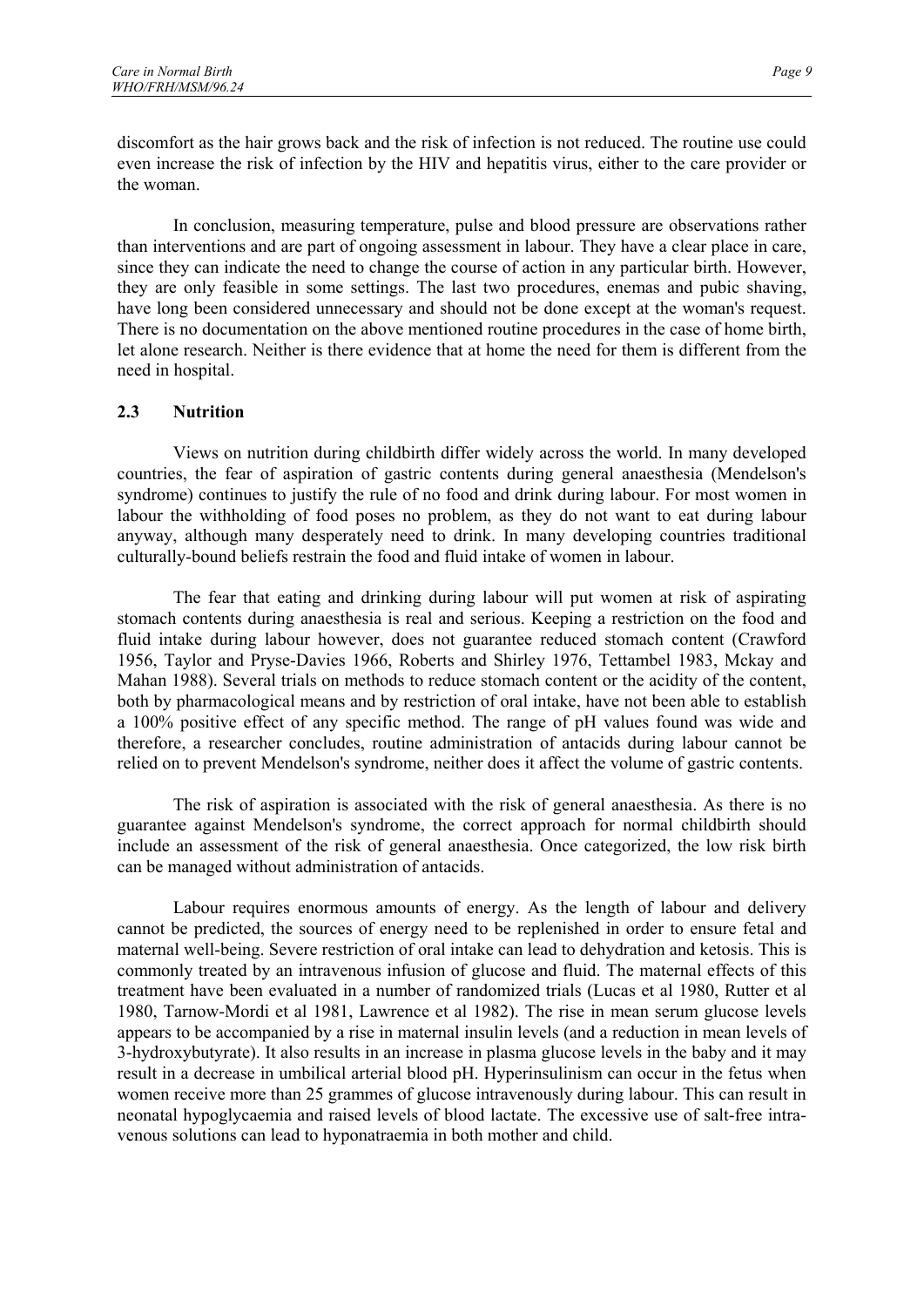The above mentioned complications, especially dehydration and ketosis, can be prevented by offering oral fluids during labour, and by offering light meals. Routine intravenous infusions interfere with the natural process and restrict women's freedom to move. Even the prophylactic routine insertion of an intravenous cannula invites unnecessary interventions.

In the home birth situation no specific treatment is given; no use of antacids, no restriction of food and fluid intake. Sometimes women are cautioned that eating and drinking during labour can make them nauseous, but as they are in their own home, there is no control over what they eat and drink. When women do decide to eat they tend to eat light foods that are easily digestible. Intuitively they leave heavy meals and beverages alone. It is safe to say that for the normal, low-risk birth in any setting there is no need for restriction of food. However, serious discussion is necessary to determine whether the effects of intervention in maternal nutrition during labour are not worse than the risks of Mendelson's syndrome. And many questions remain, such as: Is there any research on labour with a full stomach? Is there any difference between eating and drinking a little or not at all? Are there any data on the effects of food and fluid restriction during labour in the developing countries, where there are no means of substituting the loss of energy in prolonged labour?

In conclusion, nutrition is a subject of great importance and great variability at the same time. The correct approach seems to be not to interfere with the women's wish for food and drink during labour and delivery, because in normal childbirth there should be a valid reason to interfere with the natural process. However, there are so many die-hard fears and routines all over the world that each needs to be dealt with in a different way.

## **2.4 Place of Birth**

Does the place of birth have an impact on the course of labour and delivery? This question has been abundantly researched in the past two decades (Campbell and Macfarlane, 1994). When in many developed countries labour went from a natural process to a controlled procedure, the place of birth changed from home to hospital. At the same time much of the human touch was taken out. Pain was alleviated pharmacologically and women were left alone for long periods of time as they were in a light sleep anyway; they were monitored closely from afar. This was the opposite end of the spectrum of those parts of the world where fewer than 20% of women have access to any type of formal birth facility. For them, home birth is not an option, it is virtually inevitable, for reasons ranging from the economic to the cultural, and including the geographical (Mbizvo et al 1993, Onwudiego 1993, Smith 1993). The call for a return to the natural process in many parts of the developed world opened up delivery rooms to fathers and to other family members, but the location stayed the same: the hospital. Some hospitals have made an effort by installing a home-like birth room and this was found to increase maternal satisfaction and reduce the rate of perineal trauma, as well as reducing the desire for a different setting for the next birth, but randomised trials found no effect on the use of epidural analgesia, forceps delivery and caesarean section (Klein et al 1984, Chapman et al 1986). These trials were primarily concerned with a more attractive labour ward setting without a fundamental change in care; apparently this is not enough to improve the quality of care and the obstetric outcome.

Other studies found that a woman with a low risk delivery giving birth to her first child in a teaching hospital could be attended by as many as 16 people during 6 hours of labour and still be left alone for most of the time (Hodnett and Osborn 1989b). Routine, though unfamiliar, procedures, the presence of strangers and being left alone during labour and/or delivery caused stress, and stress can interfere with the course of birth by prolonging it and setting off what has been described as a "cascade of intervention".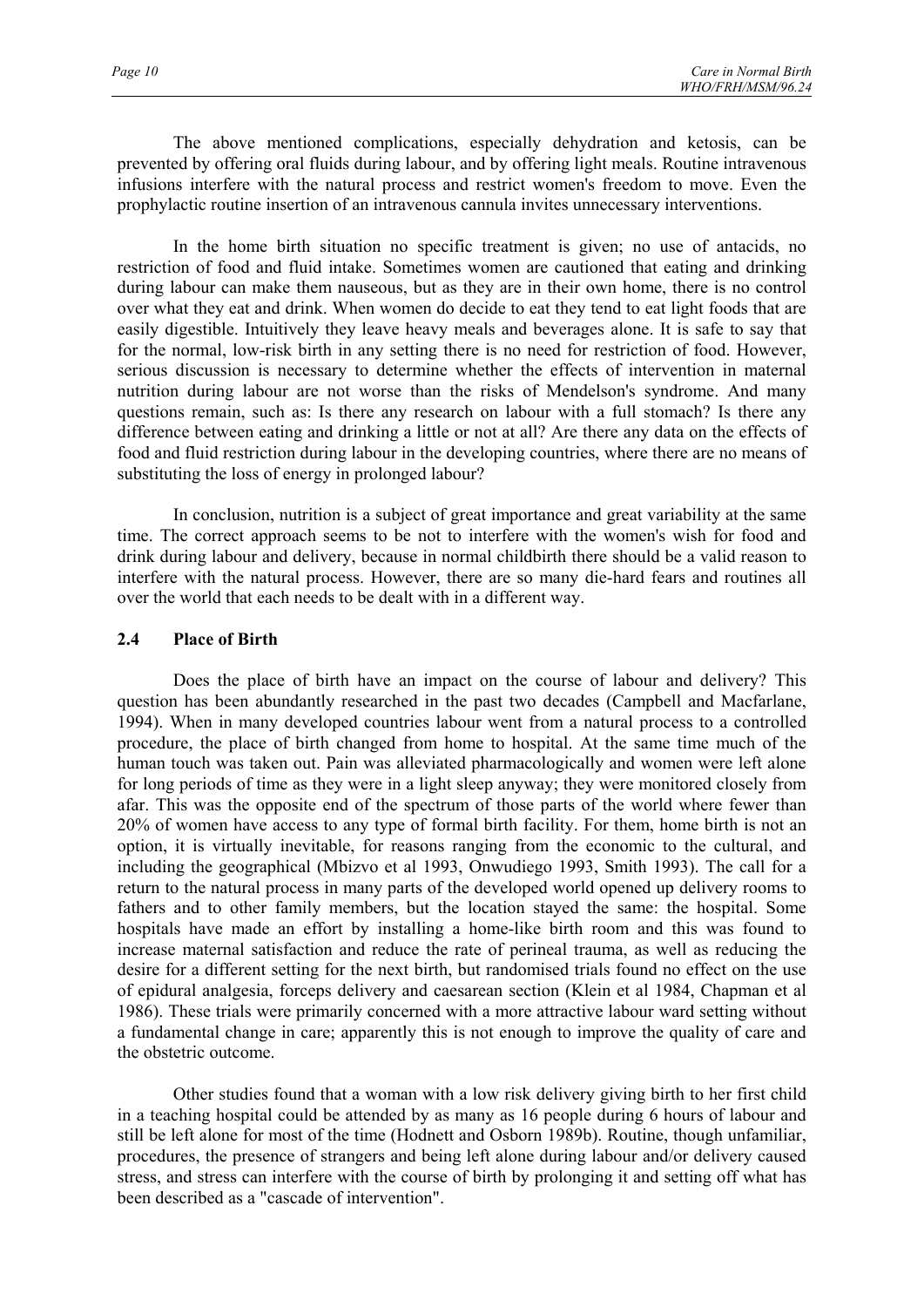Home birth is a practice which is unevenly spread across the world. With the widespread institutionalisation of childbirth since the 1930s the option of a home birth in most developed countries disappeared, even where it was not banned. The system of obstetric care in the Netherlands, where still more than 30% of pregnant women deliver at home, is exceptional among developed countries (Van Alten et al 1989, Treffers et al 1990). On the other hand, in many developing countries, great distances between women and the health facilities restrict options and make home birth the only choice.

Although risk assessment may be appropriately performed by trained birth attendants their advice about the place of birth, made on the basis of such assessment, is not always followed. Many factors keep women away from higher level health facilities. These include the cost of a hospital delivery, unfamiliar practices, inappropriate staff attitudes, restrictions with regard to the attendance of family members at the birth and the frequent need to obtain permission from other (usually male) family members before seeking institutional care (Brieger et al 1994, Paolisso and Leslie 1995). Often, high and very high risk women do not feel ill or show signs of disease, so they give birth at home, attended by a family member, by a neighbour or by a TBA (Kwast 1995a).

However, a properly attended home birth does require a few essential preparations. The birth attendant must make sure that there is clean water at hand and that the room in which the birth takes place is warm. There is a need for careful handwashing. Warm cloths or towels must be ready to wrap around the baby to keep it warm. There must also be at least some form of clean delivery kit as recommended by WHO in order to create as clean a field as possible for birth and to give adequate treatment to the umbilical cord. Furthermore, transport facilities to a referral centre must be available if needed. In practical terms this means that community participation and revolving funds are necessary to enable transport to be arranged for emergencies in areas where transportation is a problem.

In some developed countries birth centres in and outside hospitals have been established where low-risk women can give birth in a home-like atmosphere, under primary care, usually attended by midwives. In most such centres electronic fetal monitoring and augmentation of labour are not used and there is a minimum use of analgesics. An extensive report about birth centre care in the USA described care in alternative birth centres in and outside hospitals (Rooks et al 1989). Experiments with midwife-managed care in hospitals in Britain, Australia and Sweden showed that women's satisfaction with such care was much higher than with standard care. The number of interventions was generally lower, especially obstetric analgesia, induction and augmentation of labour. The obstetric outcome did not significantly differ from consultant-led care, though in some trials perinatal mortality tended to be slightly higher in the midwife-led models of care (Flint et al 1989, MacVicar et al 1993, Waldenström and Nilsson 1993, Hundley et al 1994, Rowley et al 1995, Waldenström et al 1996).

In a number of developed countries dissatisfaction with hospital care led small groups of women and caregivers to the practice of home birth in an alternative setting, often more or less in confrontation with the official system of care. Statistical data about these home births are scarce. In an Australian study data were collected which suggested that the selection of low-risk pregnancies was only moderately successful. In planned home deliveries the number of transfers to hospital and the rate of obstetric interventions was low. Perinatal mortality and neonatal morbidity figures were also relatively low, but data about preventable factors were not provided (Bastian and Lancaster 1992).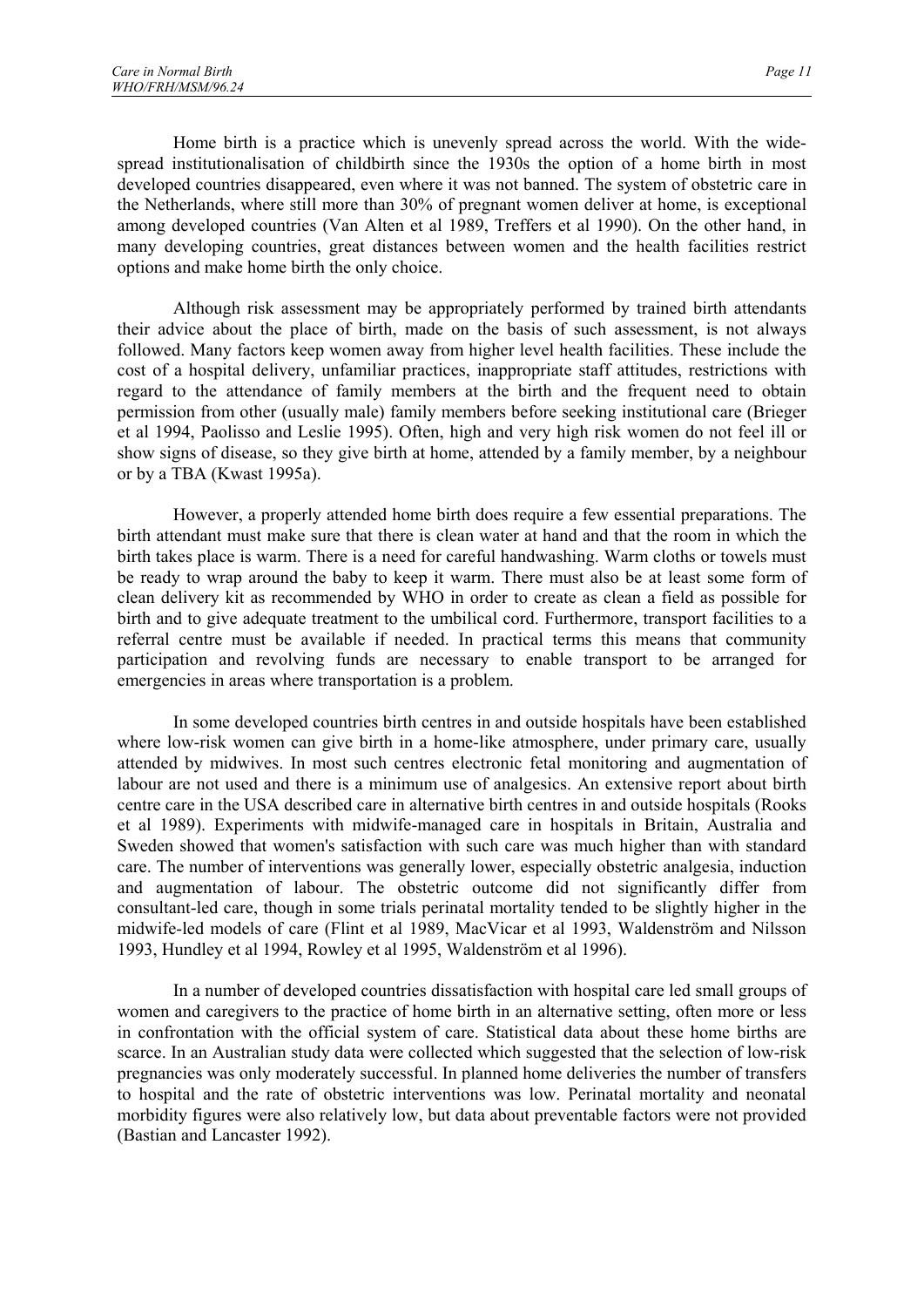The Netherlands is a developed country with an official home birth system. The incidence of home deliveries differs considerably between regions, and even between large cities. A study of perinatal mortality showed no correlation between regional hospitalisation at delivery and regional perinatal mortality (Treffers and Laan 1986). A study conducted in the province of Gelderland, compared the "obstetric result" of home births and hospital births. The results suggested that for primiparous women with a low-risk pregnancy a home birth was as safe as a hospital birth. For low-risk multiparous women the result of a home birth was significantly better than the result of a hospital birth (Wiegers et al 1996). There was no evidence that this system of care for pregnant women can be improved by increasing medicalization of birth (Buitendijk 1993).

In Nepal the decentralization approach of maternity care has been adapted to the special needs of urban areas in a developing country, where a hospital's capacity to deliver the specialist obstetric services needed by women with childbirth complications was being swamped by the sheer numbers of low-risk women experiencing normal birth - a common scenario in many countries. The development of a "low-technology" birthing unit in the vicinity of the main hospital not only took the pressure off the specialist unit but made it much easier to deliver appropriate care to women in normal labour. A similar, larger-scale project took place in Lusaka, Zambia, where a University teaching hospital, serving as a specialist referral centre for the entire country, was overcrowded by large numbers of low-risk pregnant women. The extension of the capacity of the peripheral delivery centres and the opening of new centres for low-risk births reduced the number of deliveries in the hospital from around 22,000 to around 12,000, and at the same time the total number of births in the dozen satellite clinics rose from just over 2000 in 1982 to 15,298 in 1988. The care of high-risk women in the hospital was improved by the reduction in numbers of low-risk women, while in the peripheral units time was available to ensure that the low-risk women received the care and attention they needed (Nasah and Tyndall 1994).

So where then should a woman give birth? It is safe to say that a woman should give birth in a place she feels is safe, and at the most peripheral level at which appropriate care is feasible and safe (FIGO 1992). For a low-risk pregnant woman this can be at home, at a small maternity clinic or birth centre in town or perhaps at the maternity unit of a larger hospital. However, it must be a place where all the attention and care are focused on her needs and safety, as close to home and her own culture as possible. If birth does take place at home or in a small peripheral birth centre, contingency plans for access to a properly-staffed referral centre should form part of the antenatal preparations.

## **2.5 Support in Childbirth**

Reports and randomized controlled trials on support in labour by one single person, a "doula", midwife or a nurse, showed that continuous empathetic and physical support during labour resulted in many benefits, including shorter labour, significantly less medication and epidural analgesia, fewer Apgar scores of <7 and fewer operative deliveries (Klaus et al 1986, Hodnett and Osborn 1989, Hemminki et al 1990, Hofmeyr et al 1991).

This report identifies a doula as a female caregiver, who has had a basic training in labour and delivery and who is familiar with a wide variety of care procedures. She provides emotional support consisting of praise, reassurance, measures to improve the comfort of the mother, physical contact such as rubbing the mother's back and holding her hands, explanation of what is going on during labour and delivery and a constant friendly presence. Such tasks can also be fulfilled by a nurse or midwife, but they often need to perform technical/medical procedures that can distract their attention from the mother. However, the constant comforting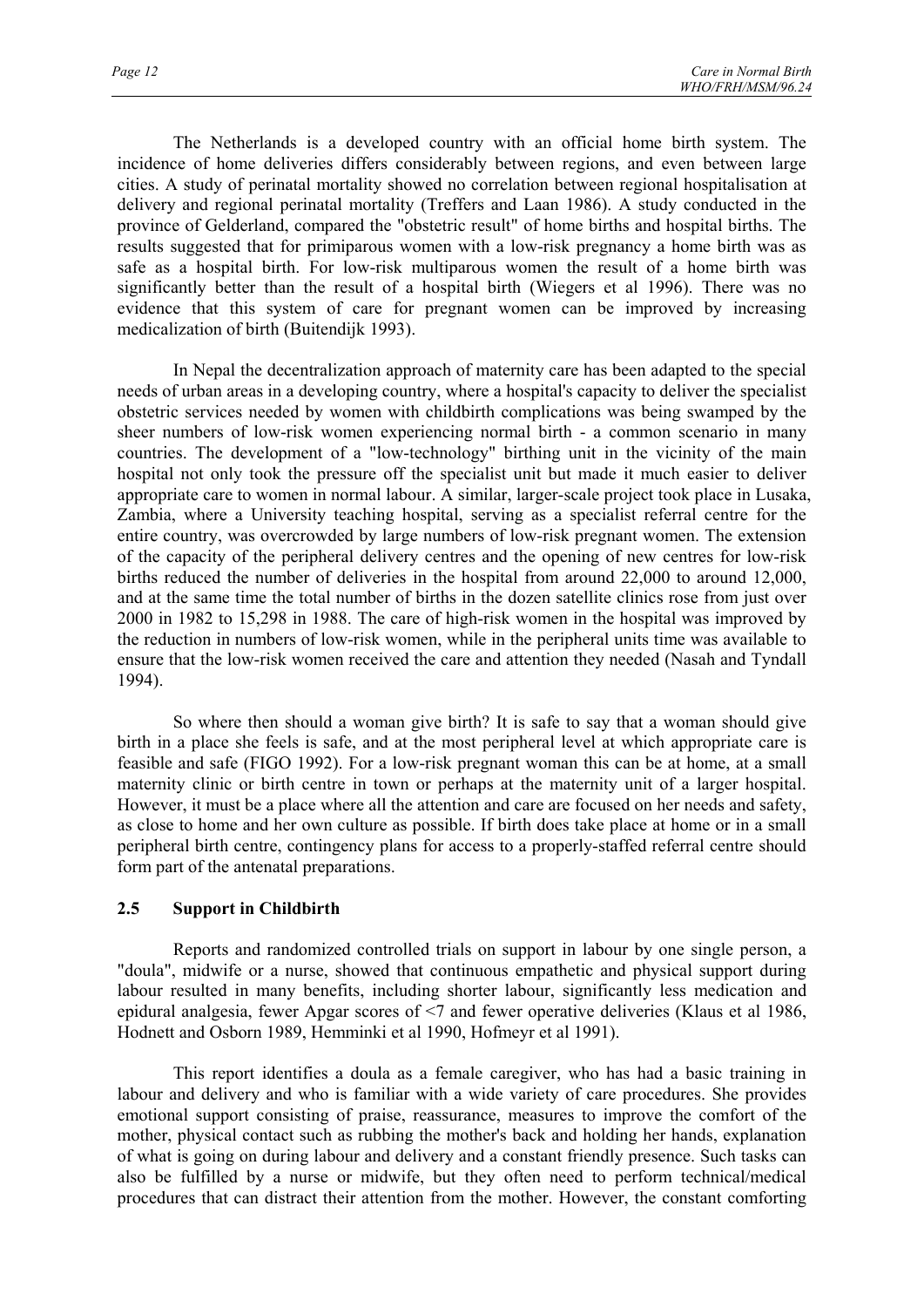support of a female caregiver significantly reduced the anxiety and the feeling of having had a difficult birth in mothers 24 hours postpartum. It also had a positive effect on the number of mothers who were still breast-feeding 6 weeks postpartum.

A woman in labour should be accompanied by the people she trusts and feels comfortable with; her partner, best friend, doula or midwife. In some developing countries this could also include the TBA. Generally these will be people she has become acquainted with during the course of her pregnancy. Professional birth attendants need to be familiar with both the supportive and the medical tasks they have and be able to perform both with competence and sensitivity. One of the supportive tasks of the caregiver is to give women as much information and explanation as they desire and need. Women's privacy in the birthing setting should be respected. A labouring woman needs her own room, where the number of attendants should be limited to the essential minimum.

However, in actual practice conditions often differ considerably from the ideal situation described above. In developed countries women in labour often feel isolated in labour rooms of large hospitals, surrounded by technical equipment and without friendly support of caregivers. In developing countries some large hospitals are so overcrowded with low-risk deliveries that personal support and privacy are impossible. Home deliveries in developing countries are often attended by untrained or insufficiently trained caregivers. Under these circumstances support of the labouring woman is deficient or even absent, for a significant number of women deliver with no attendant at all.

The implications of the above statements for the location of birth and the provision of support can be far reaching, because they suggest that caregivers in childbirth should work on a much smaller scale. Skilled care in childbirth should be provided at or near to the place where women live, rather than bringing all women to a large obstetric unit. Large units that perform 50 to 60 deliveries a day would need to restructure their services to be able to cater to women's specific needs. Caregivers would need to reorganise work schedules in order to meet women's need for continuity of care and support. This also has cost implications and thus becomes a political issue. Both developing and developed countries need to address and resolve these issues in their own specific ways.

In conclusion, normal birth, provided it is low-risk, only needs close observation by a trained and skilled birth attendant in order to detect early signs of complications. It needs no intervention but encouragement, support and a little tender loving care. General guidelines can be given as to what needs to be in place to protect and sustain normal birth. However, each country willing to invest in these services needs to adapt these guidelines to its own specific situation and the needs of the women as well as to ensure that the basics are in place in order to adequately serve women at low, medium and high risk and those who develop complications.

### **2.6 Labour Pain**

Almost all women experience pain during labour, but the responses of individual women to labour pain are widely different. According to clinical experience, abnormal labour, prolonged or complicated by dystocia, induced or accelerated by oxytocics, or terminated by instrumental delivery, seems to be more painful than "normal labour". Nevertheless, even completely normal labour is painful too.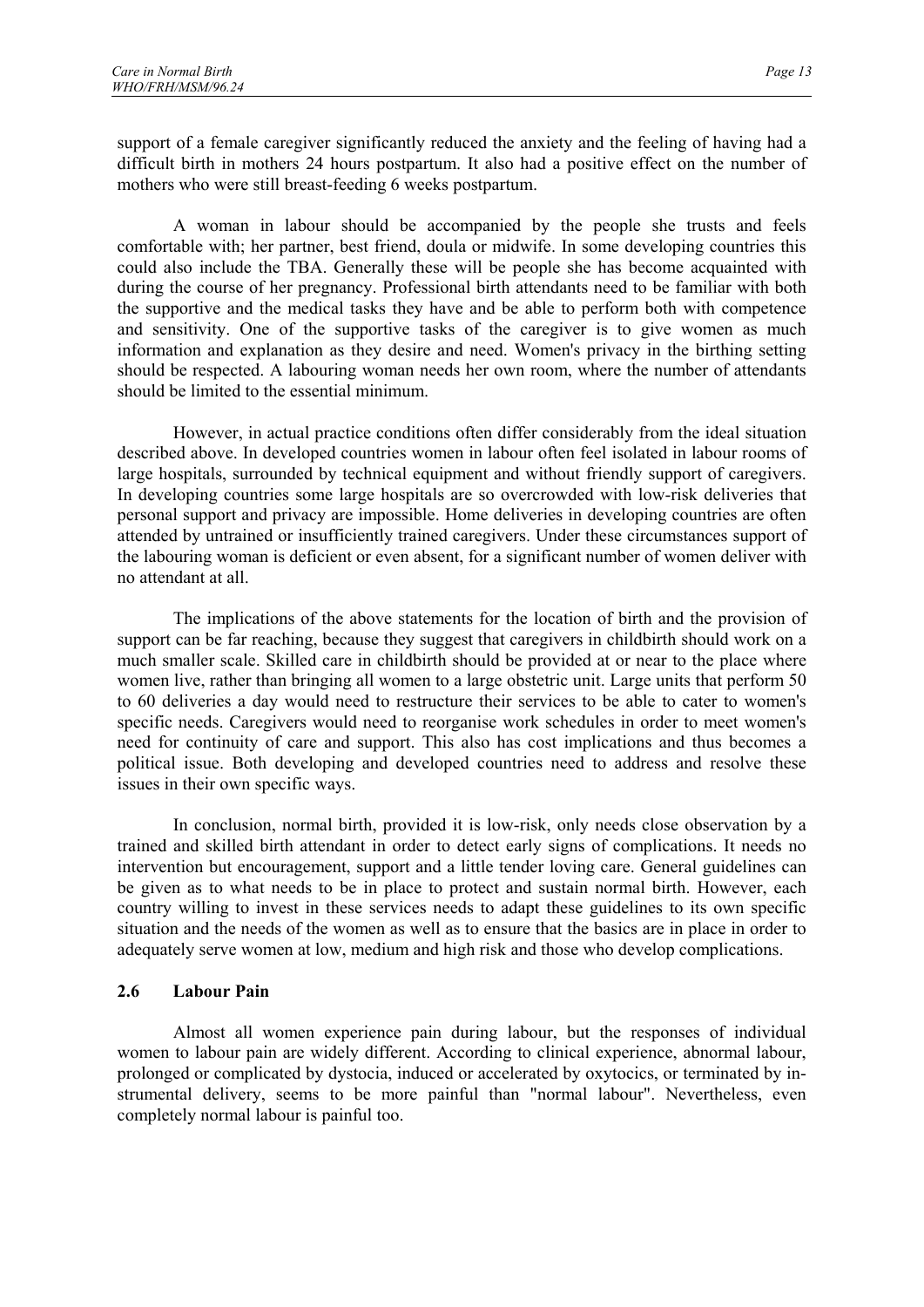## **2.6.1 Non-pharmacological methods of pain relief**

An important task of the birth attendant is to help women cope with labour pain. This may be achieved by pharmacological pain relief, but more fundamental and more important is the non-pharmacological approach, starting during prenatal care by providing reassuring information to the pregnant woman and her partner, and if need be to her family. Empathetic support, before and during labour, from caregivers and companions, can reduce the need for pharmacological pain relief and thus improve the childbirth experience (see 2.5).

Apart from support during labour (the most important factor) there are several other methods to alleviate labour pain. The first is the opportunity to assume any position the woman wishes, in or out of bed, during the course of labour. This means that she should not be restricted to bed, and certainly not to the supine position, but that she should have the freedom to adopt upright postures such as sitting, standing, or walking, without interference by caregivers, especially during the first stage of labour (see 3.2).

There are several non-invasive, non-pharmacological methods of pain relief that can be used during labour. Many women find relief of pain by the use of a shower or a bath. Touch and massage by a companion are often felt to be helpful. The same holds true for methods that help women cope with pain by attention-focusing techniques like patterned breathing, verbal coaching and relaxation, drawing a woman's attention away from her pain. These methods are sometimes applied in combination with other strategies, including a range of psychosomatic approaches to support a woman in labour such as hypnosis, music and biofeedback. The practices are experienced as useful by many women, they are harmless and can be recommended.

Specific non-pharmacological methods for relief of pain in women in normal labour include methods that activate peripheral sensory receptors (Simkin 1989). Among the newest of these is transcutaneous electrical nerve stimulation (TENS). The self-administered nature of this technique has contributed to its success among many women, but its availability is limited to high-resource areas of the world, and its effectiveness has not been demonstrated in randomized trials (Erkolla et al 1980, Nesheim 1981, Bundsen et al 1982, Harrison et al 1986, Hughes et al 1986, Thomas et al 1988). Other techniques are the use of superficial heat and cold, acupuncture, immersion in water, herbs and aromatherapy with fragrant oils. For most of these techniques randomized trials to establish their effectiveness are not available yet. These practices should undergo the same process of critical review as is required for pharmacological intervention. The same holds true for a semi-pharmacological method as intradermal injections of sterile water at four spots in the lower back area (Enkin et al 1995).

In conclusion, all cultures have their own ways of attending and coaching pregnant women, some of them explain their customs in a magic way, others try to give a more logical explanation for the system they apply. A common feature of many of these methods is the intense attention paid to the woman during pregnancy and childbirth; perhaps this is the reason why so many pregnant women find them comforting and helpful. The reports that women find them comforting are mainly observational, but nevertheless a number of these methods are harmless, and their use by women who experience relief of pain by them may be justified. Training in counselling and inter-personal communication skills is vital for all who care for childbearing women (Kwast 1995a).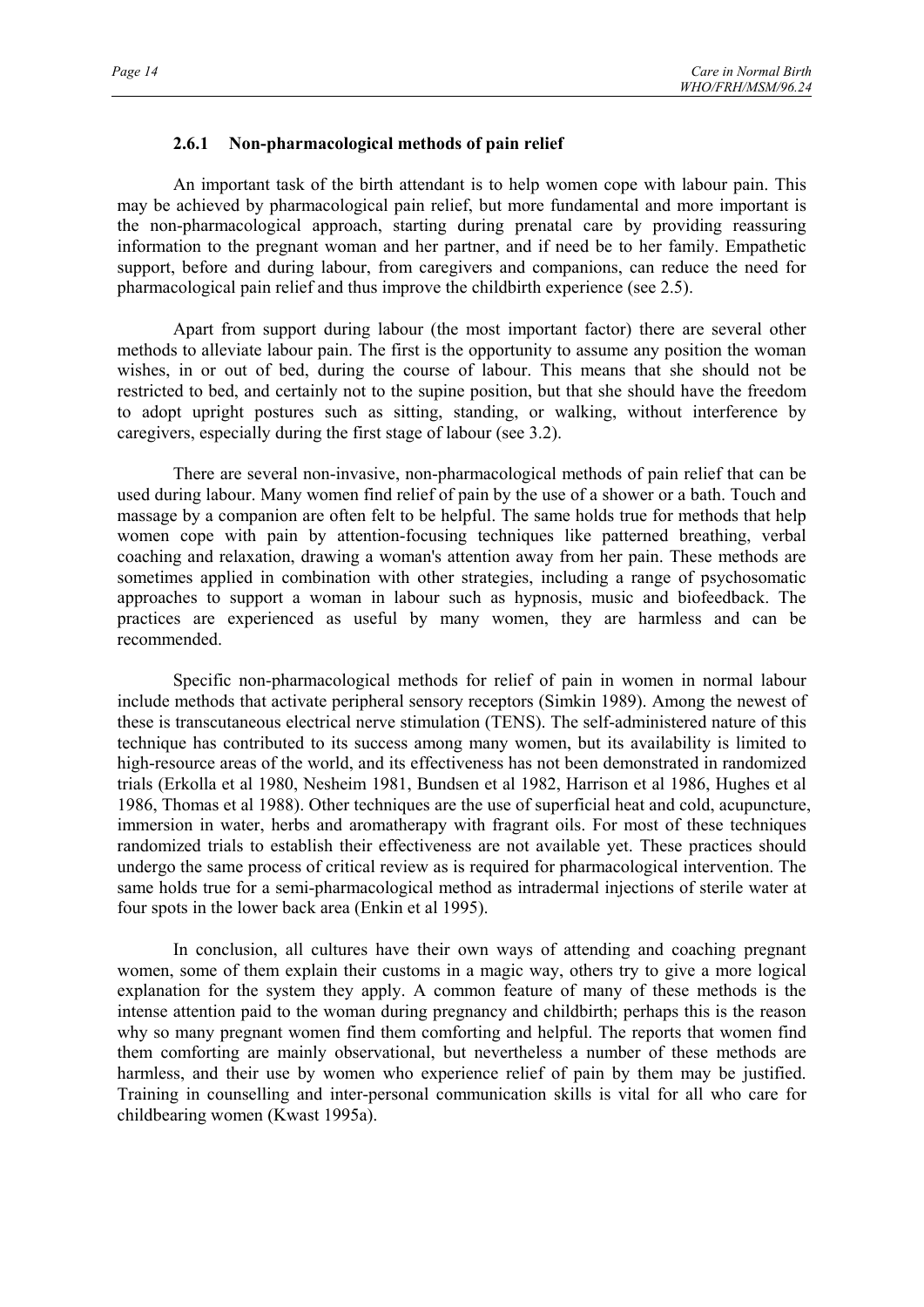## **2.6.2 Pharmacological pain relief in labour**

Pharmacological methods of pain relief have gained ample application, especially in the developed countries. The effects of several techniques have been investigated by clinical trials; the benefits of pain relief became obvious, but the possible adverse effects on mother or infant have received less attention.

## **Systemic agents**

A number of drugs have been and are being used for pain relief: opioid alkaloids, of which by far the most popular is pethidine, followed by phenothiazine derivatives (promethazine), benzodiazepines (diazepam) and others. In some countries inhalation analgesia for normal labour has decreased in recent years (it has been replaced by epidural analgesia); the most commonly used agent is nitrous oxide combined with 50 percent oxygen. All these agents can provide reasonable pain relief, but at the cost of unwanted side-effects (Dickersin 1989). Maternal side-effects of pethidine are orthostatic hypotension, nausea, vomiting, and dizziness. All of the systemic drugs used for pain relief cross the placenta and all except nitrous oxide are known to cause respiratory depression in the baby and neonatal behavioural abnormalities, including reluctance to breast-feed. Diazepam can cause neonatal respiratory depression, hypotonia, lethargy and hypothermia (Dalen et al 1969, Catchlove and Kafer 1971, Flowers et al 1969, McCarthy et al 1973, McAllister 1980).

## **Epidural analgesia**

Of the different techniques of regional analgesia (epidural, caudal, paracervical, spinal) epidural analgesia is the method most widely used in normal labour. Its effects have been investigated in a number of trials, all of which compare epidural analgesia with other techniques of pain control (Robinson et al 1980, Philipsen and Jensen 1989, 1990, Swanstrom and Bratteby 1981, Thorp et al 1993). It provides better and more lasting pain relief than systemic agents. The adoption of epidural analgesia in obstetric care is resource-intensive and calls for several important facilities: labour and delivery should take place in a well-equipped hospital, the technical apparatus should be sufficient, an anaesthetist should be available at all times and constant skilled supervision of the mother is called for.

With epidural analgesia there is a tendency for the first stage of labour to be somewhat longer, and for oxytocin to be used more frequently. In several reports and trials the number of vaginal operative deliveries was increased, especially if the analgesic effect was maintained into the second stage of labour, thereby suppressing the bearing-down reflex. In a recent American trial the number of caesarean sections was increased when epidural analgesia was used, especially when the epidural was started before 5 cm dilatation (Thorp et al 1993). There is a paucity of data from randomized trials on possible effects of epidural analgesia on either mother or baby in the long term. No randomised trial compared epidural analgesia to "no pain control" or a non-pharmacological method, all comparisons are between different methods of epidural analgesia, or different methods of pharmacological pain relief. The main effect measured in the trials was the degree of pain relief, but in none of the trials of epidural analgesia was maternal satisfaction with childbirth measured. An observational study (Morgan et al 1982) suggests that there is no direct relation between pain relief and satisfaction. In a trial of birth centre care in Sweden the use of epidural analgesia and other methods of pharmacological pain relief was significantly lower in the birth centre group compared with standard care; nevertheless the attitude towards labour pain when asked two months after the birth was not different between the groups. Apparently many of the women regarded pain in labour in a positive light, as a feeling of achievement, which illustrates the different character of pain in childbirth compared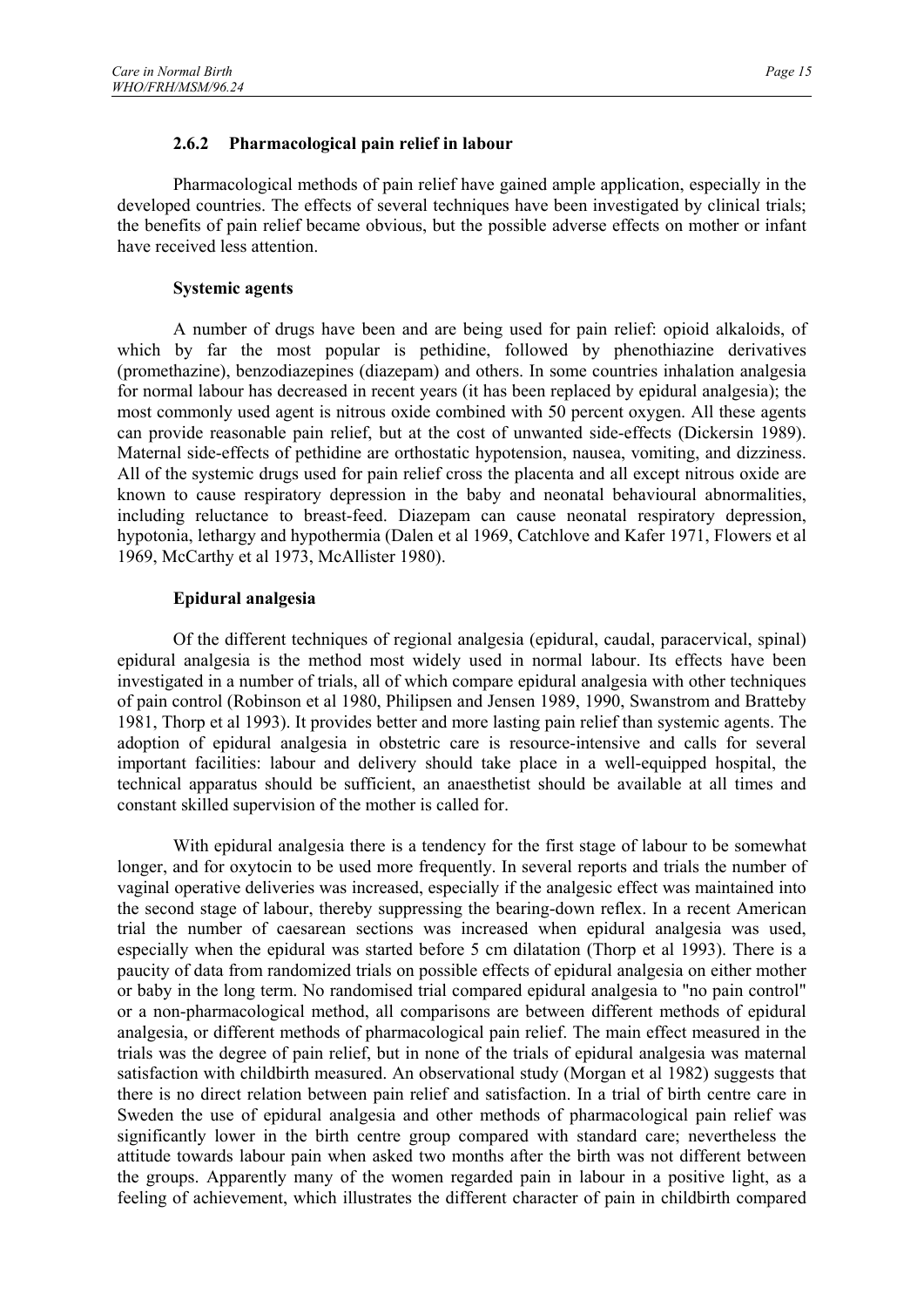to pain related to illness (Waldenström and Nilsson 1994). In a study of new mothers, support by caregivers had a positive effect on women's total birth experience, while pain relief did not explain any of the variations in women's responses (Waldenstrom et al 1996).

There is little doubt that epidural analgesia is useful in complicated labour and delivery. However, if epidural analgesia is administered to a low-risk pregnant woman, it is questionable whether the resulting procedure can still be called "normal labour". Naturally, the answer depends on the definition of normality, but epidural analgesia is one of the most striking examples of the medicalization of normal birth, transforming a physiological event into a medical procedure. The acceptance of this transformation is largely determined by cultural factors. For instance, in Britain and the USA a large number of low-risk pregnant women deliver under epidural analgesia, while in the vast majority of developing countries very many deliveries take place at home, without any pharmacological pain control. This is not merely a contrast between developing and developed countries: in the Netherlands more than 30% of all pregnant women give birth at home without any pharmacological pain control, and even if they deliver in hospital only a minority of low-risk women receive pain relieving medication (Senden et al 1988).

In conclusion, in the care surrounding normal birth, non-pharmacological methods of pain relief, such as paying personal attention to the labouring woman, are of utmost importance. Methods requiring a large number of technical facilities like epidural analgesia, are only applicable in well-equipped, well-staffed hospitals. In many countries these technical facilities are not generally available, especially for normal childbirth. However, the demand for these methods is in large measure culturally determined, the quality of care in normal delivery is not dependent on the availability of these technical facilities. They are no part of essential care during childbirth. Pharmacological methods should never replace personal attention to the labouring woman and tender loving care.

## **2.7 Monitoring the Fetus during Labour**

Monitoring fetal well-being is part of essential care during labour. The occurrence of fetal distress, usually through hypoxia, can never be fully excluded, even though a labour may meet the criteria for "normal" that is: it starts at term, after an uneventful pregnancy without factors indicating an increased risk of complications. The risk of fetal distress is somewhat higher during the second stage of labour and in the case of prolonged labour.

### **2.7.1 Assessment of amniotic fluid**

The passage of meconium may reflect fetal distress and is associated with intrapartum stillbirth and neonatal morbidity or death (Matthews and Martin 1974, Gregory et al 1974, Fujikura and Klionsky 1975, Meis et al 1978, MacDonald et al 1985). Where services permit, the passage of meconium during labour is considered an indication for referral of the labouring woman by the primary caregiver. Thick meconium recognized after rupture of the membranes carries the worst prognosis; undiluted meconium also reflects reduced amniotic fluid volume, which is a risk factor in itself. The absence of amniotic fluid at the time of rupturing the membranes should also be considered a risk factor. Slight staining of the amniotic fluid probably reflects a far less serious risk, but this has not been fully investigated.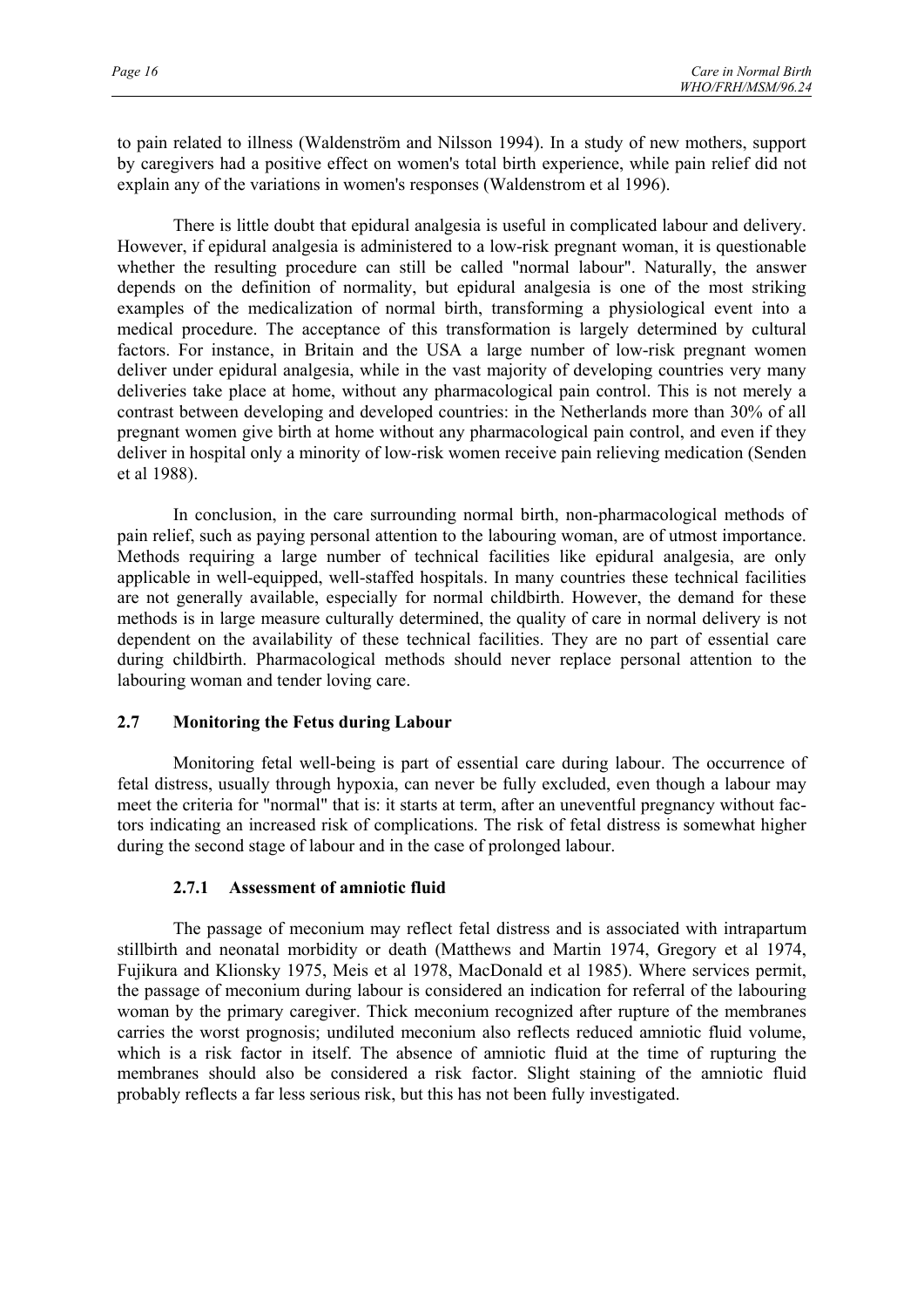#### **2.7.2 Monitoring the fetal heart rate**

The relation between fetal well-being and fetal heart rate has been investigated in numerous studies. It is clear that fetal distress may express itself in abnormalities of the heart rate: bradycardia (<120/min), tachycardia (>160/min), reduced variability or decelerations. There are two methods of monitoring the heart rate: intermittent auscultation and continuous electronic surveillance.

Intermittent auscultation can be done by using a monaural (Pinard's) stethoscope, as it has been since the beginning of this century, or by a simple hand-held ultrasound Doppler apparatus. When the stethoscope is used the woman usually lies on her back or on her side, though it is possible to hear the heart sounds even with the woman sitting or standing. The Doppler apparatus is applicable in various positions. The auscultation is usually performed once every 15-30 minutes during the first stage of labour, and following every contraction during the second stage. If necessary, the fetal heart rate is compared to the maternal heart rate. Intermittent auscultation with monaural stethoscope is the only available option for the vast majority of caregivers at the periphery, whether at the health centre or in the home. An advantage of intermittent auscultation is its sheer simplicity - a clear example of appropriate technology, with an implement (the monaural stethoscope) which is both cheap to produce (it can even be improvised quite easily) and uncomplicated to use, and which leaves the woman free to move about at will. This means that, with appropriate training, the caregiver can monitor the fetal heart anywhere and is not confined to hospitals with sophisticated technical equipment, such as electronic monitors. Surveillance of the labouring woman and the fetus can be done by a midwife at home, or in a small maternity unit.

Electronic fetal heart rate monitoring is used during pregnancy in the surveillance of high-risk pregnancies, and also during labour. Its use is normally limited to institutional births. The monitoring is most commonly achieved by an external Doppler ultrasound transducer, or by an internal (vaginal) electrode attached to the fetal scalp, after rupture of the membranes. Although the information on fetal heart rate is more accurate in the latter method than with auscultation, the interpretation is difficult; the tracings are often interpreted differently by different care-givers, and even by the same people at different times (Cohen et al 1982, Van Geijn 1987, Nielsen et al 1987). The sensitivity of the method with respect to the detection of fetal distress is high, but the specificity is low (Grant 1989). This means that the method results in a high rate of false positive signals, and a concomitant high number of (unnecessary) interventions, especially if used in a group of low-risk pregnant women (Curzen et al 1984, Borthen et al 1989). In high-risk pregnancies and in high-risk cases during labour the method has proven to be useful and may, in addition, offer reassurance to the woman, although its use inevitably limits the woman's capacity to move about as she wishes.

Among the drawbacks associated with the application of electronic monitoring is a tendency in some caregivers, and even partners and family, to focus on the apparatus instead of on the woman. In some technically well-equipped hospitals the monitoring is even centralized, enabling the attendant to look at the monitor in a central office without being obliged to enter the labour room.

#### **2.7.3 Fetal scalp blood examination**

A microtechnique of sampling blood from the fetal scalp in order to confirm fetal hypoxia has been in use since the early 1960s. The acid-base status of the blood is examined, especially the pH. There are some doubts about the representativeness of a blood sample from a chronically oedematous part of the skin and about the reproducibility, but nevertheless the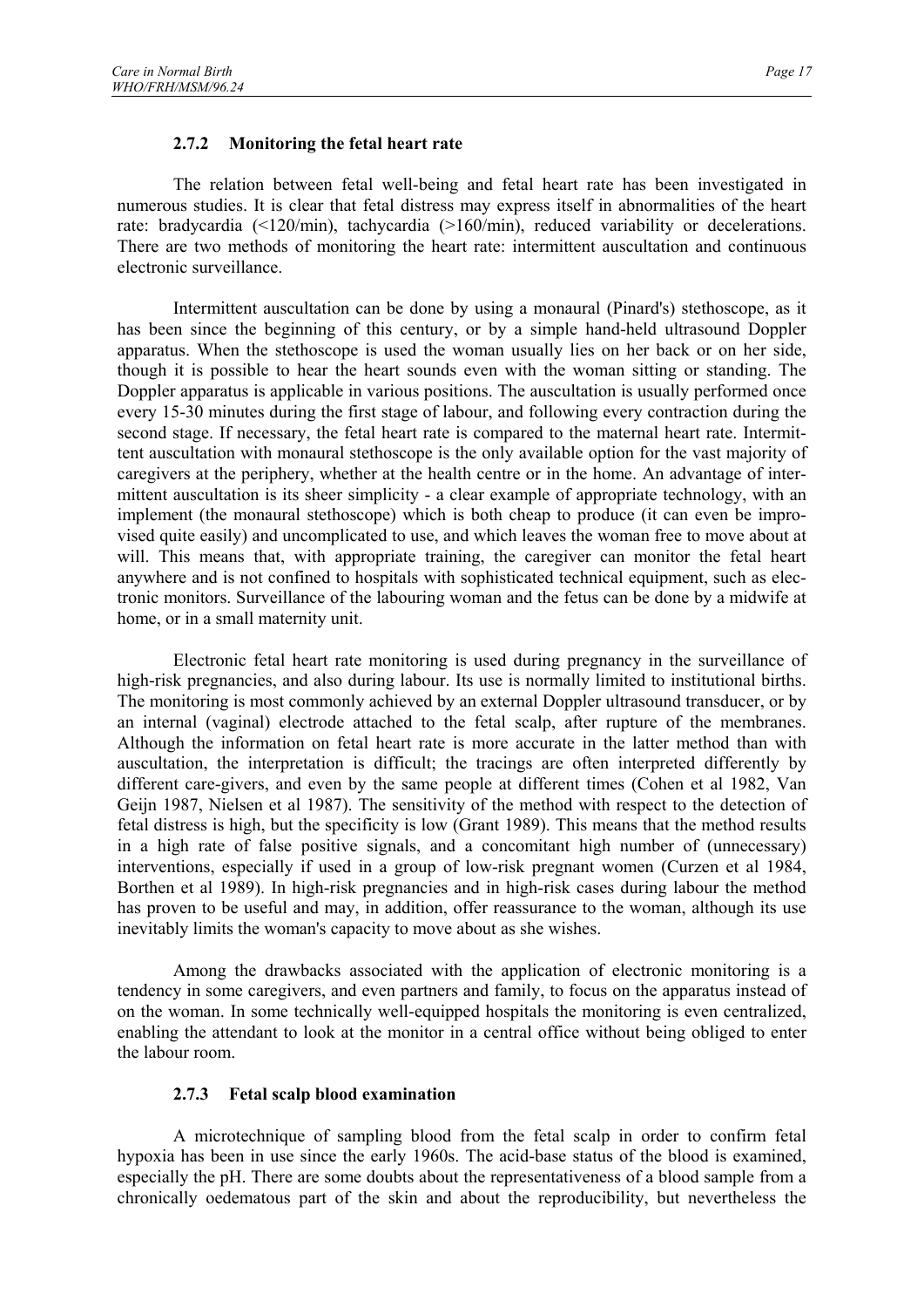method has proven its value in clinical use, in combination with fetal heart rate monitoring. The method is resource-intensive, expensive, invasive, time-consuming, cumbersome, and uncomfortable for the woman. As with the fetal scalp electrode, its use can occasionally result in trauma, infection and possibly pain for the fetus. Finally, it requires continuous availability of laboratory facilities and skilled personnel. Its use is therefore generally limited to larger hospital departments serving many high-risk cases. Its role in the surveillance of low-risk labour is limited: only for diagnostic purposes after the detection of fetal heart rate abnormalities (Grant 1989).

## **2.7.4 Comparison of auscultation and electronic fetal monitoring**

These two methods of fetal surveillance have been compared in a number of trials (Haverkamp et al 1976, 1979, Kelso et al 1978, MacDonald et al 1985, Wood et al 1981, Neldam et al 1986). Caesarean section rate and operative vaginal delivery rate were both higher in all the electronically monitored groups. If scalp pH estimations were not available, the increase in caesarean section rates was even higher. There is little evidence that the increased number of interventions in the electronically monitored groups led to substantive benefits for the infants. Perinatal deaths and low Apgar scores were not reduced in the groups with electronic monitoring. Only one measure of neonatal outcome was improved by electronic monitoring, in the largest trial: neonatal seizures (MacDonald et al 1985). A further analysis of this trial suggested that the excess risk of neonatal seizures in the auscultation group was mainly limited to labours that were induced or augmented with oxytocin. The follow-up data of the infants with seizures showed an equal incidence of major neurological disabilities in the groups monitored electronically and by auscultation.

These data have important consequences for fetal surveillance during normal labour. The substantial increase of interventions if labour is monitored electronically is in agreement with the low specificity of the method in low-risk cases, and does not seem to lead to substantive benefits for the infant. The only exception is the occurrence of neonatal seizures. However, these occurred primarily in infants born after the use of oxytocin infusions, and one may rightly ask if labour induced or augmented by oxytocin is to be considered as "normal labour". In countries with sophisticated facilities and a high proportion of institutional births labour which is induced or augmented by oxytocin or prostaglandin is considered high-risk, and such labours only take place under the responsibility of the obstetrician; fetal surveillance will then be by electronic monitoring. In a large follow-up study of midwifery care with intermittent auscultation in normal births but electronic monitoring after referral for oxytocin augmentation, the number of neonatal seizures was very low (Van Alten et al 1989, Treffers et al 1990).

Intermittent electronic monitoring is a variation of continuous electronic monitoring. This method is used during a period of half an hour at the start of labour, and subsequently at regular intervals for a period of about twenty minutes. In a randomized trial Herbst and Ingemarsson (1994) compared the method with continuous monitoring: the results in both groups were equally good. Although in this trial the intervention rate was low in both groups, it is to be expected that the method, if widely adopted in normal labour, would have the same disadvantages as continuous monitoring, though they would perhaps be less obvious. These include restriction of movement during the application and low specificity with concomitant interventions. Moreover, its routine use could lead to mistrust of intermittent auscultation, if there is any suggestion that auscultation might be less reliable than electronic monitoring. Of course, routine use of intermittent electronic fetal monitoring must be distinguished from recourse to electronic monitoring (where it is available) where auscultation indicates the possibility of fetal distress; such practice leads to closer attention to deviations from normality in auscultation.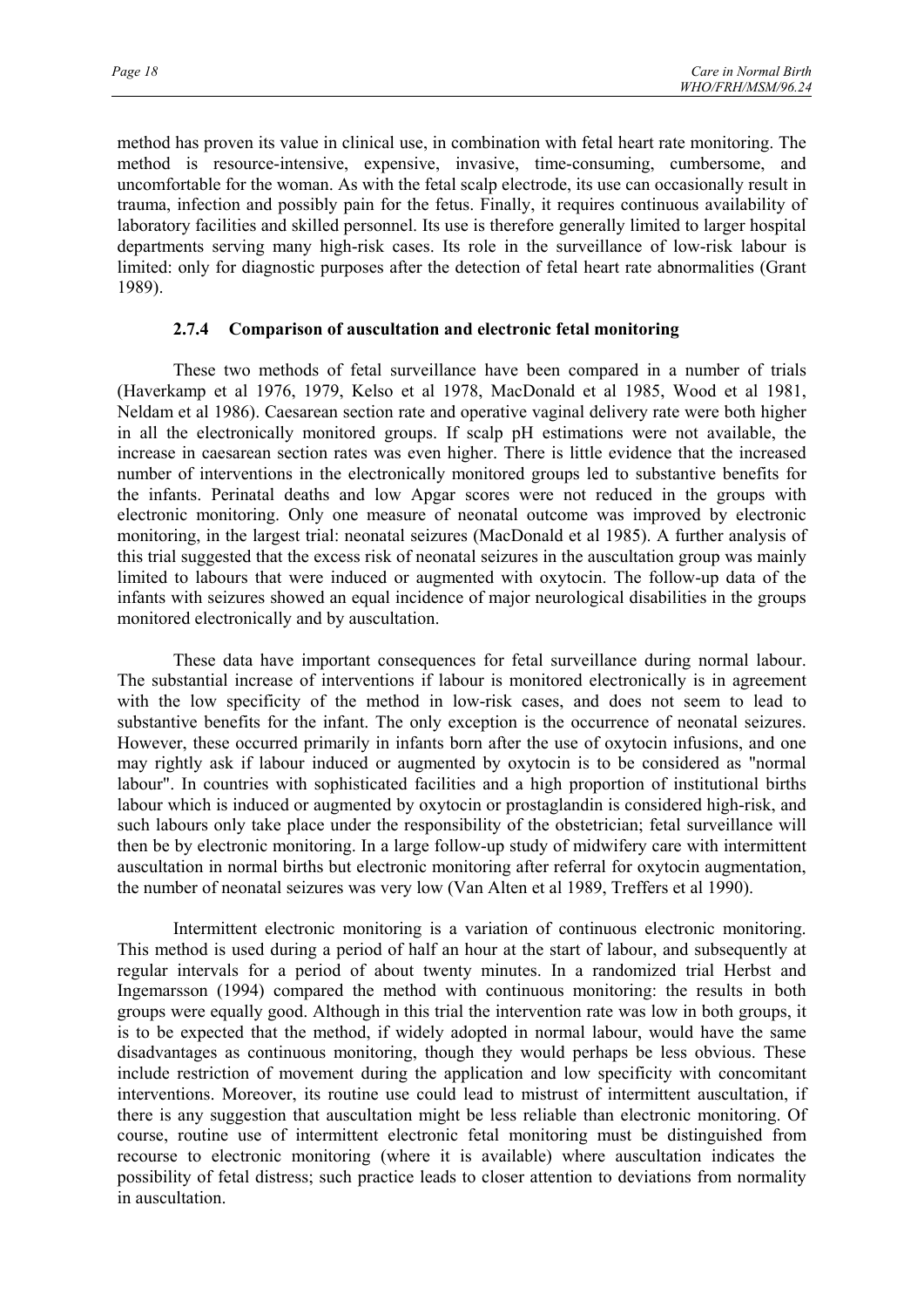In conclusion, the method of choice for the monitoring of the fetus during normal labour is intermittent auscultation. In many countries it is the only method available for the large majority of women. But also in industrialized countries, where electronic equipment is more easily accessible, auscultation is the method of choice in normal labour. Individualized care of the labouring woman is essential, and this may be achieved more smoothly by the personal contact required by regular auscultation. Only in women with increased risk, such as labours which are induced or augmented, complicated by meconium-stained amniotic fluid or by any other risk factor, does electronic monitoring seem to be advantageous. In the majority of labours without increased risk, electronic monitoring increases the number of interventions with no clear benefit for the fetus and with a degree of additional discomfort for the women.

#### **2.8 Cleanliness**

Wherever labour and delivery are managed, cleanliness is a first and foremost requirement. There is no need for the form of sterility commonly used in an operating theatre, but nails must be short as well as clean and hands must be carefully washed with soap and water. Attention should be paid to the personal hygiene of birthing women and birth attendants as well as to the cleanliness of the environment and all materials used during birth. In some countries masks and sterile gowns are used traditionally to protect labouring woman from infection. For that purpose they are useless (Crowther et al 1989). However, in regions with a high prevalence of HIV and hepatitis B and C virus protective clothing is useful to protect the caregiver from contact with contaminated blood and other materials (WHO 1995).

WHO has established the contents of a clean delivery kit and its correct, effective use (WHO 1994a). The programmes already in place to advocate the positive effect of the use of the "three cleans" (hands, perineal area, umbilical area) need to be maintained or expanded. The contents of the clean delivery kit may vary from country to country, but they must fit the specific needs of the women giving birth and be easily obtainable at every street corner and in all remote regions of a country. These simple but effective kits can even be assembled at home and include a new, sterile razor blade for the umbilical cord. The clean delivery kit itself and its contents should indeed be clean and need not be sterilized. The disposable materials in the kit should not be reused.

Instruments destined to be reused should be decontaminated appropriately according to guidelines provided by WHO (1995). Equipment which comes into contact with intact skin can be washed thoroughly, instruments which come into contact with mucous membranes or non-intact skin should be sterilized, boiled or chemically disinfected, and instruments which penetrate the skin should be sterilized. These methods serve to prevent the contamination of women and caregivers.

Some measures should be taken during all deliveries, to prevent possible infection of the woman and/or the birth attendant. These measures include the avoidance of direct contact with blood and other body fluids, by the use of gloves during vaginal examination, during delivery of the infant, and in handling the placenta. It is important to reduce the potential for infection by keeping invasive techniques such as episiotomy to the strict minimum and taking additional care with the use and disposal of sharp instruments (for instance during suturing) (ICN 1996).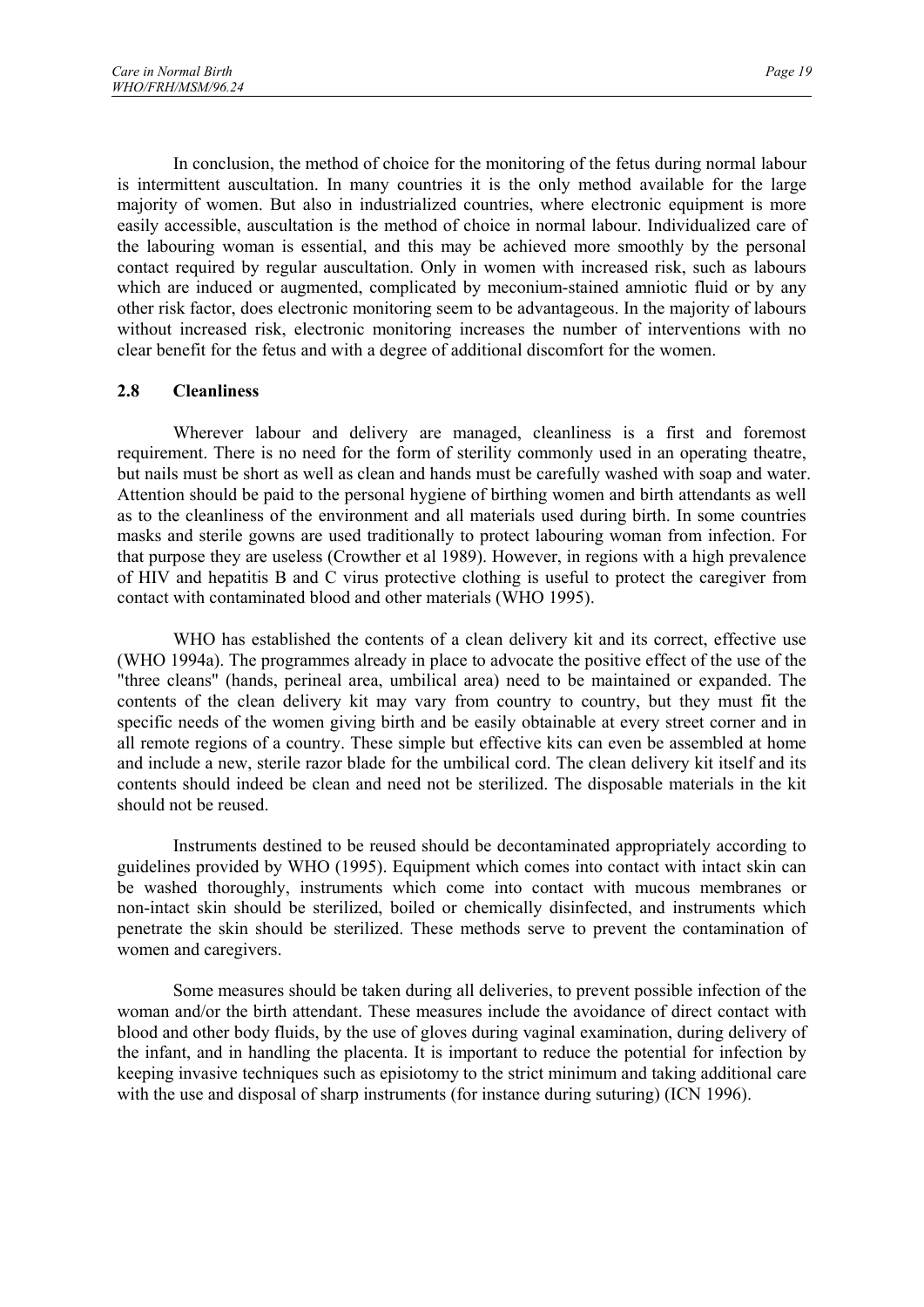## **3. CARE DURING TE FIRST STAGE OF LABOUR**

#### **3.1 Assessing the Start of Labour**

Assessing the start of labour is one of the most important aspects of the management of labour. Signs of the start of labour are:

- painful contractions with a certain regularity
- effacement and/or dilatation of the cervix
- leakage of amniotic fluid
- bloody discharge

Rupture of the membranes is a clear sign that something irreversible has occurred. The other symptoms are less obvious: contractions may be felt long before labour actually starts, and cervical dilatation may be present weeks before the end of pregnancy, and may progress slowly to the time of labour (Crowther 1989). Notwithstanding these difficulties the birth attendant should be able to distinguish between false labour and the beginning of labour; usually a vaginal examination is necessary to detect alterations of the cervix. The establishment of the onset of labour is, inevitably, the basis for identifying prolonged labour requiring action. If the diagnosis "start of labour" is made erroneously, the result may be unnecessary interventions, such as amniotomy or oxytocin infusions. The diagnosis "prolonged latent phase" is usually better substituted by "false labour", because actually labour has not yet started. Sometimes the distinction between "start of labour" and "false labour" can only be made after a short period of observation. In the WHO multicentre trial of the partograph (WHO 1994b) only 1.3% of the women were reported to have a prolonged latent phase. The cause of this small percentage can be twofold: at the introduction of the partograph in the hospitals a discussion of labour management took place which may have affected the way the latent phase is perceived. Also, active intervention in the latent phase is postponed by 8 hours in the partograph.

Spontaneous prelabour rupture of the membranes (PROM) at term provokes a lively discussion about the risk of vaginal examination (Schutte et al 1983), induction of labour and prophylactic antibiotics. In a recent randomized study on induction after 12 hours versus expectant management during 48 hours, in the induction group the need for pain medication was significantly greater and there were more interventions, while mild neonatal infection occurred in 1.6% in the induction group versus 3.2% in the group with expectant management. No routine prophylactic antibiotics were used and vaginal examination was only performed if labour had started (Ottervanger et al 1996). A conservative approach, which is supported by the existing evidence, would indicate a policy which requires observation without vaginal examination and without antibiotics, during the first 48 hours after PROM. If labour has not commenced spontaneously during that period (in about 20% of the women), consideration could be given to oxytocin induction. However, these results are obtained in populations of women from developed countries in good health, and in hospitals where it was possible to maintain high standards of hygiene at all times. In different populations a more active management may be advisable, with the use of antibiotics and earlier induction of labour. Given that in the developing world puerperal sepsis is often the third or fourth cause of maternal mortality all efforts should be made to prevent it, whatever its source.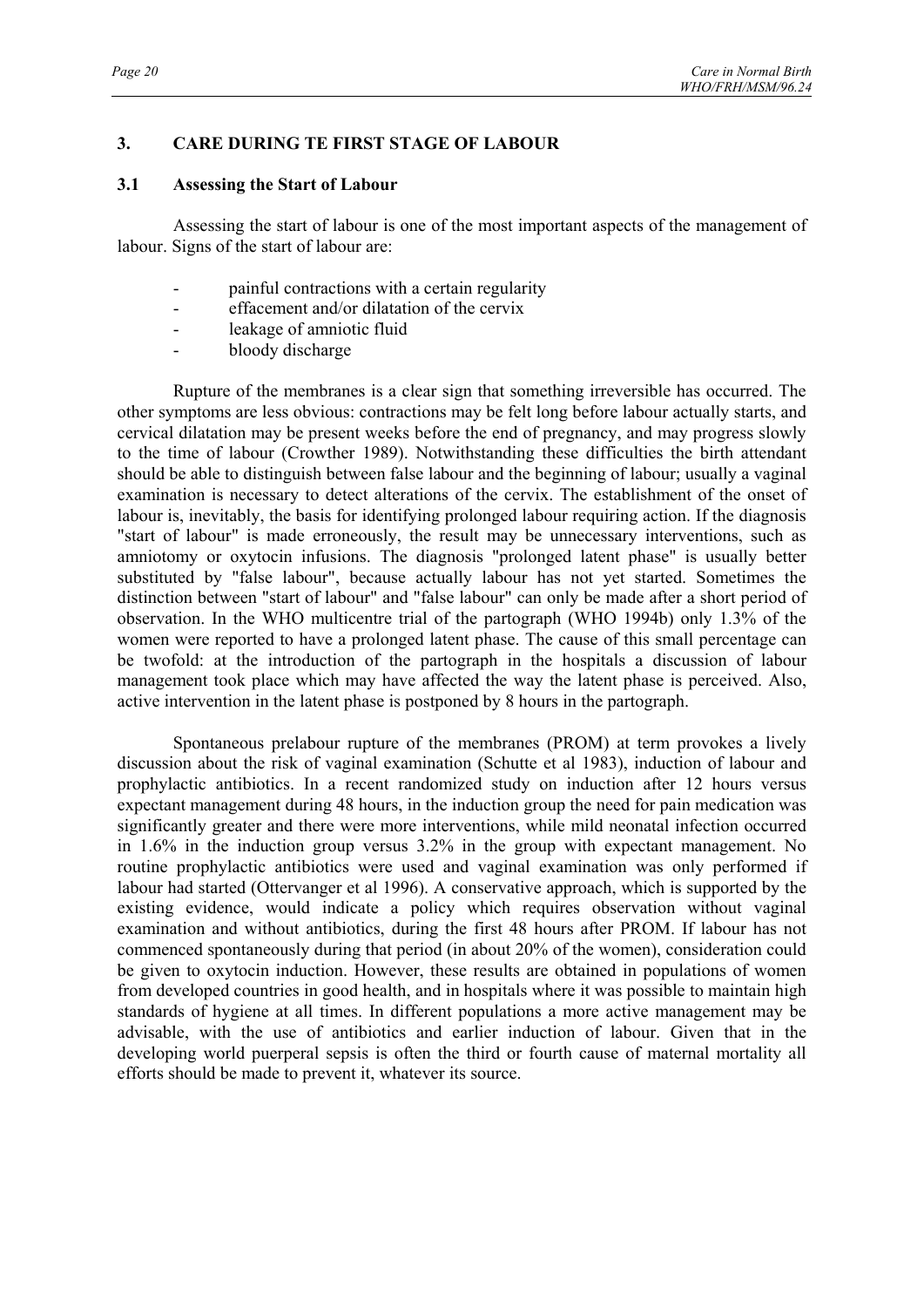#### **3.2 Position and Movement during the First Stage of Labour**

Several studies show that, during the first stage of labour, the supine position affects the blood flow in the uterus. The heavy uterus can cause aortocaval compression and the reduced blood flow can compromise the condition of the fetus. The supine position is also found to reduce the intensity of the contractions (Flynn et al 1978, McManus and Calder 1978, Williams et al 1980, Chen et al 1987), and thus interferes with the progress of labour. Standing and lying on the side are associated with greater intensity and greater efficiency of the contractions (their ability to accomplish cervical dilatation).

Despite the continued prevalence of the supine position many options are open to women in labour. However, various constraints frequently limit those options, from the design of the delivery-suite bed to delivery protocols or the presence of routine intravenous lines or monitoring equipment. Where such constraints are kept to a minimum women can stand, walk, sit upright or on hands and knees, take a shower or a bath to relax or adopt each position alternately as they choose. Trials that have compared these positions to the supine have found that, on average, labour was experienced as less painful (there was less need for analgesia) and augmentation was used less frequently in the non-supine positions (Chan 1963, Flynn et al 1978, McManus and Calder 1978, Diaz et al 1980, Williams et al 1980, Hemminki 1983, Melzack 1991). One trial (Flynn et al 1978) found a significantly lower incidence of fetal heart rate abnormalities in the upright position, but other trials detected no significant differences in neonatal outcomes.

In conclusion, there is no evidence to support the encouragement of the supine position during the first stage of labour. The only exception is where the membranes have ruptured in the presence of a non-engaged fetal head. If and when the membranes are ruptured and the birth attendant has established a sufficient engagement of the fetal head, women should be free and encouraged to choose the position they prefer during labour. They will often change positions, as no position is comfortable for a long period of time.

#### **3.3 Vaginal Examination**

This is one of the essential diagnostic actions in the assessment of the start and the progress of labour. It should only be conducted by trained birth attendants, with clean hands, covered by sterile gloves. The number of vaginal examinations should be limited to the strictly necessary; during the first stage of labour usually once every 4 hours is enough, as prescribed in the manual for the use of the partograph (WHO 1993). If labour passes off smoothly, experienced birth attendants can sometimes limit the number of examinations to one. Ideally, that would be the one examination necessary to establish active labour, i.e. to confirm the fact that there is dilatation of the cervix (the most objective criterion of active labour). Another practice in the management of labour is to only perform a vaginal examination when there is an indication for the need, for example when the intensity and frequency of the contractions decrease or at signs of heavy show or the urge to push, or before the administration of analgesia.

Something can be said for each of the above-mentioned approaches, but considering our theorem: "In normal childbirth there should be a valid reason to interfere with the natural process" maybe the latter two policies outweigh the former. Yet many questions remain, as there is no clear evidence to support any specific policy. Perhaps more strict guidelines are necessary in those countries where birth attendants have a limited training and are isolated, with great distances to the referral centres. These guidelines would then be country-specific.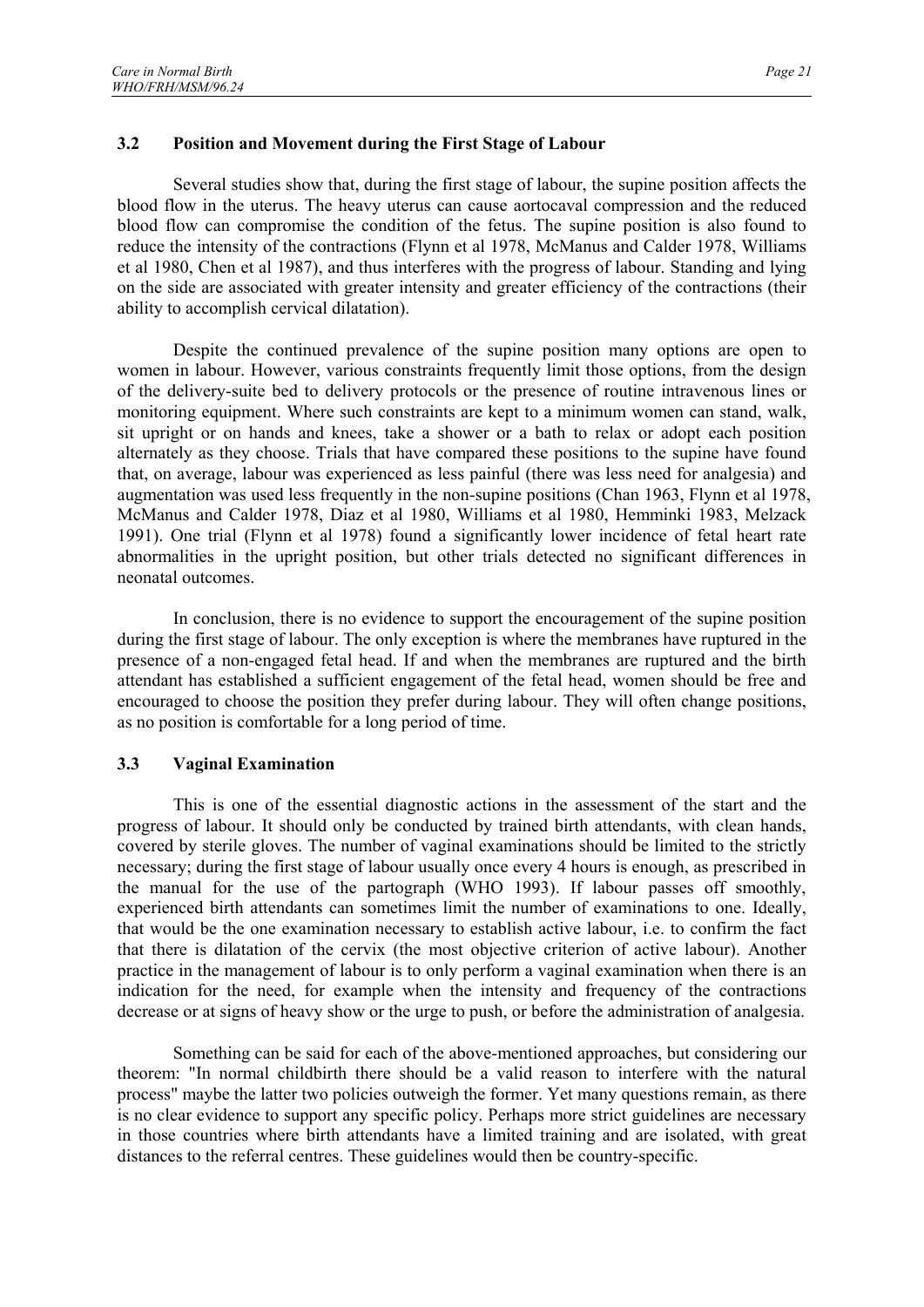In institutions where caregivers are trained a vaginal examination by a student sometimes will have to be repeated and checked by the supervisor. This may only be done after the woman has consented. Under no circumstances should women be compelled to undergo repeated or frequent vaginal examinations by a number of caregivers or students.

In the past rectal examination has been advised to avoid contamination of the vagina. This practice is not recommended. Studies comparing vaginal and rectal examinations showed a similar incidence of puerperal infection whether rectal or vaginal examinations were employed during labour (Crowther et al 1989). Women's preference for vaginal over rectal examinations was clearly demonstrated in a randomized clinical trial (Murphy et al 1986).

#### **3.4 Monitoring the Progress of Labour**

The assessment of the progress of labour is made by observation of the woman; her appearance, behaviour, contractions, and the descent of the presenting part. The most accurate measure is dilatation of the cervix. Deviation from an arbitrarily defined normal rate of dilatation should be an indication for review of the labour management plans. In the partograph method of WHO (WHO 1993) the alert line is passed if the dilatation is slower than 1 cm per hour; if the woman is in a health centre this is reason to refer her to a hospital. The action line is passed if delay in progress continues for four more hours. Then a critical assessment of the cause of delay should be made, and a decision taken about the appropriate management. Although these strict rules are not followed in all countries, they form valuable guidelines, especially in those situations where distances to a referral centre are great, and birth attendants are isolated. Research about the effect of the use of the partograph showed that over a fifth of the graphs of primigravidae crossed the alert line, and 10-11% crossed the action line (Philpott and Castle 1972, WHO 1994b). In Latin America a different partograph is in use, differentiating between nulliparous and multiparous women, intact and ruptured membranes, and upright or lying position (Schwarcz et al 1987-1995).

The relationship between prolonged labour and adverse maternal and fetal outcome is the reason why it is so important to monitor the progress of labour accurately. The extent to which that relationship is causal is by no means certain. Slow progress should be a reason for evaluation rather than for intervention. Cephalopelvic disproportion must be considered when progress is slow. Intrapartum X-ray pelvimetry has not proven to be useful. The available trials of X-ray pelvimetry show an increase of interventions like caesarean section, but no benefits in terms of reduced neonatal morbidity (Parsons and Spellacy 1985). X-ray pelvimetry during pregnancy and labour increases the incidence of leukaemia in infancy, and should be abolished (Stewart et al 1956, MacMahon 1962). In experienced hands manual pelvimetry may be useful. If the membranes are still intact during labour slow progress is usually not caused by disproportion. Expectant management would then be an option (Albers et al 1996). As no solid research evidence is available about expectant management versus active management in case of slow progress without signs of disproportion, no definite conclusions can be drawn. When the membranes are ruptured slow progress is more likely to be the consequence of mechanical problems. The management in cases of abnormal labour is beyond the scope of this report.

#### **3.5 Prevention of Prolonged Labour**

Several measures have been proposed to prevent delay in the progress of labour; sometimes these actions are taken long before the action line or even the alert line of the partograph are reached. The most active interventions are early amniotomy and early oxytocin infusion, or a combination of the two. Early amniotomy interferes with the physiological timing of fetal membranes' rupture. Under normal conditions, the membranes remain intact until full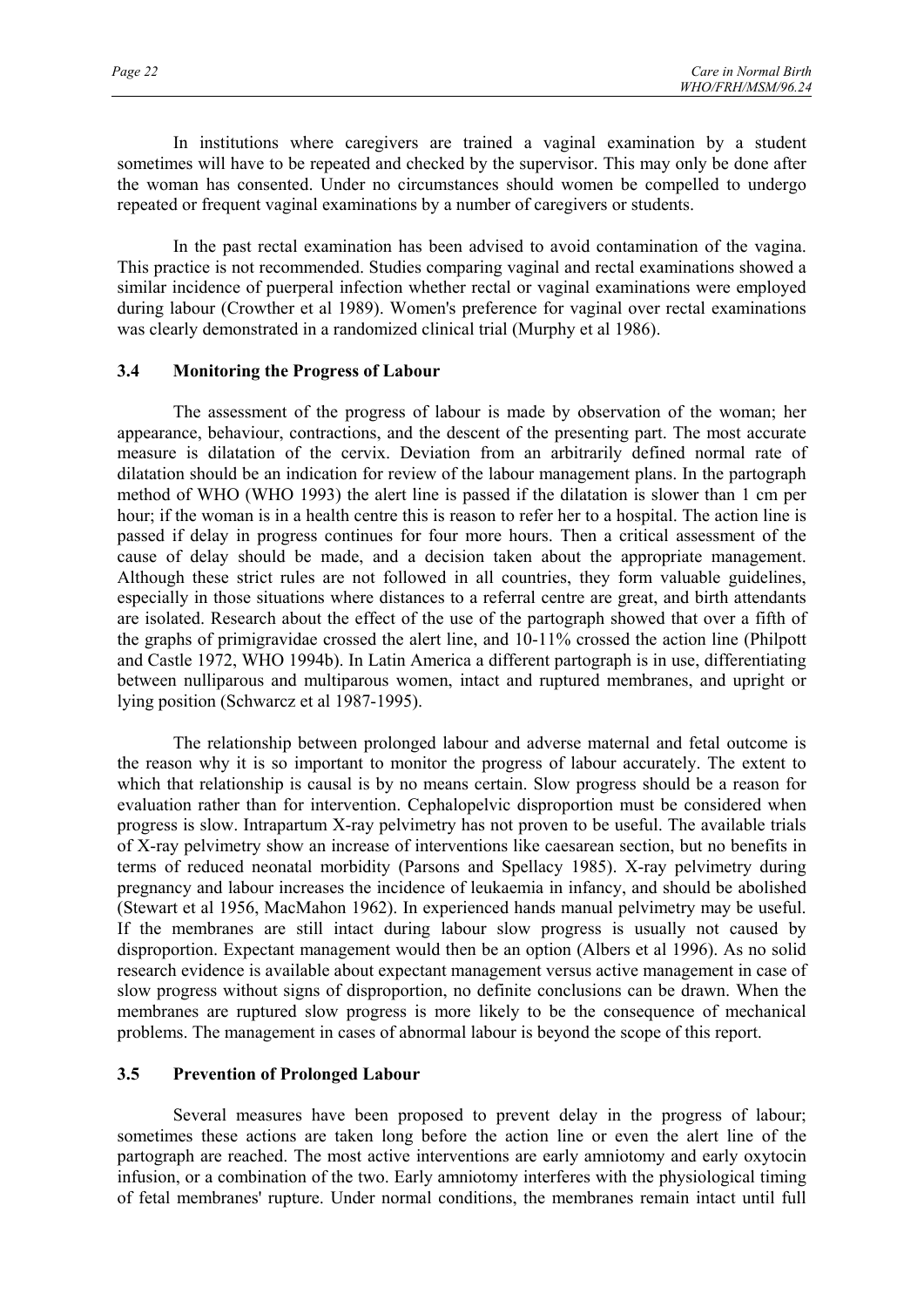dilatation in 75% of the cases (Schwarcz et al 1995). Amniotomy before full dilatation is frequently practised as a method to expedite labour.

## **3.5.1 Early amniotomy**

This intervention has been recommended as a routine procedure 1 hour after admission in labour (O'Driscoll et al 1973). In a controlled study a considerable increase of type I decelerations of the fetal heart rate was found after early amniotomy (Schwarcz et al 1973). Several randomized trials suggest that amniotomy early in labour leads to a reduction, on average, of between 60 and 120 minutes in the duration of labour, without effects on the use of analgesia and rates of operative delivery. The trials provide no evidence that early amniotomy has a favourable or unfavourable effect on the condition of the neonate (Fraser et al 1991, 1993, Barrett et al 1992). It is not possible to conclude that early amniotomy has a clear advantage over expectant management, or the reverse. Therefore, in normal labour there should be a valid reason to interfere with the spontaneous timing of the rupture of the membranes.

## **3.5.2 Intravenous infusion of oxytocin**

This is frequently used to expedite labour after either spontaneous or artificial rupture of the membranes. The combination with early amniotomy is often called "active management of labour", and as such it was first advocated in Ireland (O'Driscoll et al 1973, O'Driscoll and Meagher 1986). In more or less modified form the technique has been widely adopted across the world. According to the original protocols for the active management of labour, after early amniotomy hourly vaginal examinations are performed, and oxytocin is administered if the rate of cervical dilatation is less than 1 cm per hour. The practice has been investigated in a number of randomized trials (Read et al 1981, Hemminki et al 1985, Bidgood and Steer 1987, Cohen et al 1987, Lopez-Zeno et al 1992). Of the three trials providing data on the length of labour after oxytocin augmentation compared to control groups, only one showed a shorter mean duration with oxytocin. In one trial the women in the control group were encouraged to get out of bed and walk around, stand or sit as they wished. In this control group the mean duration of labour was slightly shorter than in the augmented group. Neither Apgar scores nor the incidence of admission to a special care nursery were different between oxytocin augmentation and control groups (Hemminki et al 1985). This study reported on the women's views on the procedure. The majority said the augmentation procedure was unpleasant. More than 80% felt that augmentation had increased their pain. Half of the women in the control group who were ambulant said that this mobility had decreased their pain while 24% felt no difference.

In conclusion, it is not clear from the available data that liberal use of oxytocin augmentation ("active management of labour") is of benefit to women and babies. Of course this does not mean that oxytocin is useless in the therapy of prolonged labour. However, there is no evidence that the prevention of prolonged labour by the liberal use of oxytocin in normal labour is beneficial. It is fair to ask whether labour augmented by oxytocin infusion can still be considered normal. In many places oxytocin infusions are only administered in hospital under the responsibility of the obstetrician. This is a reasonable precaution, given the unpredictable nature of artificially managed labour. As a general rule oxytocin should only ever be used to augment labour in facilities where there is immediate access to caesarean section should the need arise. The need for augmentation is considered an indication for referral to obstetric services with surgical facilities. Where available, subsequent fetal surveillance is not by intermittent auscultation but by electronic monitoring. The experience in Dublin during the randomized trial of intrapartum fetal heart rate monitoring also points in this direction: in the group monitored with auscultation the number of neonatal seizures was increased, but the majority of these infants were born from mothers who had augmentation with oxytocin during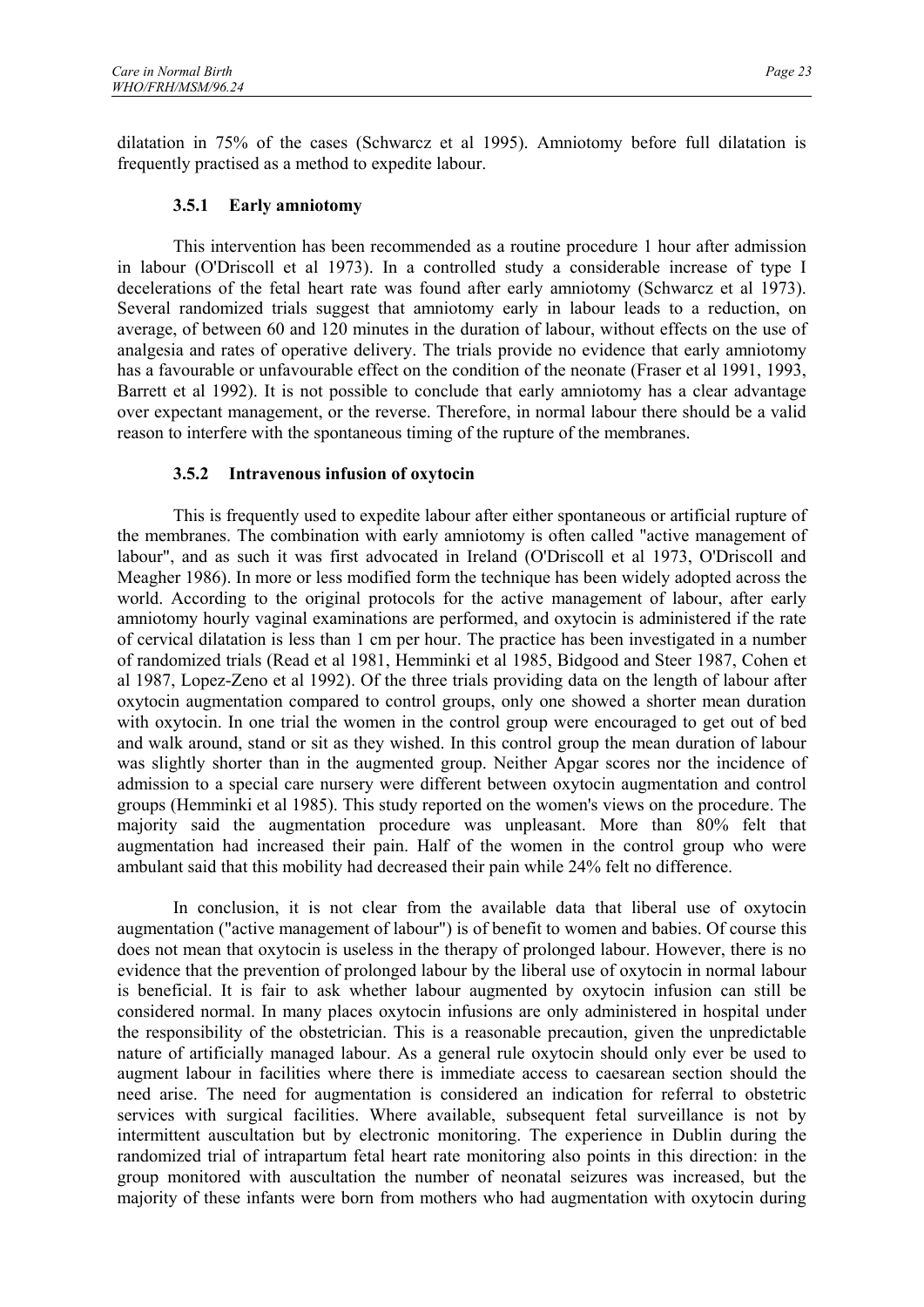labour (MacDonald et al 1985). See also 2.7 Oxytocin augmentation is a major intervention and should only be implemented on a valid indication. The same holds true for the more modern variation of augmentation with prostaglandins, and for the induction of labour with these substances.

## **3.5.3 Intramuscular oxytocin administration**

Use of any intramuscular oxytocic before the birth of the infant is generally regarded as dangerous, because the dosage cannot be adapted to the level of uterine activity. Hyperstimulation may result and is harmful to the fetus. An increase in the incidence of ruptured uterus, with corresponding grave sequelae, has also been linked to this practice (Kone 1993, Zheng 1994). Nevertheless intramuscular oxytocin administration is still practised, sometimes at the request of pregnant women or her family expecting a more rapid delivery. In some developing countries the drug can be bought on the market. This harmful practice should be abandoned. The same holds true for the administration of other oxytocics, like prostaglandins, at any time before delivery in such a way that their effect cannot be controlled.

## **4. CARE DURING THE SECOND STAGE OF LABOUR**

## **4.1 Physiological Background**

During the second stage of labour the oxygenation of the fetus is gradually reduced because the fetus is being expelled from the uterine cavity, with resulting retraction of the uterus and decrease in placental circulation. Moreover, strong contractions and strenuous pushing may further reduce the uteroplacental circulation. The decrease in oxygenation is accompanied by acidosis. There are however large individual differences in the rate and seriousness of this process, and therefore the caregiver should carefully monitor the condition of the fetus.

## **4.2 The Onset of the Second Stage**

The beginning of the second stage is marked by the following symptoms:

- $\geq$  the woman feels the urge to bear down, because the amniotic sac or the presenting part protrudes through the dilated cervix and presses against the rectum;
- $\triangleright$  often the membranes rupture spontaneously;
- $\triangleright$  usually there is full dilatation of the cervix, but sometimes the woman feels the urge to push at an earlier stage of dilatation. If a rim of cervix is left it will be pushed aside by the presenting part.

From the above-mentioned it becomes clear that often the onset of the second stage is not exactly known. A woman may feel the urge to bear down before complete dilatation or she may not yet feel it at the moment complete dilatation is diagnosed. If complete dilatation is diagnosed by vaginal examination, it remains uncertain how long this condition has been present before.

In some hospitals it is customary to transport the woman from the labour room to a specific "delivery room" at the onset of the second stage. The delivery room is usually equipped with large bright lamps, instruments and a delivery bed fitted lithotomy poles and stirrups or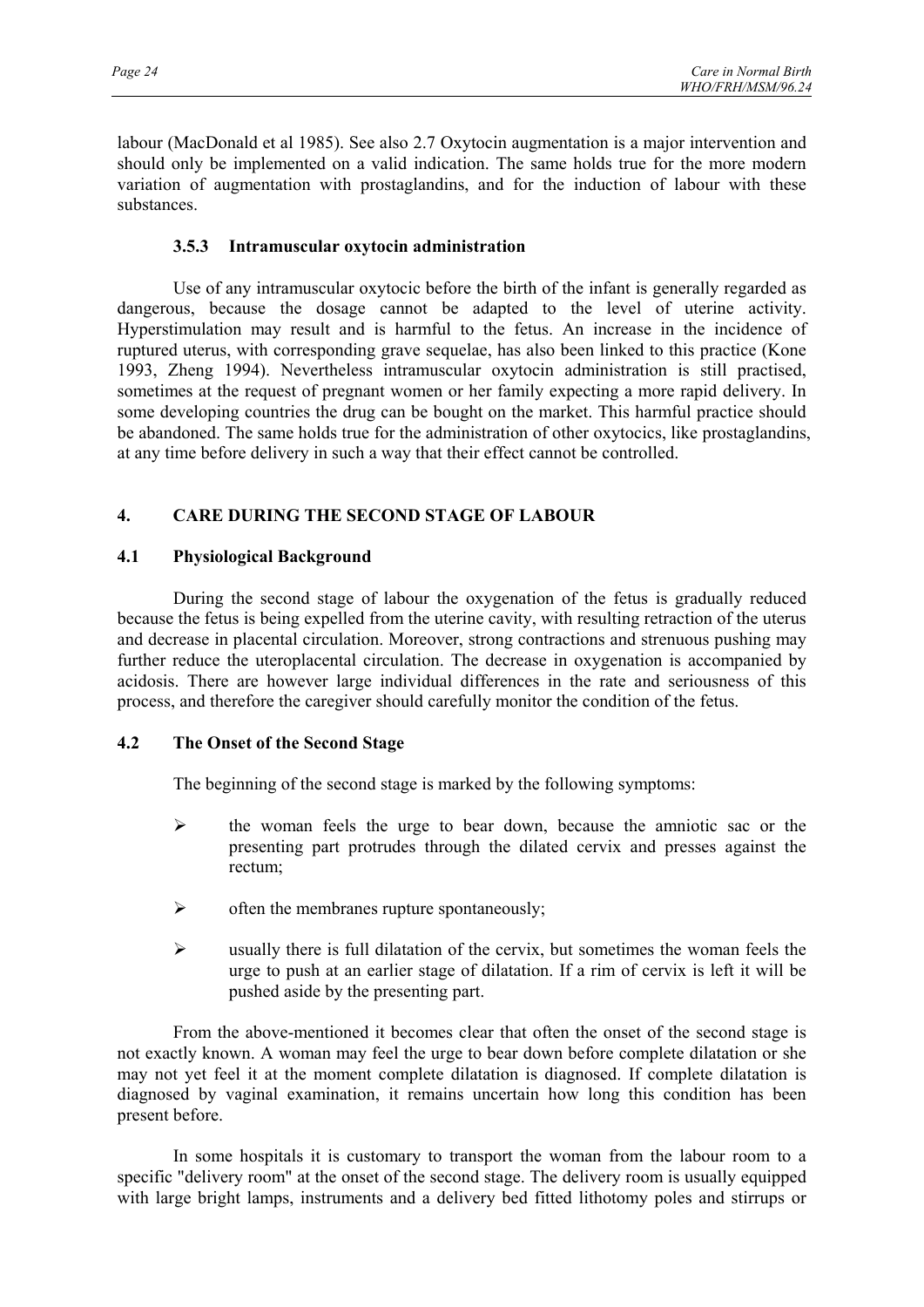metal gutters. Although such a setting is more convenient for the caregiver if an operative delivery is contemplated, for the woman any unnecessary transportation is unpleasant. In normal labour there is no need to move the woman to a different room at the onset of the second stage. Labour and delivery can very well be attended to in the same room.

## **4.3 The Onset of Pushing during the Second Stage**

Caregivers often decide on the onset of the second stage by encouraging the woman to push, either when full dilatation has been diagnosed, or sometimes even earlier. The physiological approach is to wait until the woman feels the urge to bear down herself. At full dilatation sometimes the urge is not yet present, and by waiting ten or twenty minutes the expulsion phase may start spontaneously. There are no controlled trials about early versus late pushing in normal labour, but some trials have been done with epidural analgesia. Because the bearing down reflex is suppressed it is easy to delay the pushing efforts until the vertex is visible in the introitus. This procedure has been compared with pushing as soon as full dilatation was diagnosed (McQueen and Mylrea 1977, Maresh et al 1983, Buxton et al 1988). Delayed pushing did not show any hazardous effect on fetal or neonatal outcome. In the early pushing group significantly more forceps deliveries occurred. Although the results were obtained in women receiving epidural analgesia they are in accordance with clinical experience of midwives who delay pushing until the spontaneous bearing down reflex appears. This practice is easier for the woman and tends to shorten the bearing down phase.

At or before the onset of pushing it is sometimes advised to routinely empty the bladder by catheterisation. This practice is unnecessary and might cause infection of the urinary tract. During the second stage, when the fetal head is firmly engaged, catheterisation may be very difficult and even traumatic. It is advisable to encourage the woman to urinate spontaneously during the first stage of labour; in normal labour this practice will usually suffice.

## **4.4 The Procedure of Pushing during the Second Stage**

The practice of encouraging sustained, directed (Valsalva) bearing down efforts during the second stage of labour is widely advocated in many delivery wards. The alternative is supporting the women's spontaneous pattern of expulsive efforts (exhalatory bearing down efforts). These two practices have been compared in several trials (Barnett and Humenick 1982, Knauth and Haloburdo 1986, Parnell et al 1993, Thomson 1993). The spontaneous pushing resulted in three to five relatively brief (4-6 seconds) bearing-down efforts with each contraction, compared with the 10-30 second duration of sustained bearing-down efforts, accompanied by breath holding. The latter method results in somewhat shorter second stages of labour, but may cause respiratory-induced alterations in heart rate and stroke volume. If the woman is lying flat on her back, it may be associated with compression of the aorta and reduced blood flow to the uterus. In the published trials mean umbilical artery pH was lower in the groups with sustained bearing down, and Apgar scores tended to be depressed. The available evidence is limited, but the pattern emerges that sustained and early bearing-down efforts result in a modest decrease in the duration of the second stage, but this does not appear to confer any benefit; it seems to compromise maternal-fetal gas exchange. The shorter spontaneous pushing efforts seem to be superior (Sleep et al 1989).

In many countries the practice of fundal pressure during the second stage of labour is common. It is meant to expedite the delivery, is sometimes performed shortly before delivery, sometimes from the beginning of the second stage. Apart from the issue of increased maternal discomfort, there is suspicion that the practice may be harmful for the uterus, the perineum and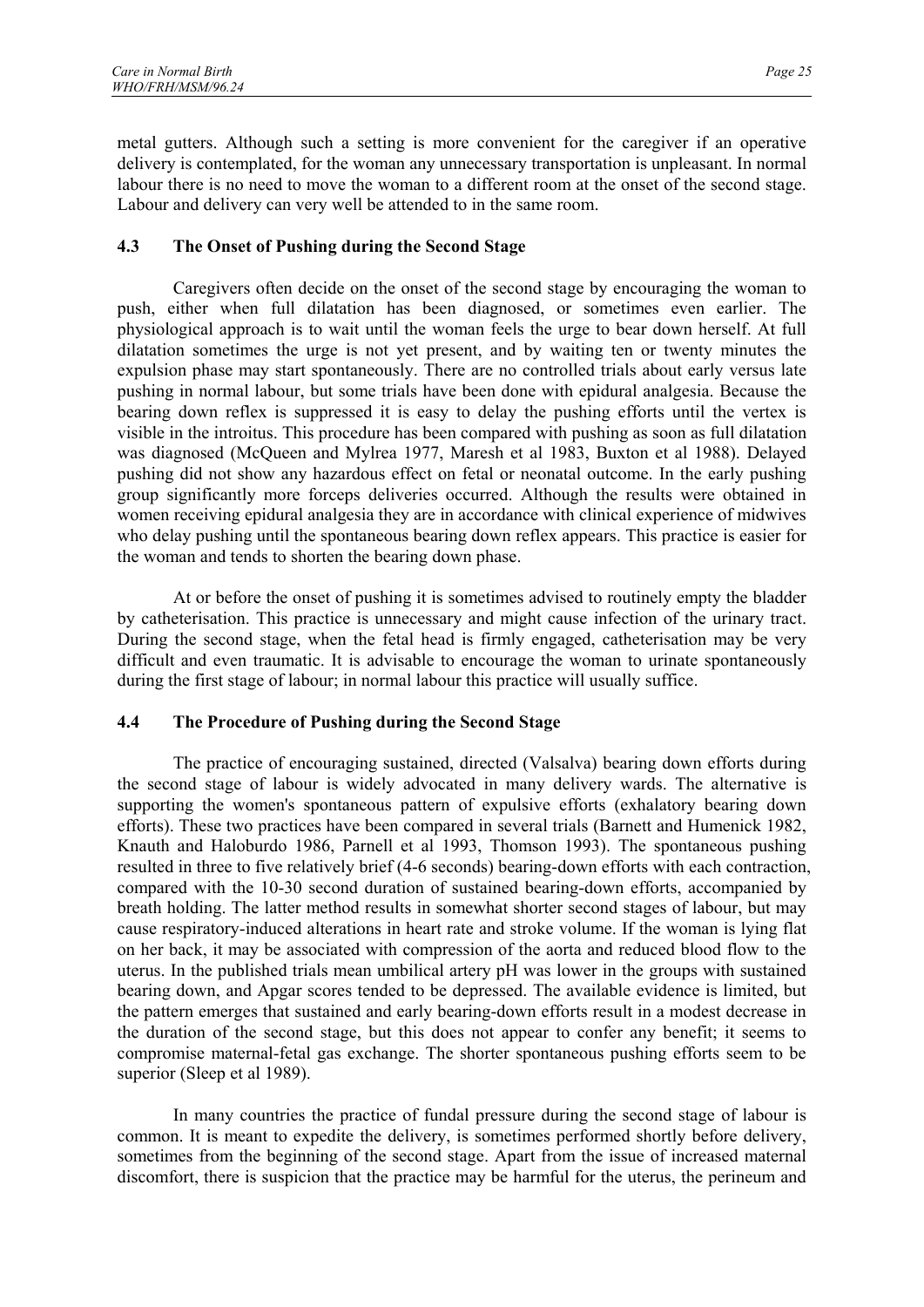the fetus, but no research data are available. The impression is that the method is at least used too often, with no evidence of its usefulness.

## **4.5 Duration of the Second Stage**

In 1930 De Snoo determined the duration of the second stage of labour in 628 primiparous women with the fetus in vertex presentation. He found a mean duration of 1¼ hour, with a median value of 1 hour. These values were strongly influenced by the occurrence of some very long periods (10-14 hours). Since then the mean duration of the second stage has been largely determined by artificial termination of labour after the maximum period allowed by the caregiver. In primiparous women the mean duration of the second stage is now often reported at about 45 minutes. The association of a prolonged second stage with fetal hypoxia and acidosis was an incentive to curtail the second stage of labour even in the absence of overt maternal or fetal problems. This policy has been examined in controlled trials (Wood et al 1973, Katz et al 1982, Yancey et al 1991). The termination of labour after an uncomplicated second stage led to significantly higher umbilical artery pH values, without any other evidence that this policy had a beneficial effect on the baby. The maternal trauma and occasional fetal trauma resulting from the increased surgical interference that the policy involves can hardly be justified. If maternal and fetal conditions are good and if there is progress of labour, there is no reason to rigidly adhere to a stipulated duration of the second stage, of for instance 1 hour.

Several follow-up studies have been published about the neonatal condition after a second stage of various duration. In the Wormerveer study (Van Alten et al 1989, Knuist et al 1989) a cohort of 148 neonates was examined using determination of umbilical artery pH and neurological score (Prechtl) in the second week of life. The second stage of labour varied from  $\leq 60$  min (66% of nulliparous women) to 159 min. No correlation was found between the duration of the second stage and the neonatal condition. Recently a follow-up study has been published of 6759 firstborn infants in cephalic presentation weighing >2500 g; the second stage of labour lasted >3 hours in 11%. No relation was found between second-stage duration and low 5-minute Apgar score, neonatal seizures or admission to the neonatal intensive care unit (Menticoglou et al 1995).

In conclusion, decisions about curtailing the second stage of labour should be based on surveillance of the maternal and fetal condition, and on the progress of labour. If there are signs of fetal distress or if the presenting part fails to descend there is good reason to terminate labour, but if the mother's condition is satisfactory, the fetus is in good condition, and there is evidence of progress in the descent of the fetal head, there are no grounds for intervention. However, after a second stage of >2 hours in nulliparous women and >1 hour in multiparae the chance of spontaneous delivery within a reasonable time decreases, and termination should be contemplated.

All over the world, in developed and developing countries, during the last decades the number of operative deliveries has increased sharply. The causes are not known exactly, but apart from the earlier mentioned rigid adherence to a stipulated duration of the second stage, the incidence of operative deliveries may be influenced by the fear of malpractice suits, by convenience and by financial gain. Research among obstetricians and residents in the Netherlands showed that the tendency to more frequent interventions was counteracted by the presence of midwives in a hospital (Pel et al 1995). Apparently labour attendance by professionals who are not qualified to interfere, but who act towards the preservation of normality can prevent unnecessary interventions. The world-wide epidemic of operative deliveries needs more attention, because unnecessary interventions are harmful to women and infants.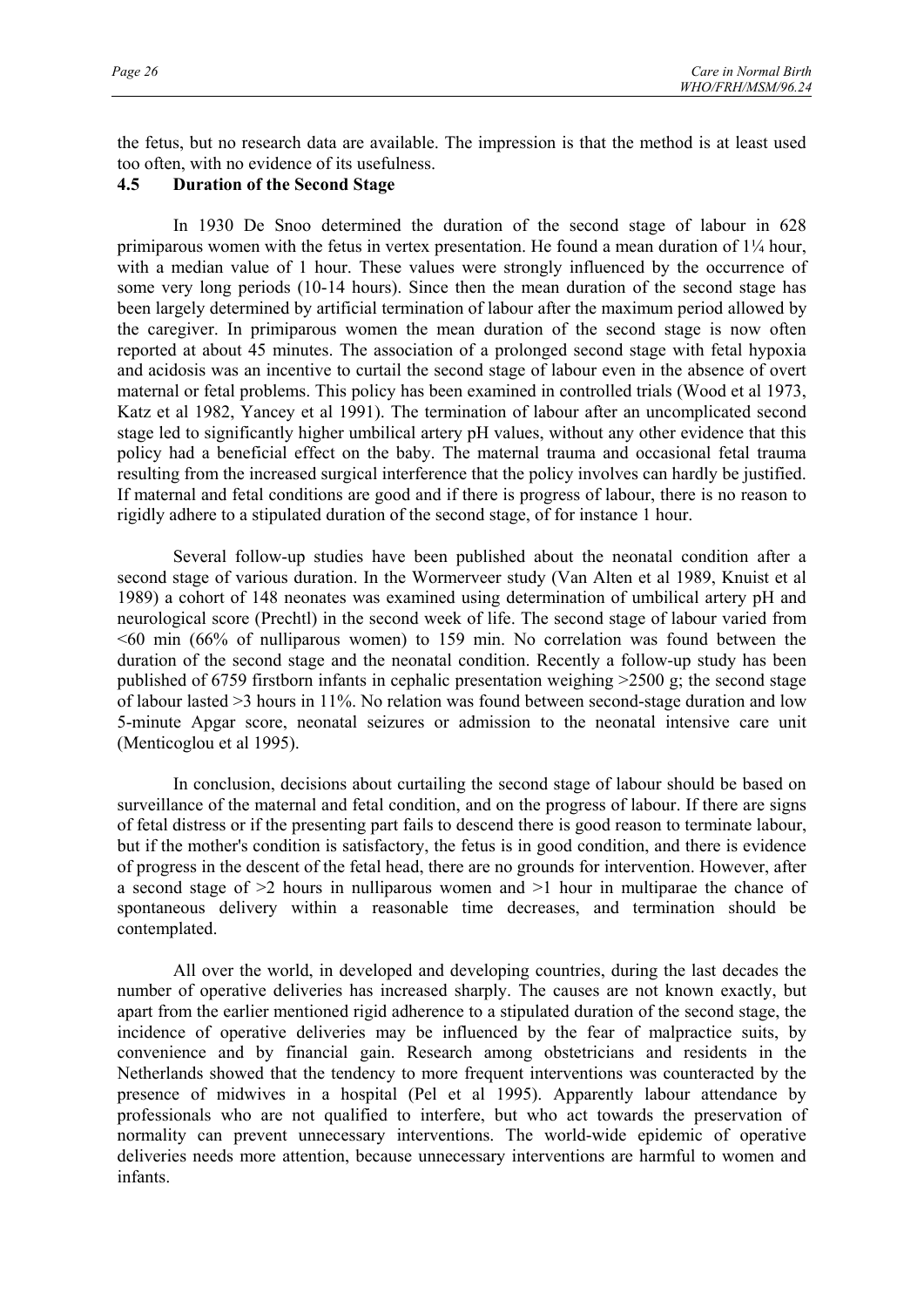#### **4.6 Maternal Position during the Second Stage**

A number of trials (Stewart et al 1983, Liddell and Fisher 1985, Chen et al 1987, Johnstone et al 1987, Gardosi et al 1989ab, Stewart and Spiby 1989, Crowley et al 1991, Allahbadia and Vaidya 1992, Bhardwaj et al 1995) suggest that an upright (vertical) position or a lateral tilt during the second stage of labour show greater advantages than a dorsal position. The upright position gives less discomfort and difficulty in bearing down, less labour pain, less perineal/vaginal trauma and wound infections. In one trial a shorter duration of the second stage was observed in the upright position. With regard to the fetal outcome, in some trials there were fewer Apgar scores below 7 in the upright position.

A vertical or upright position, with or without the use of a birthing chair, can give more labial tears, the results suggest an increase in third degree tears though the numbers available for analysis are very small. An increased percentage of postpartum haemorrhage has been found in women adopting the vertical position. The cause is not yet established; possibly in the upright position the measurement of blood loss is more accurate, but the difference could also be due to increased pressure on the pelvic and vulvar veins (Liddell and Fisher 1985, Gardosi et al 1989, Crowley et al 1991,). In one trial the haemoglobin was lower on the fourth day after birth, though the difference was not significant.

The position of the mother during the second stage of labour affects the condition of the fetus as it does in the first stage. Research shows less frequent abnormal heart rate patterns in upright positions and on average a higher umbilical arterial pH. A few trials asked the women which position they preferred and found greater enthusiasm for the upright postures, producing less pain and less backache. The lithotomy position with the legs in stirrups was experienced as less comfortable and more painful and restricted in movement. Women who had given birth in that position would prefer the option of an upright position in the future (Stewart and Spiby 1989, Waldenström and Gottvall 1991).

Much of the positive effect of the vertical position depends on the capacities of the birth attendant and his or her experience with any position other than the supine. A certain amount of knowledge of the advantages and the willingness to attend to women in various positions can make a vast difference to labour.

In conclusion, for both the first and the second stage, this means that women can adopt any position they like, while preferably avoiding long periods lying supine. They should be encouraged to experiment with what feels most comfortable and should be supported in their choice. Birth attendants need training in coaching and performing births in other positions than the supine in order to not be an inhibiting factor in the choice of position.

#### **4.7 Care of the Perineum**

Perineal damage is one of the traumas most frequently suffered by women during delivery, even during labour and delivery that are considered normal. There are several techniques and practices aimed at reducing the damage, or modifying it to manageable proportions.

## **4.7.1 "Guarding the perineum" during delivery**

Many textbooks describe the practice of guarding the perineum during delivery of the fetal head: the fingers of one hand (usually the right) support the perineum, while the second hand applies pressure to the fetal head to control the speed of crowning, thus trying to prevent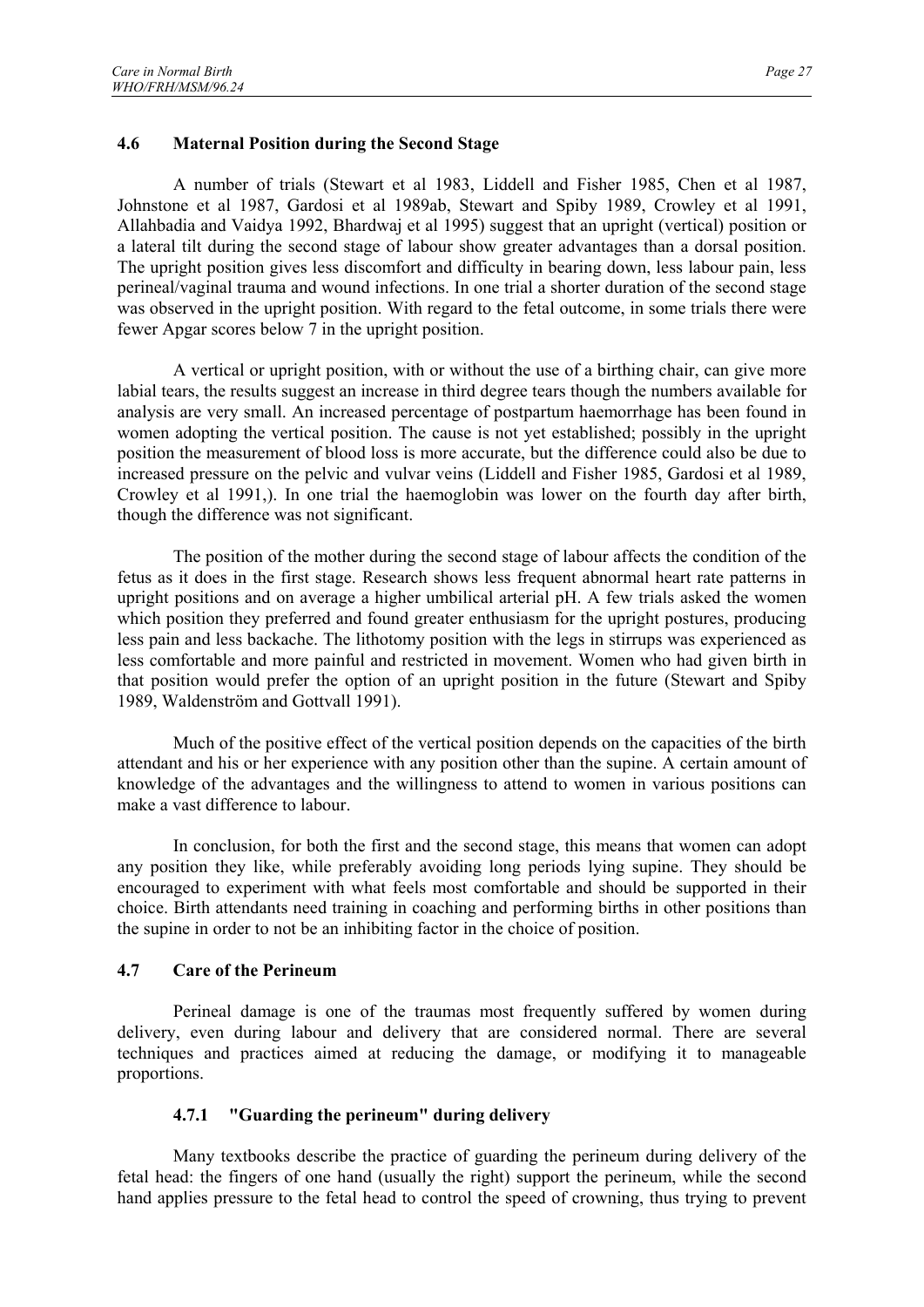or reduce damage to the perineal tissues. It is possible that by this manoeuvre a perineal tear may be prevented, but it is also conceivable that the pressure on the fetal head impedes the extension movement of the head and diverts it from the pubic arch to the perineum, thus increasing the chance of perineal damage. Because there have been no formal evaluations of this strategy or of the opposite: not touching the perineum or the head during this phase of delivery, it is impossible to decide which strategy is preferable. The practice of guarding the perineum by the hands of the accoucheur can be applied more easily if the woman is in the supine position. If she is in the upright position the attendant can support the perineum blindly, or is compelled to follow the "no touch" strategy.

Another technique aiming at reducing the risk of trauma to the perineum, is massaging the perineum during the last part of the second stage of labour, thus attempting to stretch the tissues. The technique has never been properly evaluated, but there may be doubts about the benefit of the sustained rubbing of tissues that are already highly vascularized and oedematous.

Other manoeuvres about which insufficient evidence exists with respect to their effectiveness are the various methods to deliver the shoulders and the abdomen of the infant after the birth of the head. It is not clear if these manoeuvres are always necessary and if they are appropriate. Research data about this subject are not available. However, the National Perinatal Epidemiology Unit at Oxford is currently conducting a randomised controlled trial of " Care of the Perineum at Delivery - Hands On Or Poised", the so-called "HOOP" study, which should provide data on the effect of different approaches to delivery of the fetal head and shoulders on the perineum (McCandlish 1996).

## **4.7.2 Perineal tear and episiotomy**

Perineal tears occur frequently, especially in primiparous women. First-degree tears sometimes do not even need to be sutured, second-degree tears usually can be sutured easily under local analgesia, and as a rule heal without complications. Third-degree tears can have more serious consequences and should, where at all possible, be sutured by an obstetrician in a well-equipped hospital, in order to prevent faecal incontinence and/or faecal fistulas.

Episiotomies are often made, but the incidence is diverse. In the USA they are carried out on between 50 and 90% of women giving birth to their first child, thus making the episiotomy the most commonly performed surgical procedure in that country (Thacker and Banta 1983, Cunningham et al 1989, Woolley 1995). In many centres "blanket" policies, such as a requirement for all primiparous women to have an episiotomy, are in place. In the Netherlands midwives attain an overall frequency of 24.5% episiotomies, 23.3% of which are mediolateral and 1.2% midline episiotomies (Pel and Heres 1995). Midline episiotomies are more easily sutured and have the advantage of leaving less scar-tissue, whilst mediolateral episiotomies more effectively avoid the anal sphincter and the rectum. Good reasons for performing an episiotomy during a thusfar normal delivery can be: signs of fetal distress; insufficient progress of delivery; threatened third-degree tear (including third-degree tear in a previous delivery).

All three indications are valid, although the prediction of a third-degree tear is very difficult. The incidence of third-degree tears is about 0.4%, and the diagnosis "threatened third-degree tear" should therefore only be made occasionally, otherwise the diagnosis is meaningless.

In the literature several reasons, besides the above-mentioned, are given for a liberal use of episiotomy. These include the arguments that it substitutes a straight, neat surgical incision for a ragged laceration, it is easier to repair and heals better than a tear (Cunningham et al 1989);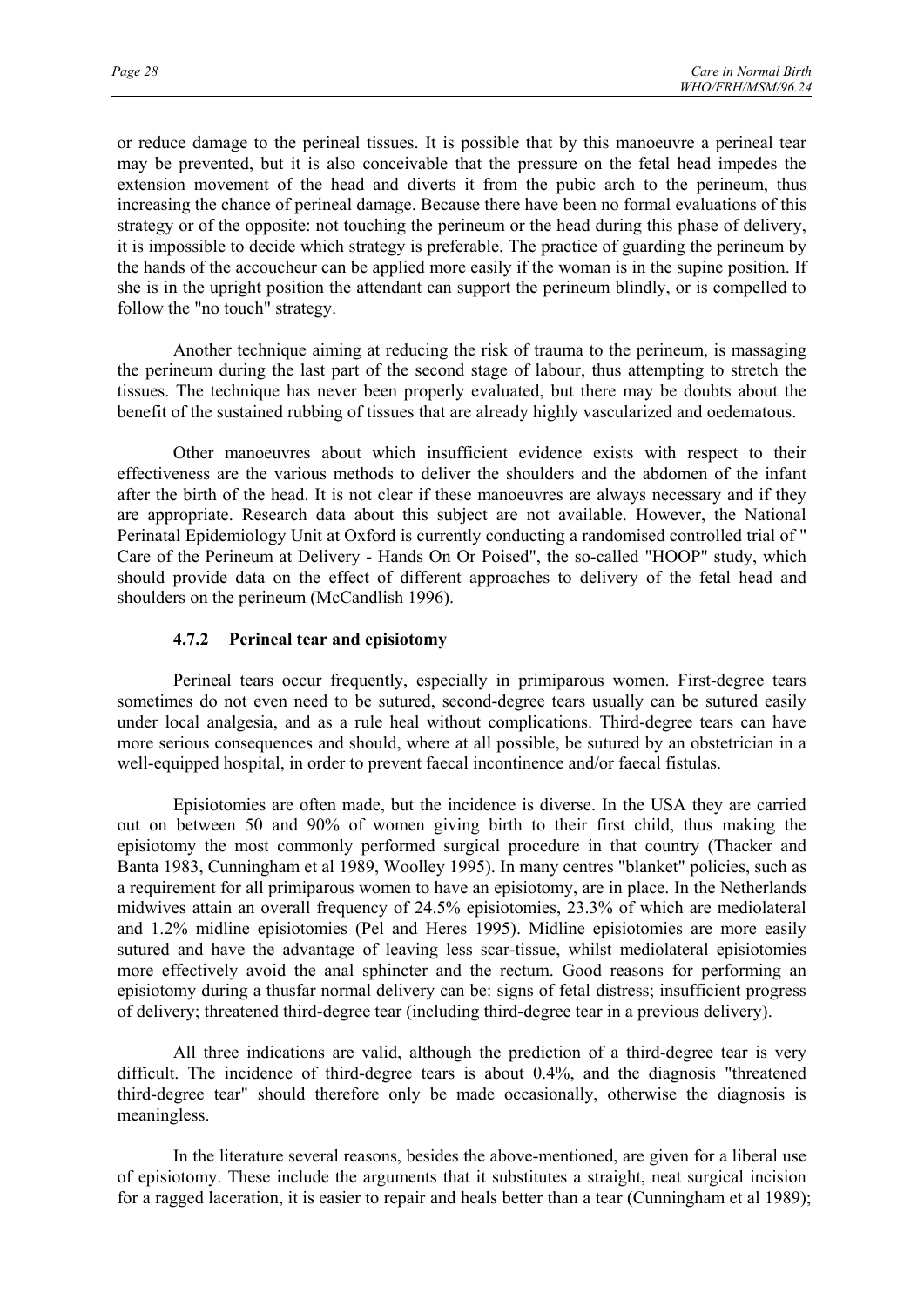that liberal use of episiotomy prevents serious perineal trauma; that episiotomies prevent trauma to the fetal head; and that episiotomies prevent trauma to the muscles of the pelvic floor, and thus prevent urinary stress incontinence.

The evidence to support these postulated benefits of a liberal use of episiotomy has been investigated in several randomized trials (Sleep et al 1984, 1987, Harrison et al 1984, House et al 1986, Argentine episiotomy trial 1993). The data from these trials do not give evidence to support this policy. Liberal use of episiotomy is associated with higher rates of perineal trauma, and lower rates of women with an intact perineum. The groups of women with liberal and restricted use of episiotomy experienced a comparable amount of perineal pain assessed at 10 days and 3 months post partum. There is no evidence of a protective effect of episiotomy on the fetal condition. In a follow-up study up to three years postpartum no influence of a liberal use of episiotomies on urinary incontinence was found. In an observational study of 56.471 deliveries attended by midwives the incidence of third-degree tears was 0.4% if no episiotomy was made, and the same with a mediolateral episiotomy; the incidence with a midline episiotomy was 1.2% (Pel and Heres 1995).

The caregiver who makes the episiotomy should be able to suture tears and episiotomies appropriately. He or she should be trained accordingly. An episiotomy should be made and sutured under local anaesthesia, with proper precautions for the prevention of HIV and hepatitis infection (see 2.8).

In conclusion, there is no reliable evidence that liberal or routine use of episiotomy has a beneficial effect, but there is clear evidence that it may cause harm. In a thusfar normal delivery there may at times be a valid indication for an episiotomy, but a restricted use of this intervention is recommended. The percentage of episiotomies attained in the English trial (10%) without harm to the mother or the infant (Sleep et al 1984) would be a good goal to pursue.

## **5. CARE DURING THE THIRD STAGE OF LABOUR**

### **5.1 Background**

In this stage of labour placental separation and expulsion take place; for the mother the main risks are haemorrhage during or after separation of the placenta, and retention of the placenta. Postpartum haemorrhage is one of the main causes of maternal mortality; the large majority of these cases occur in developing countries (Kwast 1991). The incidence of postpartum haemorrhage and retention of the placenta is increased if predisposing factors are present, such as multiple pregnancy or polyhydramnios, and complicated labour: augmentation of labour, obstructed labour, or vaginal operative delivery (Gilbert et al 1987). Postpartum haemorrhage and placental retention also occur more frequently if these complications were present in the obstetric history of the woman (Doran et al 1955, Hall et al 1987, WHO 1989). To a certain extent therefore it is possible to select during pregnancy and in the course of labour those women with an increased risk of complications in the third stage. But even in low-risk pregnancies and after an uneventful first and second stage of labour serious haemorrhage and/or placental retention may sometimes occur. The management of the third stage may influence the incidence of these complications, and the amount of blood lost. Several measures aiming at the prevention of complications have been proposed, have been tested in randomized trials and are discussed below.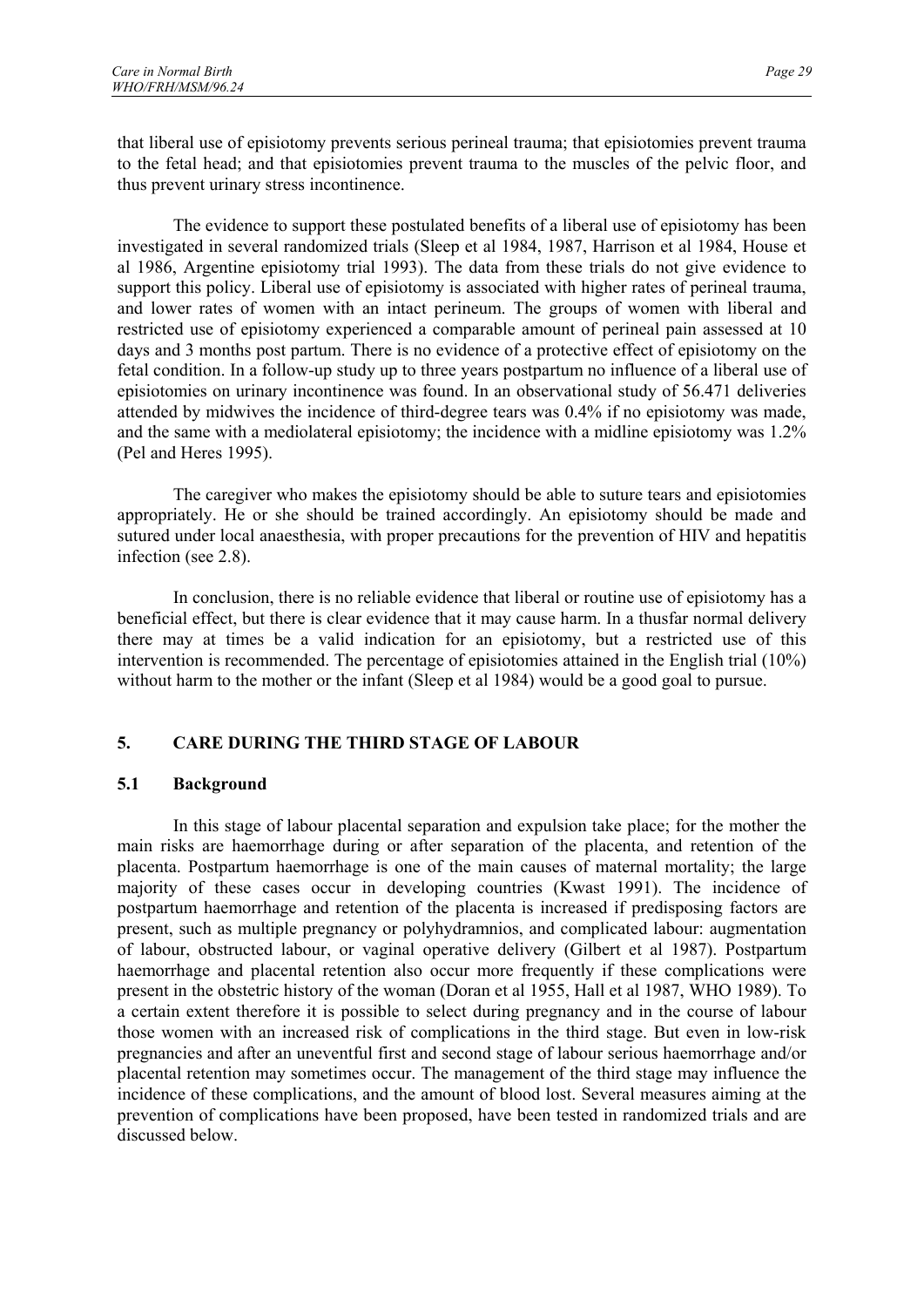## **5.2 Prophylactic use of Oxytocics**

Oxytocics may be given prophylactically at various moments during the third stage. Most often they are administered intramuscularly immediately with the delivery of the anterior shoulder, or after delivery of the infant. The drugs usually given, and investigated in trials, are oxytocin and ergot derivatives like ergometrine, or a combination of the two, syntometrine (Daley 1951, McGinty 1956, Friedman 1957, Newton et al 1961, Howard et al 1964, Hacker and Biggs 1979, Rooney et al 1985, Prendiville et al 1988, Thornton et al 1988, Begley 1990). Both oxytocin and ergot derivatives decrease the estimated postpartum blood loss, but the effect of ergot seems to be somewhat less than the effect of oxytocin. The effect on retention of the placenta is not yet quite clear, although there are some data suggesting that routine oxytocics may increase the risk of retained placenta.

Complications of oxytocics are nausea, vomiting, headache and hypertension postpartum. These complications occur more often with ergot derivatives. Moreover, rare but serious maternal morbidity has been associated with oxytocics, especially with ergometrine: cardiac arrest and intracerebral haemorrhage, myocardial infarction, postpartum eclampsia and pulmonary oedema. Because these events are so rare, randomized trials cannot give useful information about the extent to which they may be attributed to oxytocics. The available evidence suggests that oxytocin is a better choice than ergot derivatives. Moreover, in tropical countries oxytocin is more stable than ergometrine or methylergometrine (Hogerzeil et al 1992, 1994).

Because in many developing countries the administration of oral tablets would be much easier, and the tablets would be more stable than injections under tropical conditions, a randomized study was undertaken to investigate the influence of oral tablets of ergometrine immediately after birth. The outcome was disappointing: compared with a placebo the medication had little demonstrable effect on blood loss after childbirth (De Groot et al 1996).

## **5.3 Controlled Cord Traction**

Controlled cord traction involves traction on the cord, combined with counterpressure upwards on the uterine body by a hand placed immediately above the symphysis pubis. In two controlled trials this procedure has been compared with less active approaches, sometimes entailing fundal pressure (Bonham 1963, Kemp 1971). In the controlled traction groups a lower mean blood loss and shorter third stages were found, but the trials do not provide sufficient data to warrant definite conclusions about the occurrence of postpartum haemorrhage and manual removal of the placenta. In one trial patient discomfort was less if controlled traction was used. However, in 3% the cord was ruptured during controlled cord traction. A rare but serious complication associated with controlled cord traction is inversion of the uterus. Although the association might be with a wrong application of the method, the occurrence of inversion of the uterus still is a matter of concern. The above mentioned trials have apparently gathered data on women in a supine position. The impression of midwives attending deliveries with the woman in the upright position during the second and third stage is that the third stage is shorter and placental separation is easier, although the loss of blood is more than in the supine position. However, apart from blood loss, these aspects have not been investigated in randomized trials. Presumably controlled cord traction as described in the textbooks would be more difficult to perform in the upright position.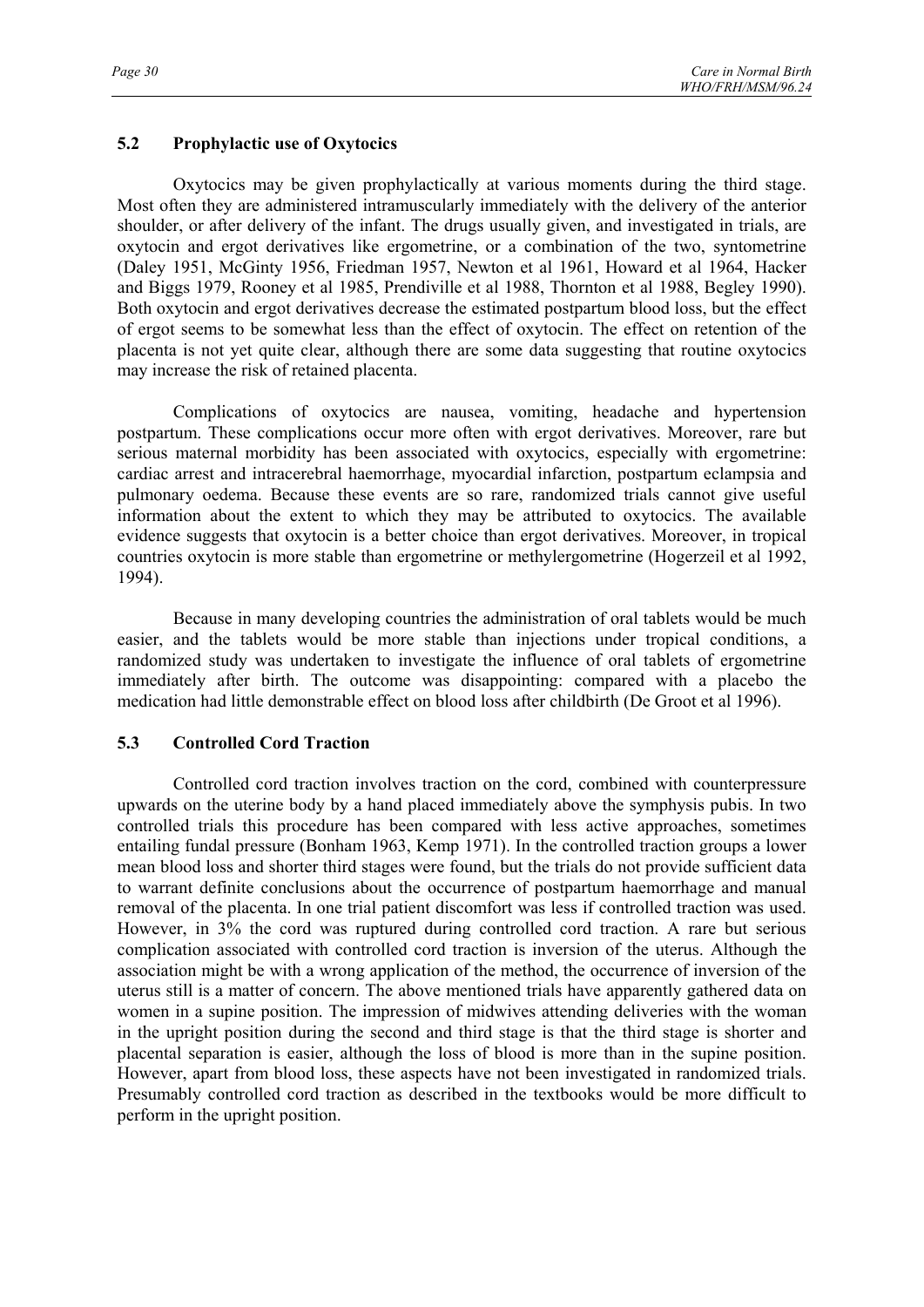#### **5.4 Active Versus Expectant Management of the Third Stage**

The combined effects of oxytocics and controlled cord traction are sometimes summarized by the term "active management of the third stage", as opposed to expectant or physiological management. Sometimes early clamping of the cord is included too, especially because in controlled cord traction early clamping is mandatory. However, because the main effects of this procedure relate to the newborn we shall deal with that aspect separately.

In the literature active management of the third stage compares favourably with expectant management, mainly because postpartum haemorrhage occurs less often and haemoglobin levels postpartum are higher (Prendiville et al 1988, Harding et al 1989, Begley 1990, Thigalathan et al 1993). The results with respect to the frequency of blood transfusion and manual removal of the placenta are not identical in the two largest trials, in Bristol and Dublin (Prendiville et al 1988, Begley 1990). In both trials active management resulted in more nausea, vomiting and hypertension, probably caused by the use of ergometrine.

Some remarks on these findings may be justified. Postpartum haemorrhage is defined by WHO as blood loss  $\ge$  500 ml (WHO 1990). The diagnosis is made by a clinical estimate of blood loss; such an assessment of the amount of blood often causes a significant underestimation. Apparently the definition is influenced by the fact that in large parts of the world 500 ml of blood loss (or even less) is a real threat to the life of many women, mainly because of the high prevalence of severe anaemia. Nevertheless, if meticulously measured, the mean blood loss at vaginal delivery is around 500 ml, and about 5% of women delivering vaginally lose more than 1000 ml of blood (Pritchard et al 1962, Newton 1966, De Leeuw et al 1968, Letsky 1991). In the Bristol trial (Prendiville et al 1988) 18% of the group of women with a physiological management of the third stage had blood loss  $\ge$  = 500 ml, and only 3% lost  $\ge$ 1000 ml.

In a healthy population (as is the case in most developed countries) postpartum blood loss up to 1000 ml may be considered as physiological, and does not necessitate treatment other than oxytocics. However, in many developing countries other standards may be applied. The 500 ml limit as defined by WHO should be considered an alert line; the action line is then reached when vital functions of the woman are endangered. In healthy women this usually only occurs after blood loss >1000 ml. This distinction is crucial in the light of efforts to minimise unnecessary blood transfusion and its associated risks, including HIV infection.

Definite conclusions about the value of active management of the third stage in healthy low-risk populations cannot yet be drawn. The term "active management" is used for a combination of various interventions with different effects and side-effects. All trials of expectant versus active management were carried out in centres where active management was the normal practice. A trial is needed in a setting where both expectant and active management are normal procedures. The occurrence of serious but rare complications (cardiac complications, eclampsia, inversion of the uterus, etc.) cannot be studied in randomized trials, but might nevertheless be of major importance if and when active management is recommended for large populations. Serious doubts are justified about the routine prophylactic use of ergometrine or a combination of oxytocin and ergometrine, and also about controlled cord traction as a routine procedure.

In conclusion, oxytocin administration immediately after delivery of the anterior shoulder, or after delivery of the infant, seems advantageous, especially in women with increased risk of postpartum haemorrhage or in women endangered by even a small amount of blood loss, for instance women with severe anaemia. Doubts remain about the combination with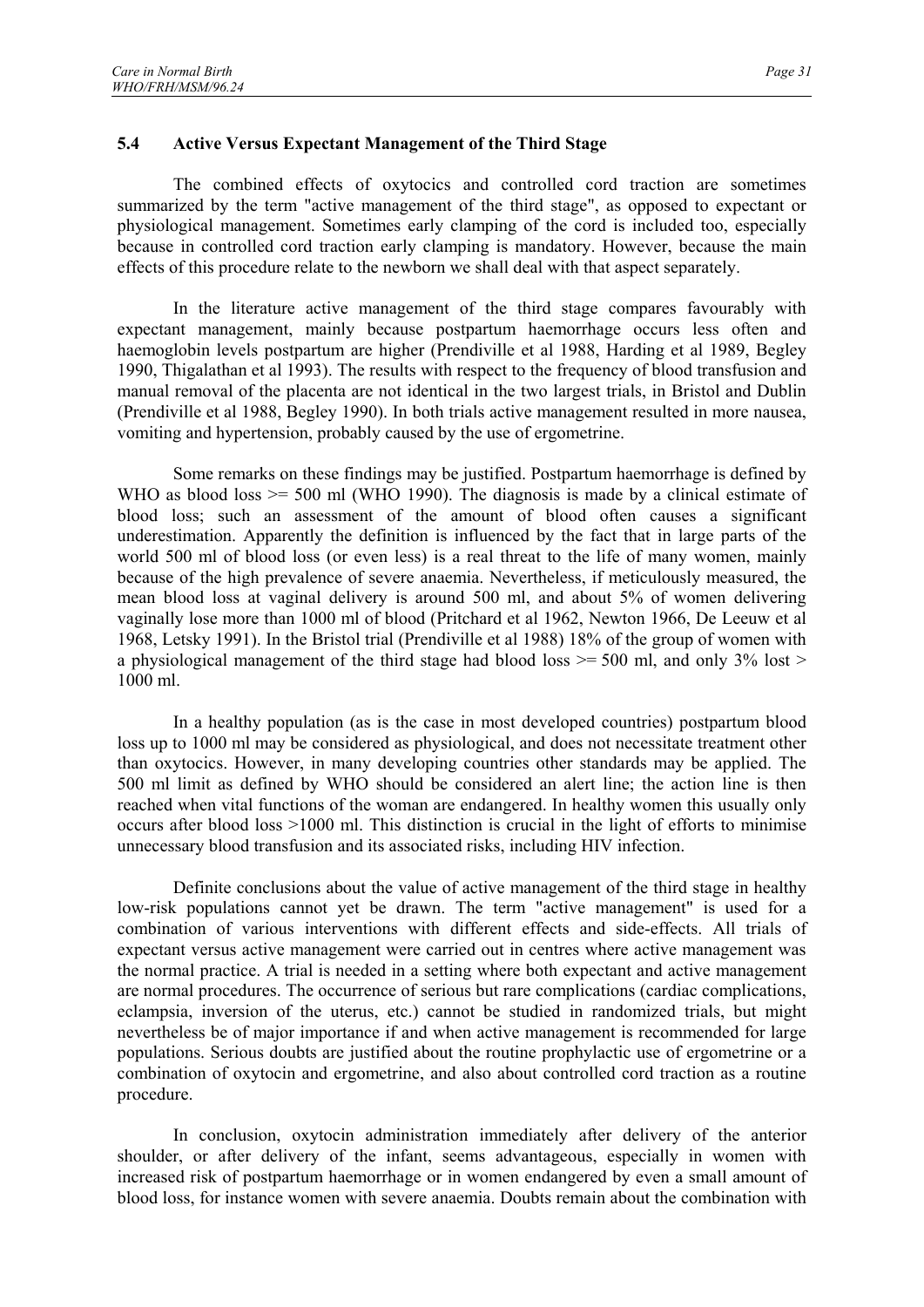controlled cord traction, and about the routine application in healthy low-risk women. Recommendation of such a policy would imply that the benefits of this management would offset and even exceed the risks, including potentially rare but serious risks that might become manifest in the future. In our opinion it is too early to recommend this form of active management of the third stage for all normal low-risk deliveries, although we note the earlier recommendations made by WHO (1990, 1994c). If for various reasons active management is employed, a number of questions remain unresolved, particularly regarding the optimal timing of prophylactic oxytocin injections.

## **5.5 Timing of Cord Clamping**

The umbilical cord can be clamped immediately after birth or at a later moment, and this may have effects on the mother and the infant (Prendiville and Elbourne 1989). The effects on the mother have been studied in some trials (Dunn et al 1966, Botha 1968, Nelson et al 1980). There was no evidence of a significant effect of the timing of cord clamping on the incidence of postpartum haemorrhage or on feto-maternal transfusion. The effects on the newborn have been studied by observational studies and randomized trials.

There are a number of observations on the effects of the timing of cord clamping on the neonate (Buckels and Usher 1965, Spears et al 1966, Yao et al 1971, Nelson et al 1980). If after birth the infant is placed at the level of the vulva or below that level for three minutes before clamping the cord, this results in a shift of about 80 ml of blood from the placenta to the infant (Yao et al 1971, 1974, Dunn 1985). The erythrocytes in this volume of blood will soon be destroyed by haemolysis, but this provides about 50 mg of iron to the infant's reserve and reduces the frequency of iron-deficiency anaemia later in infancy (Michaelsen et al 1995, Pisacane 1996). Theoretically this transfusion of blood from the placenta to the infant might cause hypervolaemia, polycythemia and hyperviscosity, and also hyperbilirubinaemia. These effects have been studied in a number of trials (Prendiville and Elbourne 1989). Babies born after early cord clamping have lower haemoglobin values and haematocrits. With respect to neonatal respiratory disturbances there were no significant differences between the two management practices. Neonatal bilirubin levels were lower after early cord clamping, but no clinically relevant differences between the two practices were noticed, and no differences in neonatal morbidity.

Late clamping (or not clamping at all) is the physiological way of treating the cord, and early clamping is an intervention that needs justification. The "transfusion" of blood from the placenta to the infant, if the cord is clamped late, is physiological, and adverse effects of this transfusion are improbable, at least in normal cases. After an abnormal pregnancy or labour, for instance in rhesus sensitization or preterm birth, late clamping may cause complications, but in normal birth there should be a valid reason to interfere with the natural procedure.

If controlled cord traction after oxytocin administration is practised, as is the case in many obstetric departments worldwide, early or relatively early clamping of the cord is mandatory. However, where late clamping is taught and practised, i.e. after the pulsations of the cord have ceased, usually after about 3-4 minutes, adverse effects have not been recorded. In addition, recent research supports late clamping, because it may prevent iron deficiency anaemia in childhood, which might be of special importance in developing countries (Michaelsen et al 1995, Pisacane 1996). Although at present there is insufficient evidence on which to decide between early and late clamping, this issue clearly deserves more attention.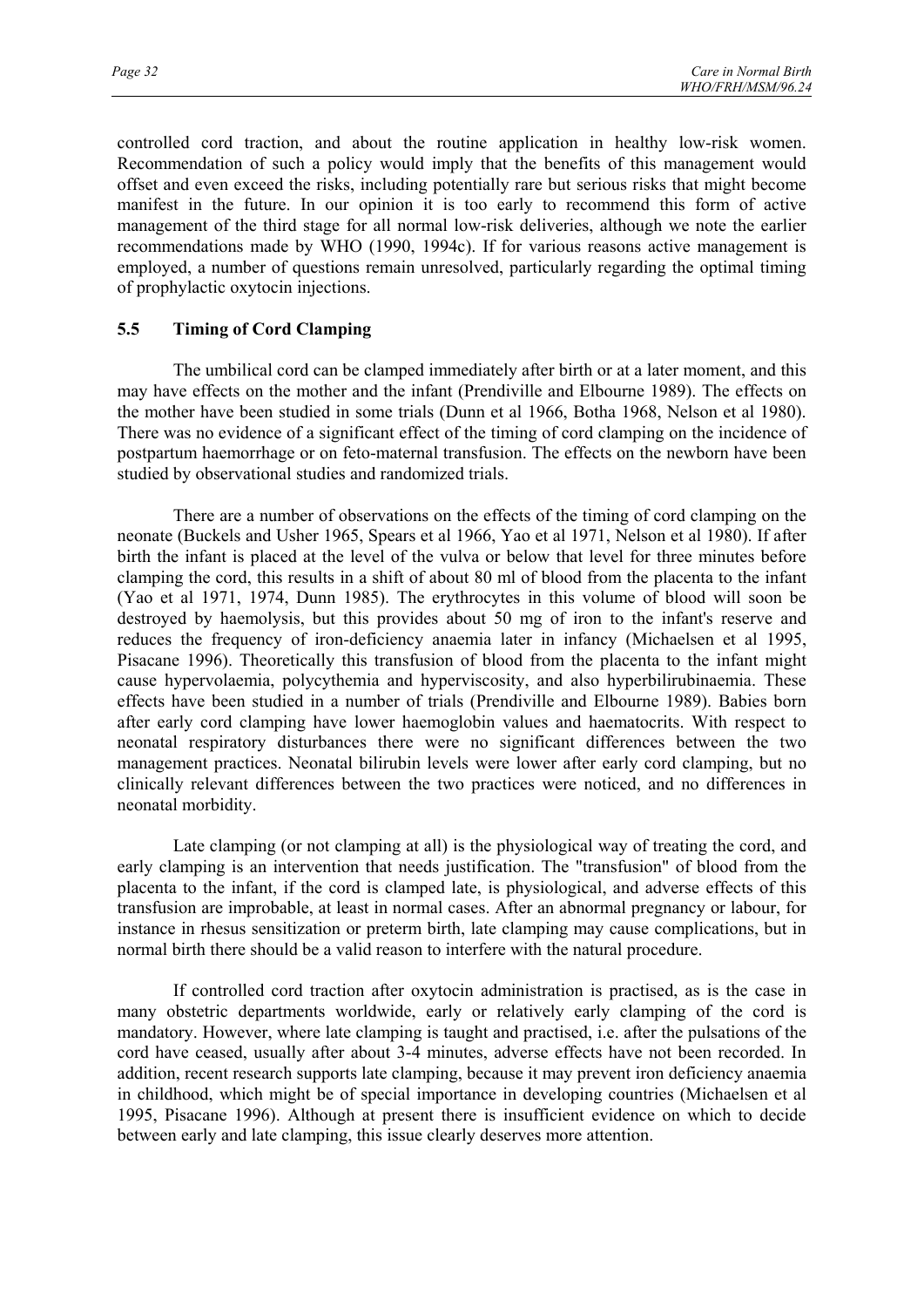### **5.6 Immediate Care of the Newborn**

Directly after birth there should be attention to the condition of the newborn. Such attention is an integral part of care in normal birth, and the World Health Organization stresses the importance of a unified approach to care of the mother and the baby (WHO 1994c). Immediate care involves ensuring that the airway is clear, taking measures to maintain body temperature, clamping and cutting the cord and putting the baby to the breast as early as possible. Each of these elements has been the object of considerable research and debate, but the present Technical Working Group for Normal Birth has the advantage of being able to refer to the work and recommendations of the Technical Working Group on Essential Care of the Newborn (WHO 1996). In the present report only a few aspects of the immediate care of the newborn will be briefly mentioned.

- $\triangleright$  Immediately after the birth the baby has to be dried with warm towels or cloths, while being placed on the mother's abdomen or in her arms. The baby's condition is assessed and the existence of a clear airway is ensured (if necessary) simultaneously. Maintaining the body temperature of the baby is important; newborn babies exposed to cold delivery rooms may experience marked drops in body temperature, and concurrent metabolic problems. A fall in infant temperature can be reduced by skin-to-skin contact between baby and mother.
- $\triangleright$  Early skin-to skin contact between mother and baby is important for several other reasons. Psychologically it stimulates mother and baby to get acquainted with each other. After birth babies are colonized by bacteria; it is advantageous that they come into contact with their mothers' skin bacteria, and that they are not colonized by bacteria from caregivers or from a hospital. All these advantages are difficult to prove, but nevertheless they seem plausible. Early suckling/breast-feeding should be encouraged, within the first hour after birth (WHO/UNICEF 1989). The influence of nipple stimulation by the baby on uterine contractions and postpartum blood loss should be investigated. One randomized study has been performed (Bullough et al 1989), but only with traditional birth attendants. The influence of early suckling on blood loss could not be established. However, a study with professional birth attendants is needed.
- $\triangleright$  Cutting the cord should take place with sterile instruments, either disposable, for instance from the clean delivery kit, or thoroughly decontaminated by sterilization. This is of utmost importance for the prevention of infections.

#### **5.7 Care of the Mother Immediately after Delivery of the Placenta**

The placenta should be examined carefully to detect abnormalities (infarcts, haematomas, abnormal insertion of the umbilical cord), but above all to ensure that it is complete. If there is a suspicion that part of the placenta is missing, preparations should be made to explore the uterine cavity. If part of the membranes are missing exploration of the uterus is not necessary.

In some countries it is customary for birth attendants routinely to explore the uterine cavity after every delivery, "uterine revision". There is not the slightest evidence that such policy is useful; on the contrary, it can cause infection or mechanical trauma or even shock . The same holds true for another practice, the "lavage of the uterus", the rinsing out or douching of the uterine cavity after delivery.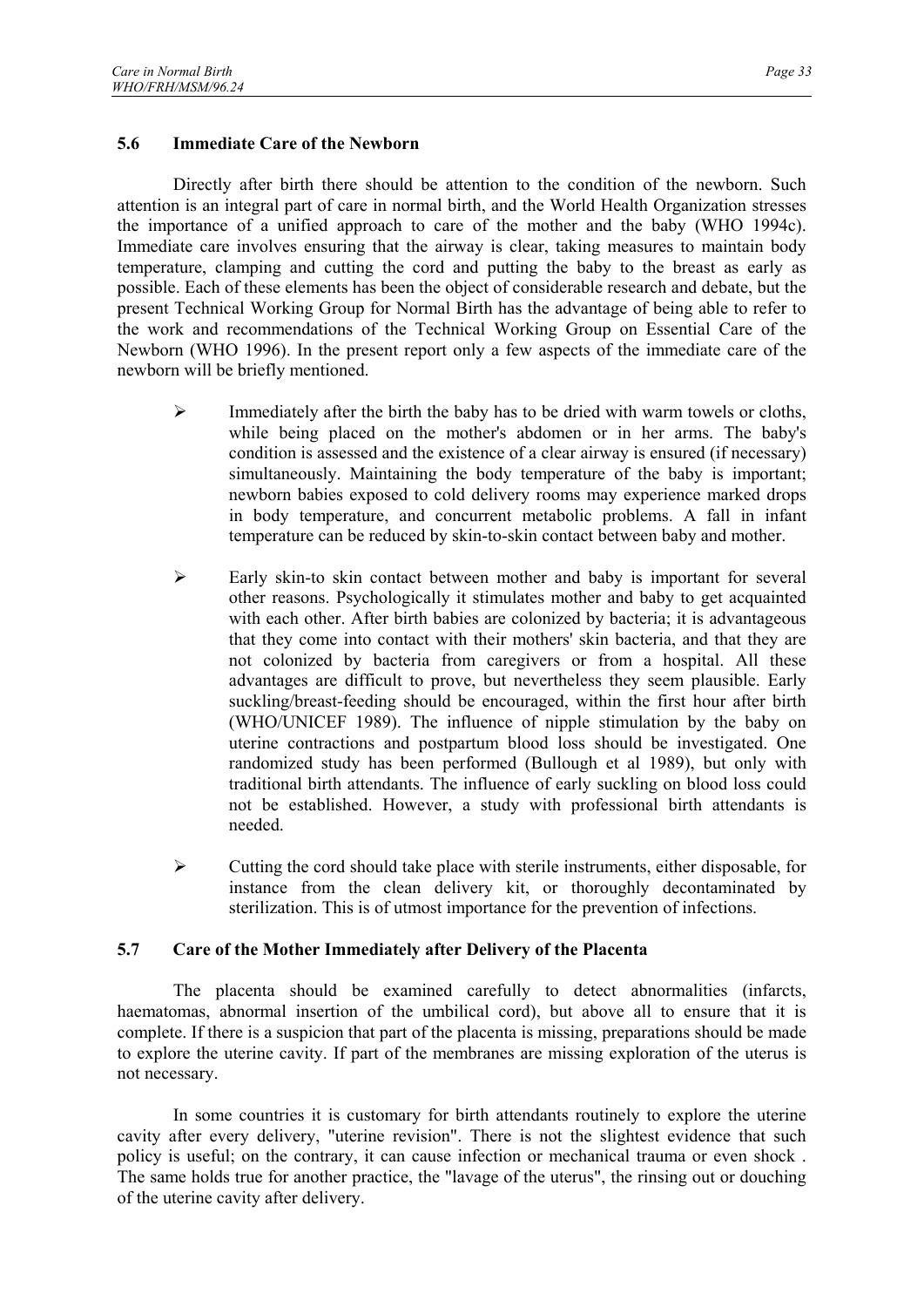The mother should be observed carefully during the first hour postpartum. The most important observations include the amount of blood lost, and uterine fundal height: if the uterus contracts insufficiently blood may accumulate in the uterine cavity. If the blood loss is abnormal and the uterus is contracting poorly, gentle abdominal massage of the uterus can be helpful. It is essential to ensure that uterine contraction is not inhibited by the presence of a full bladder. Abnormal blood loss, estimated more than 500 ml, should be treated with oxytocics: ergometrine or oxytocin intramuscularly. The condition of the mother is also important: blood pressure, pulse and temperature, and general well-being should be assessed.

## **6. CLASSIFICATION OF PRACTICES IN NORMAL BIRTH**

This chapter classifies the practices common in the conduct of normal childbirth into four categories, dependent on their usefulness, effectiveness and harmfulness. The classification reflects the views of the Technical Working Group on Normal Birth. Arguments for this classification are not given here; the reader is referred to the preceding chapters, which are the outcome of the reflection and debates of the Working Group, based on the best currently available evidence (numbers of chapters between brackets).

## **CATEGORY A:**

## **6.1 Practices which are Demonstrably Useful and Should be Encouraged**

- 1. A personal plan determining where and by whom birth will be attended, made with the woman during pregnancy and made known to her husband/partner and, if applicable, to the family (1.3).
- 2. Risk assessment of pregnancy during prenatal care, reevaluated at each contact with the health system and at the time of the first contact with the caregiver during labour, and throughout labour (1.3).
- 3. Monitoring the woman's physical and emotional well-being throughout labour and delivery, and at the conclusion of the birth process (2.1).
- 4. Offering oral fluids during labour and delivery (2.3).
- 5. Respecting women's informed choice of place of birth (2.4).
- 6. Providing care in labour and delivery at the most peripheral level where birth is feasible and safe and where the woman feels safe and confident (2.4, 2.5).
- 7. Respecting the right of women to privacy in the birthing place (2.5).
- 8. Empathic support by caregivers during labour and birth (2.5).
- 9. Respecting women's choice of companions during labour and birth (2.5).
- 10. Giving women as much information and explanation as they desire (2.5).
- 11. Non-invasive, non-pharmacological methods of pain relief during labour, such as massage and relaxation techniques (2.6).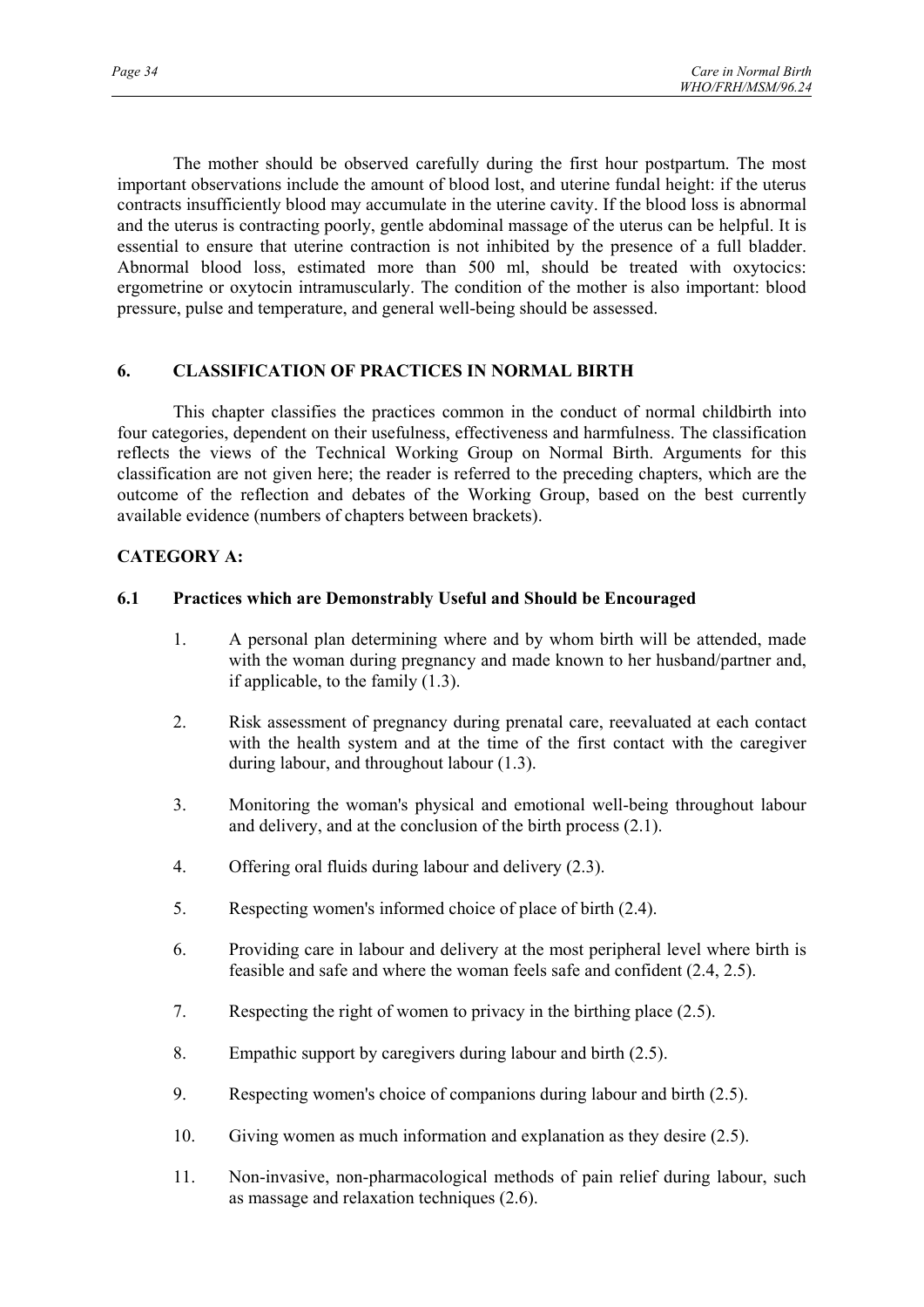- 12. Fetal monitoring with intermittent auscultation (2.7).
- 13. Single use of disposable materials and appropriate decontamination of reusable materials throughout labour and delivery (2.8).
- 14. Use of gloves in vaginal examination, during delivery of the baby and in handling the placenta (2.8).
- 15. Freedom in position and movement throughout labour (3.2).
- 16. Encouragement of non-supine position in labour (3.2, 4.6).
- 17. Careful monitoring of the progress of labour, for instance by the use of the WHO partograph (3.4).
- 18. Prophylactic oxytocin in the third stage of labour in women with a risk of postpartum haemorrhage, or endangered by even a small amount of blood loss  $(5.2, 5.4)$ .
- 19. Sterility in the cutting of the cord (5.6).
- 20. Prevention of hypothermia of the baby (5.6).
- 21. Early skin-to-skin contact between mother and child and support of the initiation of breast-feeding within 1 hour postpartum in accordance with the WHO guidelines on breast-feeding (5.6).
- 22. Routine examination of the placenta and the membranes (5.7).

## **CATEGORY B:**

## **6.2 Practices which are Clearly Harmful or Ineffective and Should be Eliminated**

- 1. Routine use of enema (2.2).
- 2. Routine use of pubic shaving (2.2).
- 3. Routine intravenous infusion in labour (2.3).
- 4. Routine prophylactic insertion of intravenous cannula (2.3).
- 5. Routine use of the supine position during labour (3.2, 4.6).
- 6. Rectal examination (3.3).
- 7. Use of X-ray pelvimetry (3.4).
- 8. Administration of oxytocics at any time before delivery in such a way that their effect cannot be controlled (3.5).
- 9. Routine use of lithotomy position with or without stirrups during labour (4.6).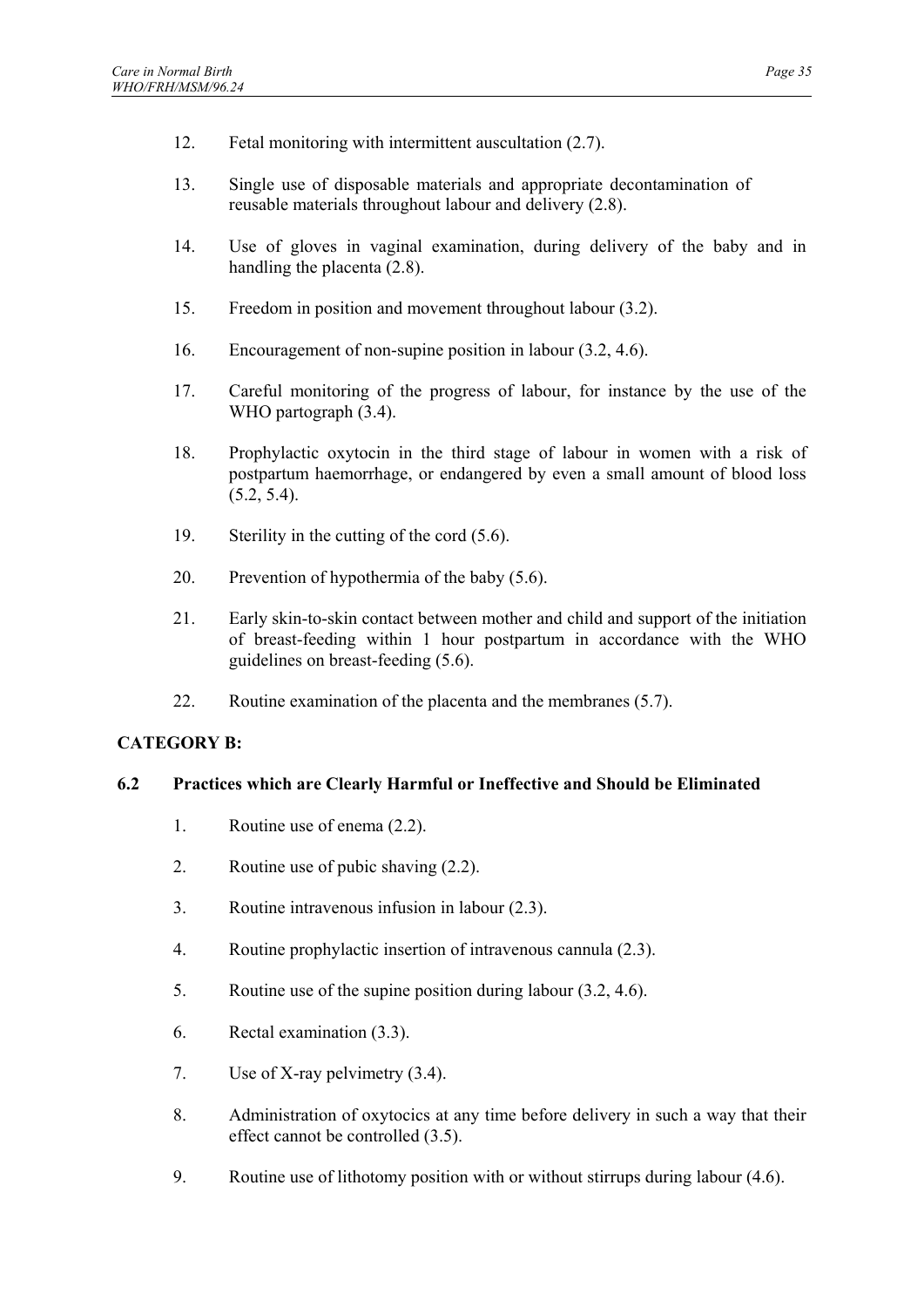- 10. Sustained, directed bearing down efforts (Valsalva manoeuvre) during the second stage of labour (4.4).
- 11. Massaging and stretching the perineum during the second stage of labour (4.7).
- 12. Use of oral tablets of ergometrine in the third stage of labour to prevent or control haemorrhage (5.2, 5.4).
- 13. Routine use of parenteral ergometrine in the third stage of labour (5.2).
- 14. Routine lavage of the uterus after delivery (5.7).
- 15. Routine revision (manual exploration) of the uterus after delivery (5.7).

## **CATEGORY C:**

# **6.3 Practices for which Insufficient Evidence Exists to Support a Clear Recommendation and which Should be Used with Caution while Further Research Clarifies the Issue**

- 1. Non-pharmacological methods of pain relief during labour, such as herbs, immersion in water and nerve stimulation (2.6).
- 2. Routine early amniotomy in the first stage of labour (3.5).
- 3. Fundal pressure during labour (4.4).
- 4. Manoeuvres related to protecting the perineum and the management of the fetal head at the moment of birth (4.7).
- 5. Active manipulation of the fetus at the moment of birth (4.7).
- 6. Routine oxytocin, controlled cord traction, or combination of the two during the third stage of labour  $(5.2, 5.3, 5.4)$ .
- 7. Early clamping of the umbilical cord (5.5).
- 8. Nipple stimulation to increase uterine contractions during the third stage of labour (5.6).

## **CATEGORY D:**

### **6.4 Practices which are Frequently Used Inappropriately**

- 1. Restriction of food and fluids during labour (2.3).
- 2. Pain control by systemic agents (2.6).
- 3. Pain control by epidural analgesia (2.6).
- 4. Electronic fetal monitoring (2.7).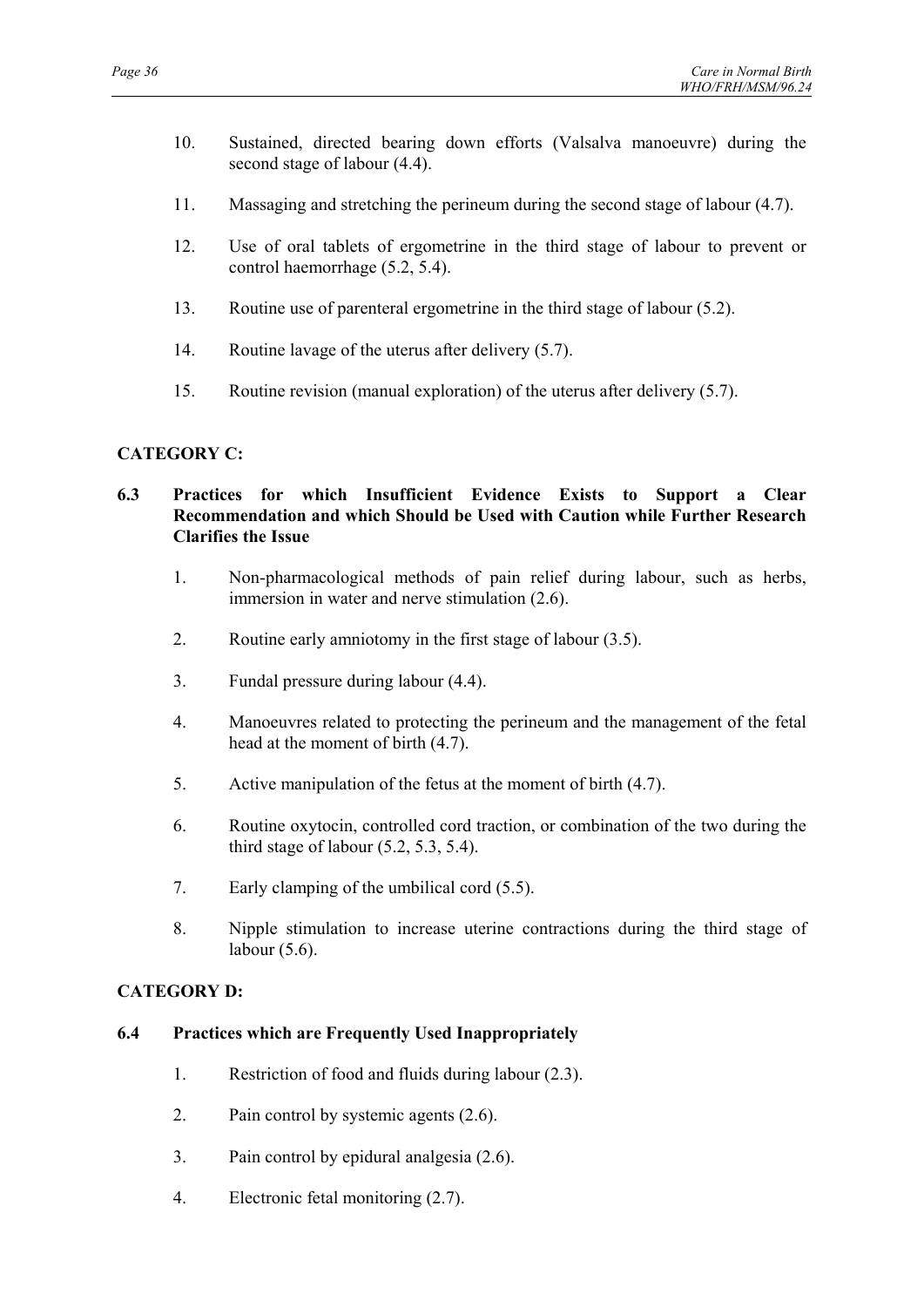- 5. Wearing masks and sterile gowns during labour attendance (2.8).
- 6. Repeated or frequent vaginal examinations especially by more than one caregiver (3.3).
- 7. Oxytocin augmentation (3.5).
- 8. Routinely moving the labouring woman to a different room at the onset of the second stage (4.2).
- 9. Bladder catheterization (4.3).
- 10. Encouraging the woman to push when full dilatation or nearly full dilatation of the cervix has been diagnosed, before the woman feels the urge to bear down herself  $(4.3)$ .
- 11. Rigid adherence to a stipulated duration of the second stage of labour, such as 1 hour, if maternal and fetal conditions are good and if there is progress of labour  $(4.5)$ .
- 12. Operative delivery (4.5).
- 13. Liberal or routine use of episiotomy (4.7).
- 14. Manual exploration of the uterus after delivery (5.7).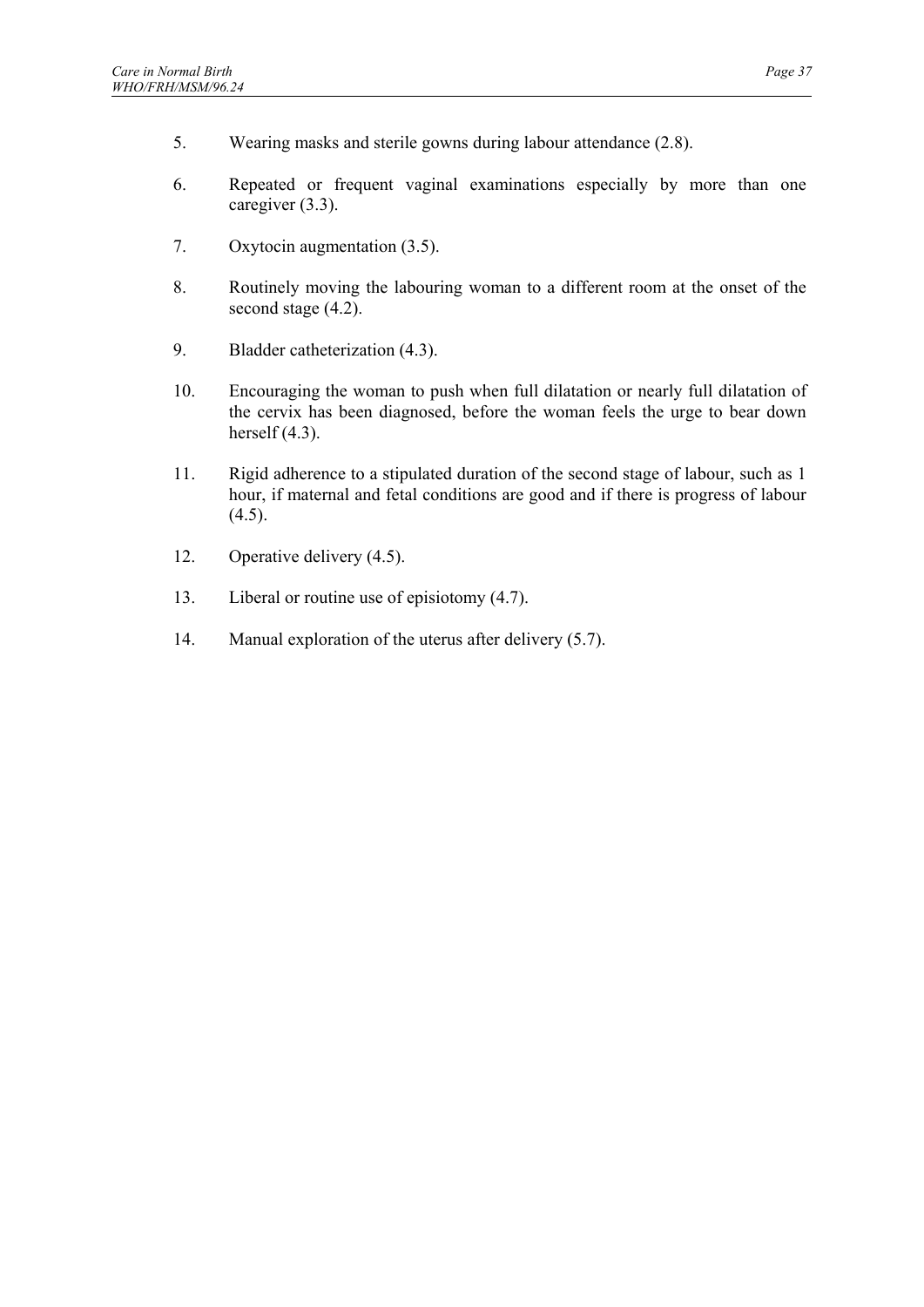## **7. REFERENCES**

**Albers LL, Schiff M, Gorwoda JG.** The Length of Active Labor in Normal Pregnancies. Obstet Gynecol 1996; 87:355-9.

**Alisjahbana A, Williams C, Dharmayanti R, Hermawan D, Kwast BE, Koblinsky M.** An integrated village maternity service to improve referral patterns in a rural area in West-Java. Int J Gynecol Obstet 1995; 48 (Suppl):S83-S94.

**Allahbadia GN, Vaidya PR.** Why deliver in the supine position? Aust NZ J Obstet Gynaecol 1992; 32/2:104-106.

**Argentine episiotomy trial collaborative group.** Routine vs selective episiotomy: a randomised controlled trial. Lancet 1993; 342:1517-1518.

**Bhardwaj N, Kukade JA, Patil S, Bhardwaj S.** Randomised controlled trial on modified squatting position of delivery. Indian J Maternal and Child Health 1995; 6(2):33-39.

**Barnett MM, Humenick SS.** Infant outcome in relation to second stage labor pushing method. Birth 1982; 9:221-228.

**Barrett JFR, Savage J, Phillips K, Lilford RJ.** Randomized trial of amniotomy in labour vs the intention to leave membranes intact until the second stage. Br J Obstet Gynaecol 1992; 99:5-10.

**Bastian H, Lancaster PAL.** Home births in Australia 1985-1987, 1988-1990. Sidney, AIHW National Perinatal Statistics Unit 1992.

**Begley CM.** A comparison of "active" and "physiological" management of the third stage of labour. Midwifery 1990; 6:3-17.

**Bidgood KA, Steer PJ.** A randomized control study of oxytocin augmentation of labour. Br J Obstet Gynaecol 1987; 94:512-517.

**Bonham DG.** Intramuscular oxytocics and cord traction in third stage of labour. Br Med J 1963; 2:1620-1623.

**Borthen I, Lossius P, Skjaerven R, Bergsjø P.** Changes in frequency and indications for cesarean section in Norway 1967-1984. Acta Obstet Gynecol Scand 1989; 68:589-593.

**Botha MC,** The management of the umbilical cord in labour. S Afr J Obstet Gynaecol 1968; 6:30-33.

**Brieger WR, Luchok KJ, Eng E, Earp JA.** Use of maternity services by pregnant women in a small Nigerian community. Health Care for Women International 1994; 15:101-110.

Buckels LJ, Usher R. Cardiopulmonary effects of placental transfusion. J Pediatr 1965; 67:239-246.

**Buitendijk SE.** How safe are Dutch home births? In: Abraham-Van der Mark E (ed). Successful home birth and midwifery. Westport, Bergin and Garvey 1993.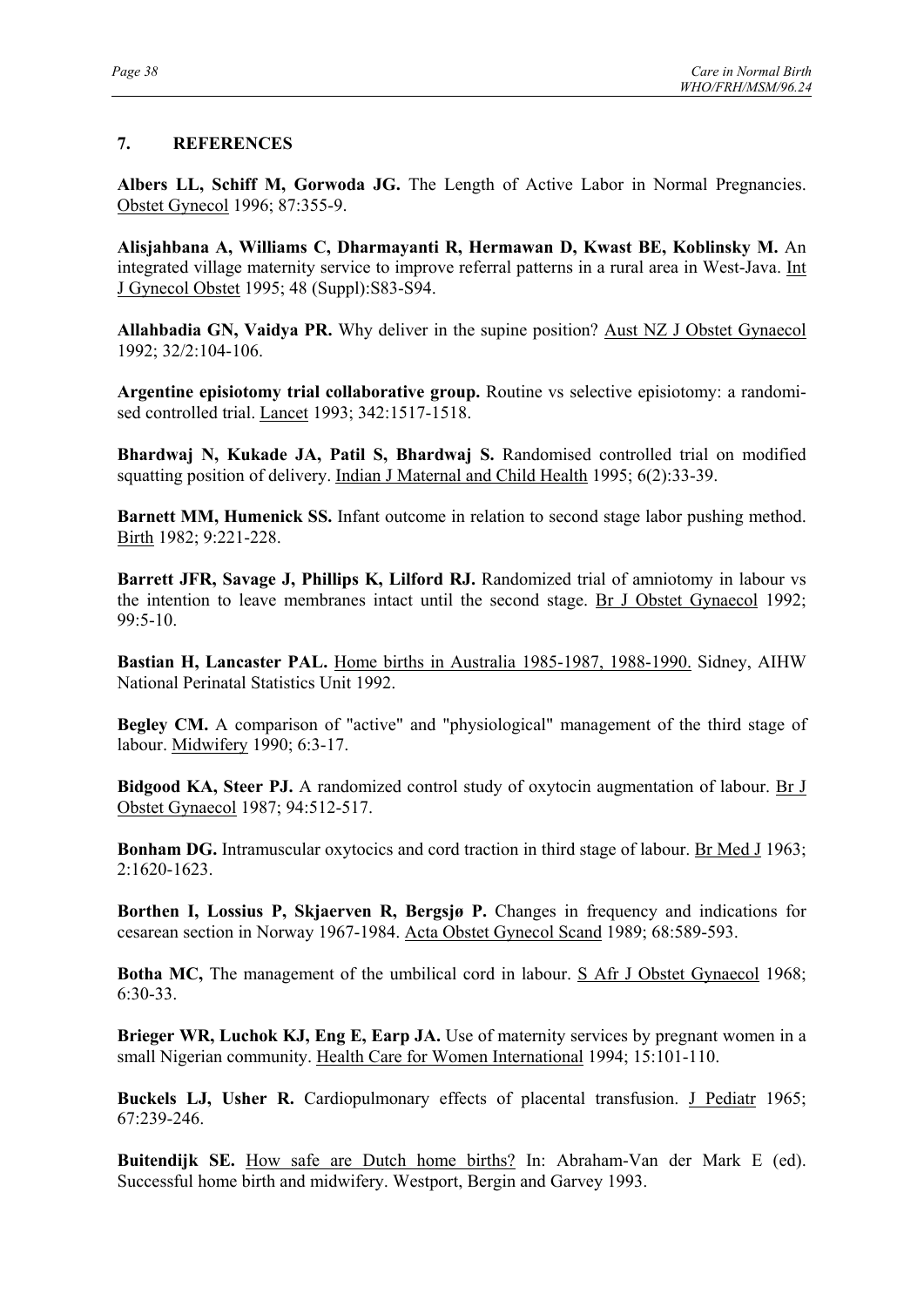**Bullough CHW, Msuku RS, Karonde L.** Early suckling and postpartum haemorrhage: controlled trial in deliveries by traditional birth attendants. Lancet 1989; ii:522-525.

**Bundsen P, Ericson K, Peterson L, Thiringer K.** Pain relief in labor by transcutaneous nerve stimulation. Testing of a modified technique and evaluation of the neurological and biochemical condition of the newborn infant. Acta Obstet Gynecol Scand 1982; 61:129-136.

**Buxton EJ, Redman CWE, Obhrai M.** Delayed pushing with epidural in labour - does it increase the incidence of spontaneous delivery? J Obstet Gynaecol 1988; 8:258-261.

**Campbell R, Macfarlane A.** Where to be Born? The debate and the evidence. National Perinatal Epidemiology Unit, Oxford, 1994.

**Catchlove FH, Kafer ER.** The effects of diazepam on the ventlatory response to carbon doxide and on steady-state gas exchange. Anesthesiology 1971; 34:9-13.

**Chan DPC.** Positions during labour. Br Med J 1963; i:100-102.

**Chapman MG, Jones M, Spring JE, De Swiet M, Chamberlain GVP.** The use of a birthroom: a randomized trial comparing delivery with that in a labour ward. Br J Obstet Gynaecol 1986; 93:182-187.

**Chen SZ, Aisaka K, Mori H, Kigawa T.** Effects of sitting position on uterine activity during labor. Obstet Gynecol 1987; 79:67-73.

**Chen SZ, Aisaka K, Mori H, Kigawa T.** Effects of sitting position on uterine activity during labour. Obstet Gynecol 1987; 79:67-73.

**Chintu MK, Susu B.** Role of the midwife in maternal health care. In: Nasah BT, Mati JKG, Kasonde JM (eds). Contemporary issues in maternal health care in Africa. Luxembourg, Harwood Academic Publishers 1994.

**Cohen AR, Klapholz H, Thompson MS.** Electronic fetal monitoring and clinical practice - a survey of obstetric opinion. Med Decision Making 1982; 2:79-95.

**Cohen GR, O'Brien WF, Lewis L, Knuppel RA.** A prospective randomized study of the aggressive management of early labor. Am J Obstet Gynecol 1987; 157:1174-1177.

**Crawford JS.** Some aspects of obstetric anaesthesia. Br J Anaesth 1956; 28:146-158, 201-208.

**Crowley P, Elbourne DR, Ashhurst H, Garcia J, Murphy D, Duignan N.** Delivery in an obstetric birth chair: a randomized controlled trial. Br J Obstet Gynaecol 1991; 98:667-674.

**Crowther C, Enkin M, Keirse MJNC, Brown I.** Monitoring the progress of labour. In: Chalmers I et al (eds). Effective care in pregnancy and childbirth. Oxford, Oxford University Press, 1989.

**Cunningham FG, MacDonald PC, Gant NF.** Williams Obstetrics, 18th ed. East Norwalk, Appleton 1989.

**Curzen P, Bekir JS, McLintock DG, Patel M.** Reliability of cardiotocography in predicting baby's condition at birth. Br Med J 1984; 289:1345-1347.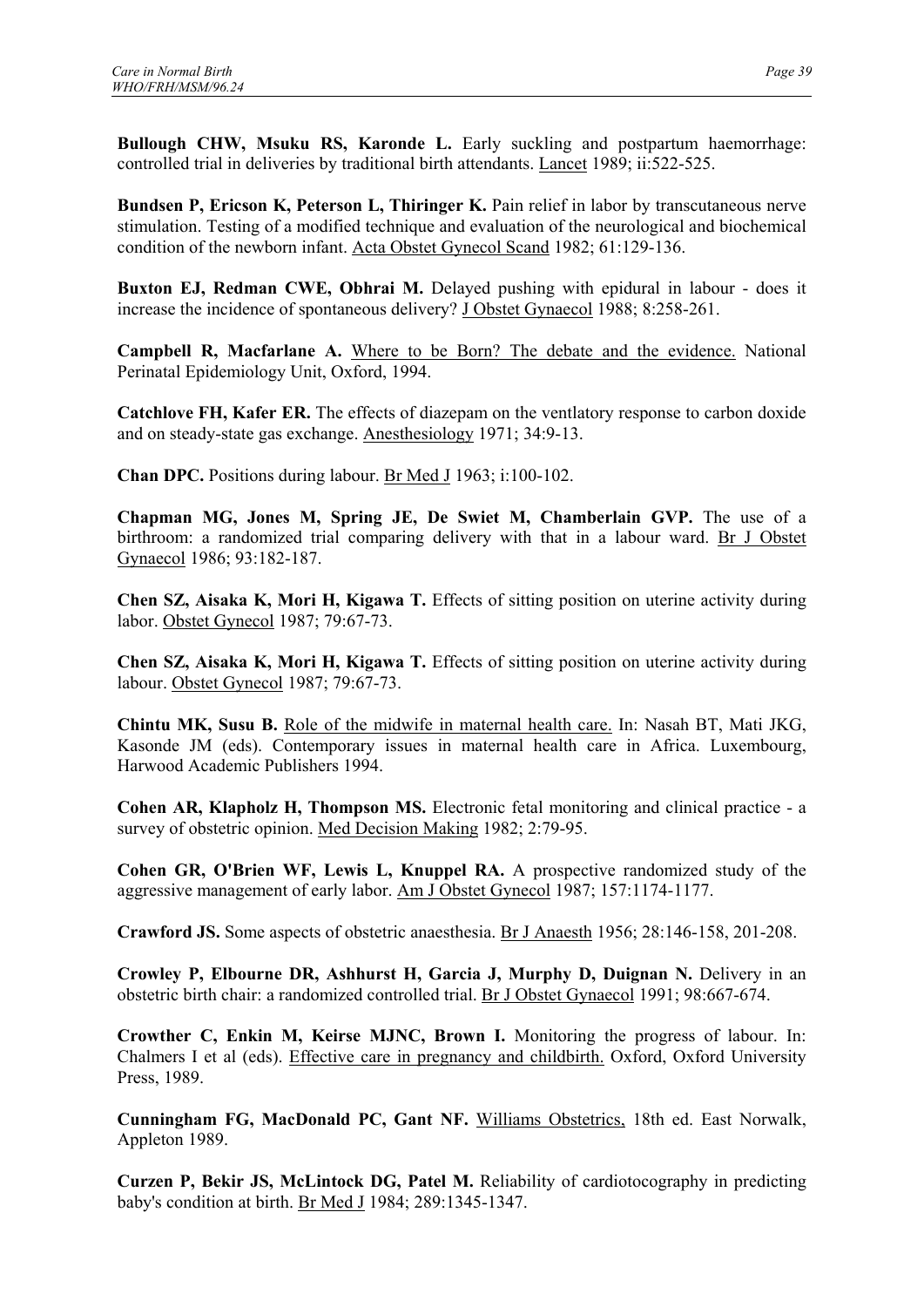**Dalen JE, Evans GL, Banas JS, Brooks HL, Paraskos JA, Dexter L.** The hemodynamic and respiratory effects of diazepam (Valium). Anesthesiology 1969; 30:259-263.

**Daley D.** The use of intramuscular ergometrine at the end of the second stage of normal labour. J Obstet Gynaecol Br Commnwlth 1951; 57:388-397.

**De Groot ANJA, Slort W, Van Roosmalen J.** Assessment of the risk approach to maternity care in a district hospital in rural Tanzania. Int J Gynaecol Obstet 1993; 40:33-37.

**De Groot ANJA, Van Roosmalen J, Van Dongen PWJ, Borm GF.** A placebo-controlled trial of oral ergometrine to reduce postpartum hemorrhage. Acta Obstet Gynecol Scand 1996 (in press).

**De Leeuw NKM, Lowenstein L, Tucker EC, Dayal S.** Correlation of red cell loss at delivery with changes in red cell mass. Am J Obstet Gynecol 1968; 100:1092-1101.

**Department of Health.** Changing Childbirth Report of the Expert Maternity Group, HMSO, London, 1993.

**De Snoo K,** Leerboek der Verloskunde (Textbook of Obstetrics). Groningen, Wolters 1930.

**Diaz AG, Schwarcz R, Fescina R, Caldeyro-Barcia R.** Vertical position during the first stage of the course of labor, and neonatal outcome. Eur J Obstet Gynecol Reprod Biol 1980; 11:1-7.

**Dickersin K.** Pharmacological control of pain during labour. In: Chalmers et al (eds). Effective care in pregnancy and childbirth. Oxford, Oxford University Press 1989.

**Doran JR, O'Brien SA, Randall JH.** Repeated postpartum hemorrhage. Obstet Gynecol 1955; 5:186-192.

**Drayton S, Rees C.** They know what they're doing. Do nurses know why they give pregnant women enemas? Nurs Mirror 1984; 5:4-8.

**Dunn PM, Fraser ID, Raper AB.** Influence of early cord ligation on the transplacental passage of foetal cells. J Obstet Gynaecol Br Commnwlth 1966; 73:757-760.

**Dunn PM.** The third stage and fetal adaptation. In: Clinch J, Matthews T (eds). Perinatal medicine. Proceedings of the IX European Congress of perinatal medicine held in Dublin, Ireland, 1984. Lancaster, MTP Press, 1985.

**Enkin M, Keirse MJNC, Renfrew M, Neilson J**, Effective Care in Pregnancy and Childbirth, 2nd edition, Oxford University Press, 1995.

**Erkkola R, Pikkola P, Kanto J.** Transcutaneous nerve stimulation for pain relief during labour: a controlled study. Ann Chir Gynaecol 1980; 69:273-277.

**Fathalla MF.** FIGO Workshop Conclusion. Int J Gynecol Obstet 1992; 38(Suppl):S75-S77.

**FIGO.** Recommendations accepted by the General Assembly at the XIII World Congress of Gynecology and Obstetrics. Int J Gynecol Obstet 1992; 38(Suppl):S79-S80.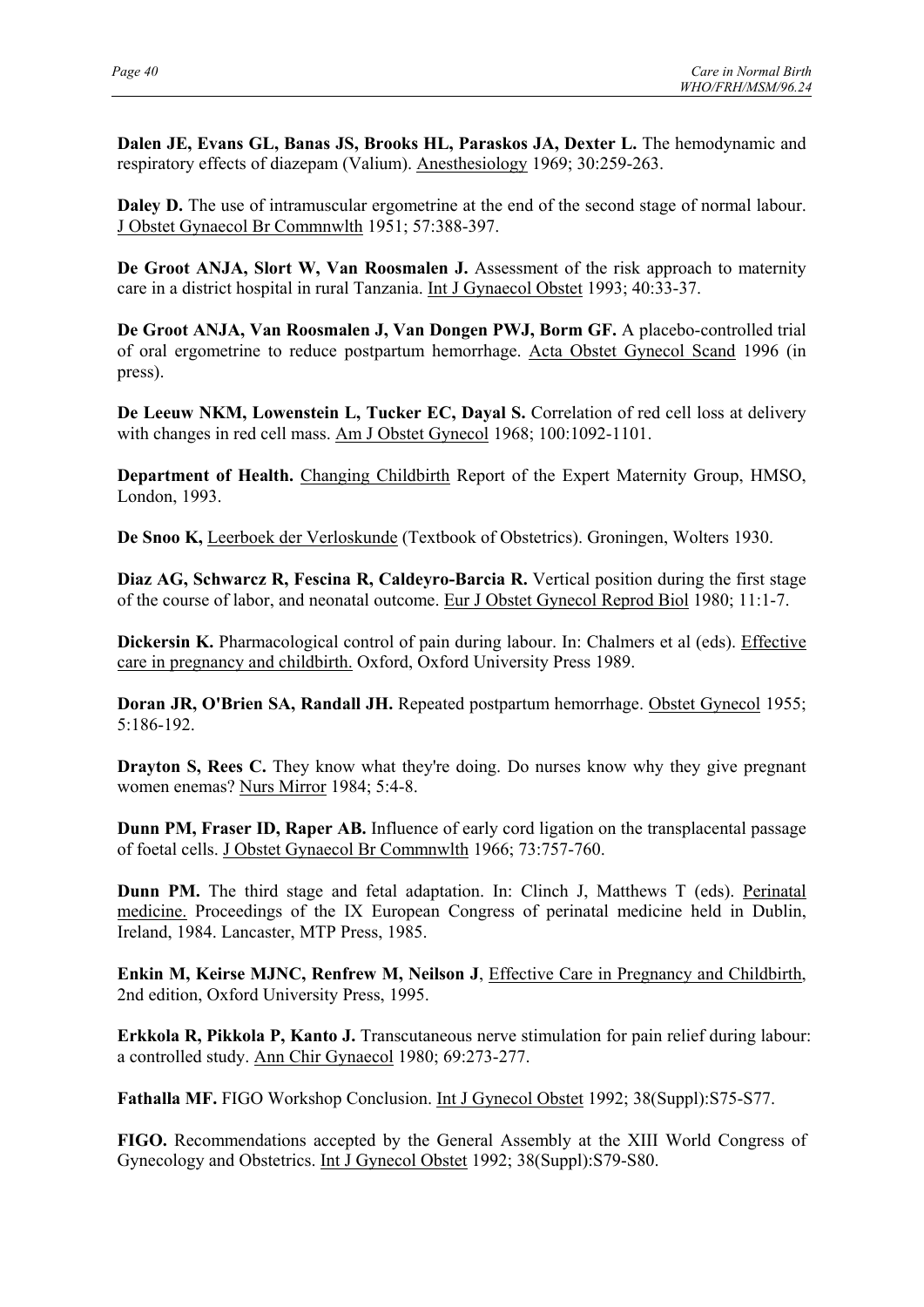**Flint C, Poulengeris P, Grant A.** The "Know Your Midwife" scheme - a randomised trial of continuity of care by a team of midwives. Midwifery 1989; 5:11-16.

**Flowers CE, Rudolph AJ, Desmond MM.** Diazepam (Valium) as an adjunct in obstetric analgesia. Obstet Gynecol 1969; 34:6881.

**Flynn AM, Kelly J, Hollins G, Lynch PF.** Ambulation in labour. Br Med J 1978; 2:591-593.

**Fraser WD, Sauve R, Parboosingh IJ, Fung T, Sokol R, Persaud D.** A randomized controlled trial of early amniotomy. Br J Obstet Gynaecol 1991; 98:84-91.

**Fraser WD, Marcoux S, Moutquin JM,Christen A.** Effect of early amniotomy on the risk of dystocia in nulliparous women. N Engl J Med 1993; 328:1145-1149.

**Friedman EA.** Comparative clinical evaluation of postpartum oxytocics. Am J Obstet Gynecol 1957; 73:1306-1313.

**Fujikura T, Klionsky B.** The significance of meconium staining. Am J Obstet Gynec 1975; 121:45-50.

**Gardosi J, Sylvester S, Lynch CB.** Alternative positions in the second stage of labour, a randomized controlled trial. Br J Obstet Gynaecol 1989a; 96:1290-1296.

**Gardosi J, Hutson N, Lynch CB.** Randomised, controlled trial of squatting in the second stage of labour. Lancet 1989b; 2:74-77.

**Gilbert L, Porter W, Brown VA.** Postpartum haemorrhage - a continuing problem. Brit J Obstet Gynaecol 1987; 94:67-71.

**Grant A.** Monitoring the fetus during labour. In: Chalmers I et al (eds). Effective care in pregnancy and childbirth. Oxford, Oxford University Press 1989.

**Grant J, Keirse MJNC.** Prelabour rupture of the membranes at term. In: Chalmers I et al (eds). Effective care in pregnancy and childbirth. Oxford, Oxford University Press 1989.

**Gregory GA, Gooding CA, Phibbs RH, Tooley WH.** Meconium aspiration in infants - a prospective study. J Pediatr 1974; 85:848-852.

**Hacker NF, Biggs JSG.** Blood pressure changes when uterine stimulants are used after normal delivery. Br J Obstet Gynaecol 1979; 86:633-636.

**Hall MH, Halliwell R, Carr-Hill R.** Concomitant and repeated happenings of complications of the third stage of labour. Brit J Obstet Gynaecol 1985; 92:732-738.

**Harding JE, Elbourne DR, Prendiville WJ.** Views of mothers and midwives participating in the Bristol randomized, controlled trial of active management of the third stage of labor. Birth 1989; 16:1-6.

**Harrison RF, Brennan M, North PM, Reed JV, Wickham EA.** Is routine episiotomy necessary? Br med J 1984; 288:1971-1975.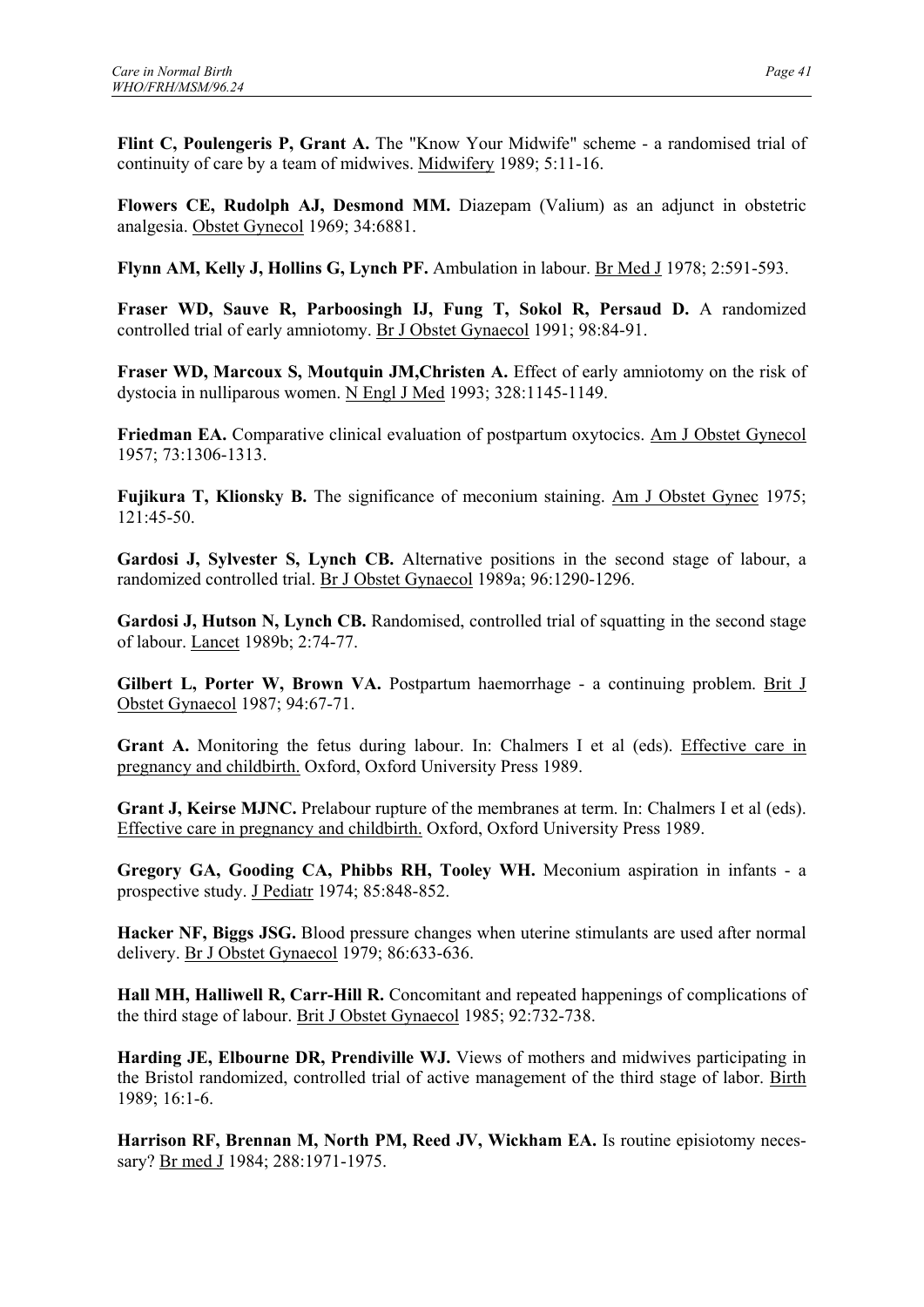**Harrison RF, Woods T, Shore M, Mathews G, Unwin A.** Pain relief in labour using transcutaneous electrical nerve stimulation (TENS). Br J Obstet Gynaecol 1986; 93:739-746.

**Haverkamp AD, Thompson HE, McFee JG, Cetrulo C.** The evaluation of continuous fetal heart rate monitoring in high-risk pregnancy. Am J Obstet Gynecol 1976; 125:310-320.

**Haverkamp AD, Orleans M, Langendoerfer S, McFee J, Murphy J, Thompson HE.** A controlled trial of the differential effects of intrapartum fetal monitoring. Am J Obstet Gynecol 1979; 134:399-412.

**Hemminki E, Saarikoski S.** Ambulation and delayed amniotomy in the first stage of labor. Eur J Obstet Gynecol Reprod Biol 1983; 15:129-139.

**Hemminki E, Lenck M, Saarikoski S, Henriksson L.** Ambulation vs oxytocin in protracted labour: a pilot study. Eur J Obstet Gynecol Reprod Biol 1985; 20:199-208.

**Hemminki E, Virta AL, Koponen P, Malin M, Kojo-Austin H, Tuimala R.** A trial on continuous human support during labor: Feasibility, interventions and mothers' satisfaction. J Psychosom Obstet Gynaecol 1990; 11:239-250.

Herbst A, Ingemarsson I. Intermittent versus continuous electronic monitoring in labour: a randomized study. Br J Obstet Gynaecol 1994; 101:663-668.

Hodnett ED, Osborn RW. A randomized trial of the effect of monitrice support during labor: mothers' views two to four weeks postpartum. Birth 1989a; 16:177-183.

**Hodnett ED, Osborn RW.** Effects of intrapartum professional support on childbirth outcomes. Res Nurs Health 1989b; 12:289-297.

**Hofmeyr GJ, Nikodem VC, Wolman WL, Chalmers BE, Kramer T.** Companionship to modify the clinical birth environment: effects on progress and perceptions of labour, and breastfeeding. Br J Obstet Gynaecol 1991; 98:756-764.

**Hogerzeil HV, Battersby A, Srdanovic V, Stjernstrom NE.** Stability of essential drugs during shipment to the tropics. Br Med J 1992; 304:210-212.

**Hogerzeil HV, Walker GJA, De Goeje MJ.** Oxytocin more stable in tropical climates. Br Med J 1994; 308:59.

**House of Commons.** Session 91-92. Health Committee 2nd Report. Maternity Services.Vol 1. HMSO, London, 1992. (Chair: Mr. Nicholas Winterton).

**House MJ, Cario G, Jones MH.** Episiotomy and the perineum: a random controlled trial. J Obstet Gynaecol 1986; 7:107-110.

**Howard WF, McFadden PR, Keettel WC.** Oxytocic drugs in fourth stage of labor. JAMA 1964; 189:411-413.

**Hughes SC, Dailey PA, Partridge C.** Transcutaneous electrical nerve stimulation for labor analgesia. Anesth Analg 1988; 67:S99.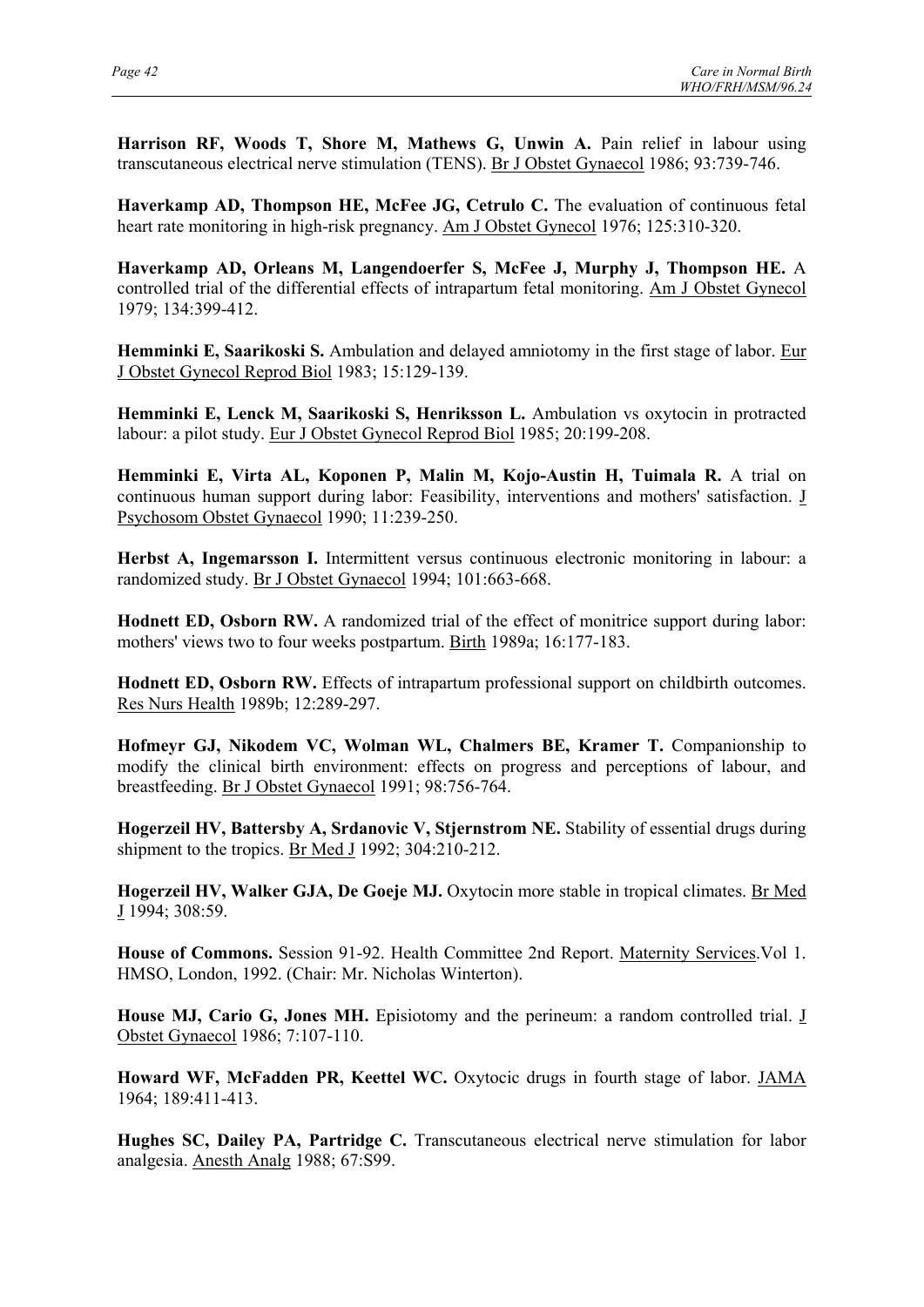**Hundley VA, Cruickshank FM, Lang GD, Glazener CMA, Milne JM, Turner M, Blyth D, Mollison J, Donaldson C.** Midwife managed delivery unit: a randomised controlled comparison with consultant care. Br Med J 1994; 309:1400-1404.

**Ibrahim SA, Omer MIA, Amin IK, Babiker AG, Rushwan H.** The role of the village midwife in detection of high risk pregnancies and newborns. Int J Gynecol Obstet 1992; 39:117-122.

**ICN.** Reducing the impact of HIV/AIDS on Nursing/Midwifery personnel: guidelines for National Nurses' Associations and others. International Council of Nurses. Geneva. 1996.

**Jaffre Y, Prual A,** Midwives in Niger: an uncomfortable position between social behaviours and health care constraints. Soc Sci Med 1994; 38:1069-1073.

**Johnston RA, Sidall RS.** Is the usual method of preparing patients for delivery beneficial or necessary? Am J Obstet Gynecol 1922; 4:645-650.

**Johnstone FD, Abdoelmagd MS, Harouny AK.** Maternal posture in second stage and fetal acid-base status. Br J Obstet Gynaecol 1987; 94:753-757.

**Kantor HI, Rember R, Tabio P, Buchanon R.** Value of shaving the pudendal-perineal area in delivery preparation. Obstet Gynecol 1965; 25:509-512.

**Katz Z, Lancet M, Dgani R, Ben-Hur H, Zalel Y.** The beneficial effect of vacuum extraction on the fetus. Acta Obstet Gynecol Scand 1982; 61:337-340.

**Kelso IM, Parsons RJ, Lawrence GF, Arora SS, Edmonds DK, Cooke ID.** An assessment of continuous fetal heart rate monitoring in labor. Am J Obstet Gynecol 1978; 131:526-532.

**Kemp J.** A review of cord traction in the third stage of labour from 1963 to 1969. Med J Aust 1971; 1(17):899-903.

**Klaus MH, Kennell JH, Robertson SS, Sosa R.** Effects of social support during parturition on maternal and infant morbidity. Br Med J 1986; 293:585-587.

**Klein M, Papageorgiu AN, Westreich R, Spector-Dunsky L, Elkins V, Kramer MS,**  Gelfand MM. Care in a birthroom vs a conventional setting: a controlled trial. Can Med Assoc J 1984; 131: 1461-1466.

**Knauth DG, Haloburdo EP.** Effect of pushing techniques in birthing chair on length of second stage of labor. Nurs Res 1986; 35:49-51.

**Knuist M, Eskes M, Van Alten D.** Uitdrijvingsduur en toestand van de pasgeborene bij door vroedvrouwen geleide bevallingen (Duration of the second stage and condition of the neonate in deliveries attended by midwives). Ned Tijdschr Geneeskd 1989; 133:932-936.

**Koné MB,** Utilisation de l'oxytocine dans les maternités de Bamako; resumé des résultats d'enquête. Thèse en pharmacie, 1994. (inédit) Bamako.

**Kwast BE, Bentley J.** Introducing confident midwives: Midwifery education - Action for safe motherhood. Midwifery 1991; 7:8-19.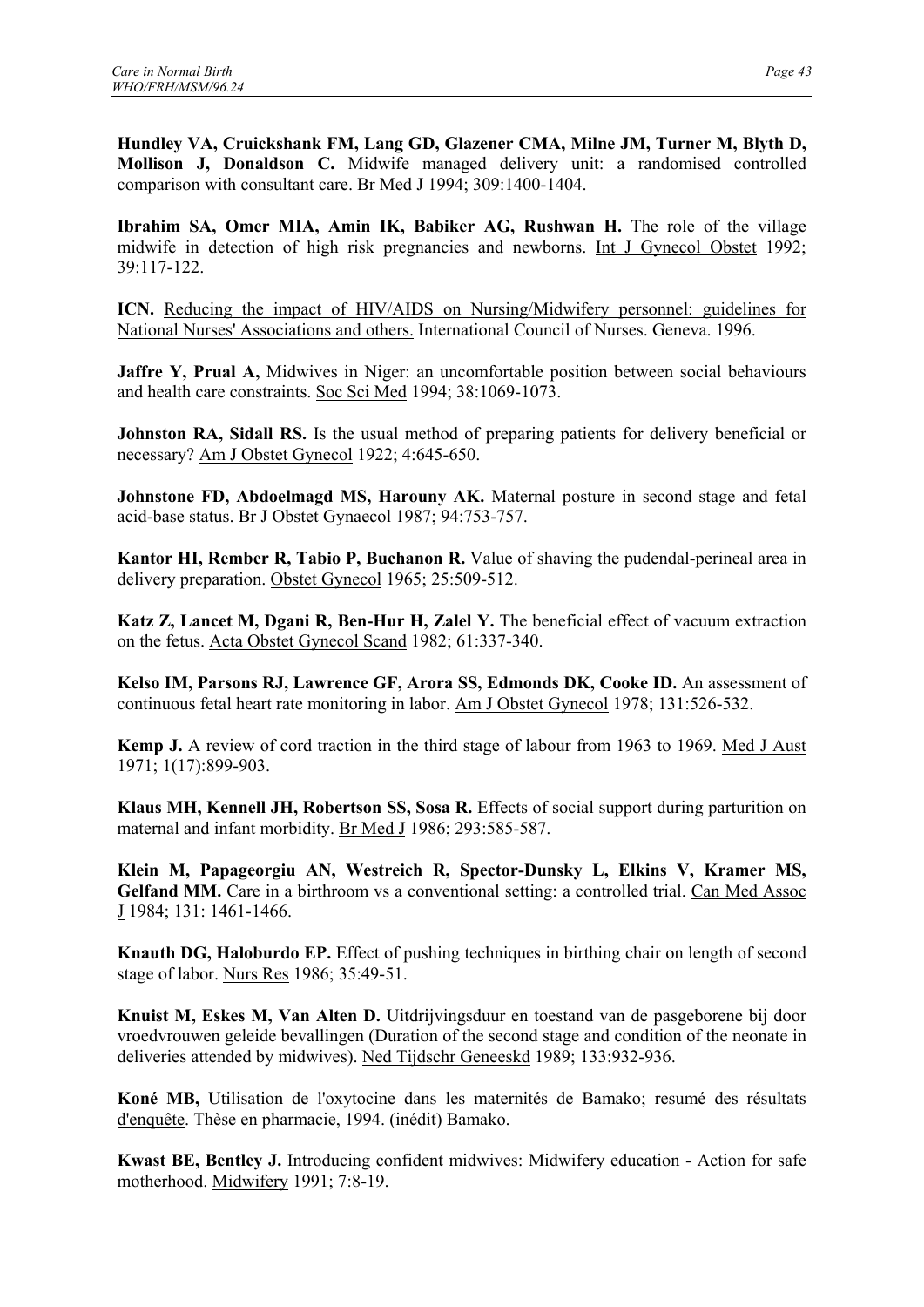**Kwast BE.** Midwives: key rural health workers in maternity care. Int J Gynaecol Obstet 1992; 38(Suppl):S9-S15.

**Kwast BE.** Building a community-based maternity program. Int J Gynecol Obstet 1995a; 48(Suppl):S67-S82.

**Kwast BE.** Maternity care in developing countries. In: Health matters. Public health in North-South perspective. Van der Velden K et al (eds). Houten, Bohn Stafleu Van Loghum 1995b.

**Lawrence GF, Brown VA, Parsons RJ, Cooke ID.** Feto-maternal consequences of high-dose glucose infusion during labour. Br J Obst Gynaecol 1982; 89:27-32.

Letsky E. The haematological system. In: Hytten F, Chamberlain G (eds). Clinical physiology in obstetrics, 2nd edition. Oxford, Blackwell 1991.

Liddell HS, Fisher PR. The birthing chair in the second stage of labour. Aus NZ J Obstet Gynaecol 1985; 25:65-68.

**Lopez-Zeno JA, Peaceman AM, Adashek JA, Socol ML.** A controlled trial of a program for the active management of labor. N Engl J Med 1992; 326:450-454.

**Lucas A, Adrian TE, Aynsley-Green A, Bloom SR.** Iatrogenic hyperinsulinism at birth. Lancet 1980; 1:144-145.

MacDonald D, Grant A, Sheridan-Pereira M, Boylan P, Chalmers I. The Dublin randomized trial of intrapartum fetal heart monitoring. Am J Obstet Gynecol 1985; 152:524-539.

MacMahon B. Prenatal X-ray exposure and childhood cancer. J Natl Cancer Inst 1962; 28:1173-1191.

**MacVicar J, Dobbie G, Owen-Johnstone L, Jagger C, Hopkins M, Kennedy J.** Simulated home delivery in hospital: a randomised controlled trial. Br J Obstet Gynaecol 1993; 100:316-323.

**Maresh M, Choong KH, Beard RW.** Delayed pushing with lumbar epidural analgesia in labour. Br J Obstet Gynaecol 1983; 90:623-627.

**Mati JKG, Aggarwal VP, Sanghvi HCG, Lucas S, Corkhill R.** The Nairobi birth survey III. Labour and delivery. J Obst Gyn East Cent Afr 1983; 2:47-56.

**Mati JKG**. Human resources development and training. In: Nasah BT, Mati JKG, Kasonde JM. Contemporary issues in maternal health care in Africa. Luxembourg, Harwood Academic Publishers 1994.

**Matthews CD, Martin MR.** Early detection of meconium-stained liquor during labor: A contribution to fetal care. Am J Obstet Gynecol 1974; 120:808-811.

**Mbizvo MT, Fawcus S, Lindmark G, Nyström L, and the Maternal Mortality Study Group.** Operational factors of maternal mortality in Zimbabwe. Health Pol and Plann 1993; 8(4):369-378.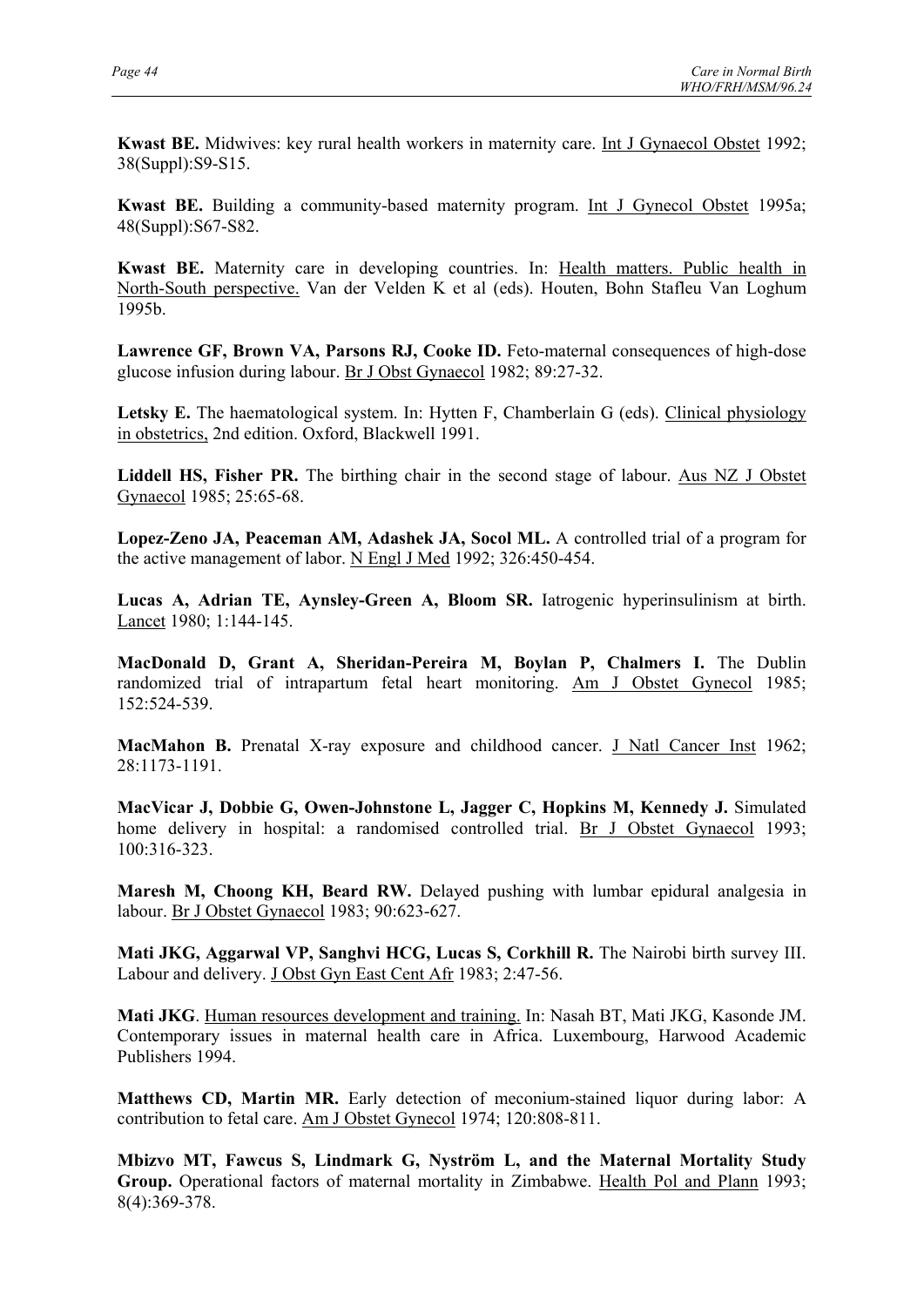**McAllister CB.** Placental transfer and neonatal effects of diazepam when administered to women just before delivery. Br J Anaesth 1980; 52:423-427.

**McCandlish R.** National Perinatal Epidiology Unit, Oxford, 1996, Personal Communication.

**McCarthy GT, O'Connell B, Robinson AE.** Blood levels of diazepam in infants of two mothers given large doses of diazepam during labour. J Obstet Gynaecol Br Commnwlth 1973; 80:349-352.

**McGinty LB.** A study of the vasopressor effects of oxytocics when used intravenously in the third stage of labour. West J Surg 1956; 64:22-28.

**Mckay S, Mahan C.** Modifying the stomach contents of labouring women: why, how, with what success, and at what risks? How can aspiration of vomitus in obstetrics best be prevented? Birth 1988; 15(4):213-221.

**McManus TJ, Calder AA.** Upright posture and the efficiency of labour. Lancet 1978; 1:72-74.

**McQueen J, Mylrea L.** Lumbar epidural analgesia in labour. Br Med J 1977; 1:640-641.

**Meis PJ, Hall M, Marshall JR, Hobel CJ.** Meconium passage: a new classification for risk assessment during labor. Am J Obstet Gynecol 1978; 131:509-513.

**Melzack R, Belanger E, Lacroix R.** Labor pain, effect of maternal position on front and back pain. J Pain symptom Manegem 1991; 6:476-480.

**Menticoglou SM, Manning F, Harman C, Morrison I.** Perinatal outcome in relation to second-stage duration. Am J Obstet Gynecol 1995; 173:906-912.

**Michaelsen KF, Milman N, Samuelson G.** A longitudinal study of iron status in healthy Danish infants: effects of early iron status, growth velocityand dietary factors. Acta Paediatr 1995; 84:1035-1044.

**Morgan BM, Bulpitt CJ, Clifton P, Lewis PJ.** Analgesia and satisfaction in childbirth (the Queen Charlotte's 1000 mother survey). Lancet 1982; 2:808-810.

**Murphy K, Grieg V, Garcia J, Grant A.** Maternal considerations in the use of pelvic examinations in labour. Midwifery 1986; 2:93-97.

**Nasah BT, Tyndall M.** Emerging problems of maternity care in urban settings. In: Nasah BT, Mati JKG, Kasonde JM (eds). Contemporary issues in maternal health care in Africa. Luxembourg, Harwood Academic Publishers 1994.

**Neldam S, Osler M, Hansen PK, Nim J, Smith SF, Hertel J.** Intrapartum fetal heart rate monitoring in a combined low- and high-risk population: a controlled clinical trial. Eur J Obstet Gynecol Reprod Biol 1986; 23:1-11.

**Nelson NM, Enkin MW, Saigal S, Bennett KJ, Milner R, Sackett DL.** A randomized clinical trial of the Leboyer approach to childbirth. New Engl J Med 1980; 302:655-660.

**Nesheim B.** The use of transcutaneous nerve stimulation for pain relief during labour: a controlled clinical study. Acta Obstet Gynecol Scand 1981; 60:13-16.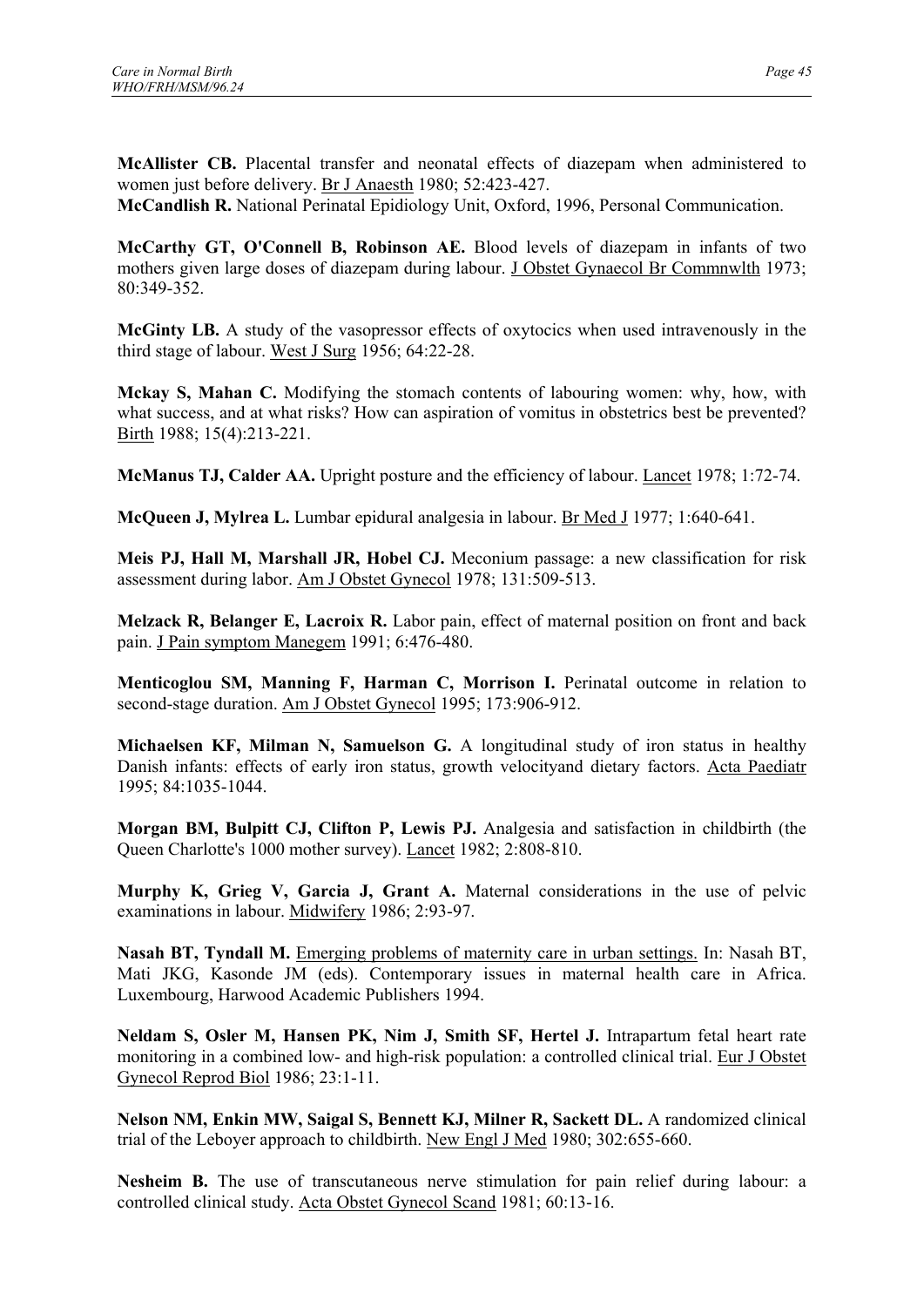**Newton M, Mosey LM, Egli GE, Gifford WB, Hull CT.** Blood loss during and immediately after delivery. Obstet Gynecol 1961; 17:9-18. **Newton M.** Postpartum hemorrhage. Am J Obstet Gynecol 1966; 94:711-717.

**Nielsen PV, Stigsby B, Nickelson C, Nim J.** Intra- and interobserver variability in the assessment of intrapartum cardiotocograms. Acta Obstet Gynecol Scand 1987; 66:421-424.

**O'Driscoll K, Stronge JM, Minogue M.** Active management of labour. Br Med J 1973; 3:135-137.

**O'Driscoll K, Meagher D.** Active management of labour: the Dublin experience. 2nd ed. Baillière Tindall, London 1986.

**O'Heir J**, From Kobe to Oslo; the WHO Midwifery Education Modules. Proceedings of the 24th triennial International Confederation of Midwives Congress, ICM, Oslo 1996, pp. 520-522.

**Okafor CB, Rizzuto RR.** Women's and health-care providers' Views of maternal practices and services in rural Nigeria. Studies Fam Plann 1994; 25:353-361.

**Onwudiegwu U.** The effect of a depressed economy on the utilisation of maternal health services: the Nigerian experience. J Obstet Gynaec 1993; 13:311-314.

**Ottervanger HP, Keirse MJNC, Smit W, Holm JP.** Controlled comparison of induction versus expectant care for prelabor rupture of the membranes at term. J Perinat Med 1996 (in press).

Paolisso M, Leslie J. Meeting the changing health needs of women in developing countries. Soc Sci Med 1995; 40:55-65.

**Parnell C, Langhoff-Roos J, Iversen R, Damgaard P.** Pushing method in the expulsive phase of labor. Acta Obstet Gynecol Scand 1993; 72:31-35.

Parsons MT, Spellacy WN. Prospective randomized study of X-ray pelvimetry in the primigravida. Obstet Gynecol 1985; 66:76-79.

**Pel M, Heres MHB.** Obint. A study of obstetric intervention. Thesis, University of Amsterdam, 1995.

**Pel M, Heres MHB, Hart AAM, Van der Veen F, Treffers PE.** Provider-associated factors in obstetric interventions. Eur J Obstet Gynecol Reprod Biol 1995; 61:129-134.

**Peters MH.** Midwives and the achievement of safer motherhood. Int J Gynecol Obstet 1995; 50(Suppl.2):S89-S92.

**Philipsen T, Jensen NH.** Epidural block or parenteral pethidine as analgesic in labour; a randomised study concerning progress in labour and instrumental deliveries. Eur J Obstet Gynecol Reprod Biol 1989; 30:27-33.

**Philipsen T, Jensen NH.** Maternal opinion about analgesia in labour and delivery. A comparison of epidural blockade and intramuscular pethidine. Eur J Obstet Gynecol Reprod Biol 1990; 34;205-210.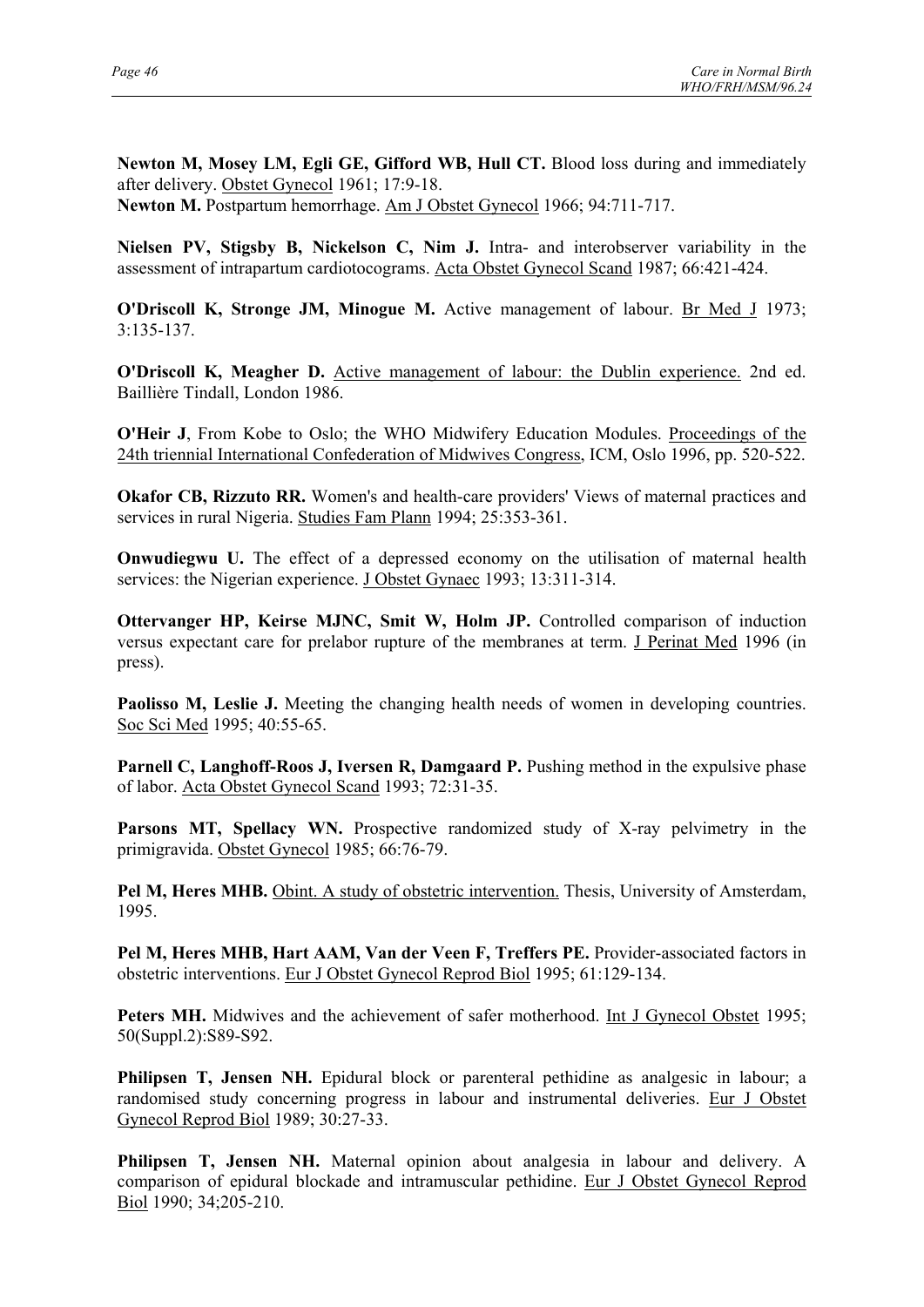**Philpott RH, Castle WM.** Cervicographs in the management of labour in primigravidae. J Obstet Gynaecol Br Commnwlth 1972; 79:592-598, 599-602.

**Pisacane A.** Neonatal prevention of iron deficiency. Placental transfusion is a cheap and physiological solution. Br Med J 1996; 312:136-137.

**Prendiville WJ, Harding JE, Elbourne DR, Stirrat GM.** The Bristol third stage trial: active vs physiological management of third stage of labour. Br Med J 1988; 297:1295-1300.

**Prendiville W, Elbourne D.** Care during the third stage of labour. In: Chalmers I et al (eds). Effective care in pregnancy and childbirth. Oxford, Oxford University Press 1989.

**Pritchard JA Baldwin RM, Dickey JC, Wiggins KM.** Blood volume changes in pregnancy and the puerperium. Am J Obstet Gynecol 1962; 84:1271.

**Radford N and Thompson A**. A Pathway to Practice: Direct Entry Midwifery. Department of Health and Social Services. HMSO. 1987.

**Read JA, Miller FC, Paul RH.** Randomized trial of ambulation vs oxytocin for labor enhancement: a preliminary report. Am J Obstet Gynecol 1981; 139:669-672.

**Roberts RB, Shirley MA.** The obstetrician's role in reducing the risk of aspiration pneumonitis. With particular reference to the use of oral antacids. Am J Obstet Gynaecol 1976; 124:611-617.

**Robinson JO, Rosen M, Evans JM, Revill SI, David H, Rees GAD.** Maternal opinion about analgesia for labour. A controlled trial between epidural block and intramuscular pethidine combined with inhalation. Anaesthesia 1980; 35:1173-1181.

**Romney ML, Gordon H.** Is your enema really necessary? Br Med J 1981; 282:1269-1271.

**Rooks JP, Weatherby NL, Ernst EKM, Stapleton S, Rosen D, Rosenfield A.** Outcomes of care in birth centers: the National Birth Center Study. N Engl J Med 1989; 321:1804-1811.

**Rooney C.** Antenatal care and maternal health: How effective is it? A review of the evidence. Geneva, World Health Organization 1992.

**Rooney I, Hughes P, Calder AA.** Is routine administration of syntometrine still justified in the management of the third stage of labour? Health Bull 1985; 43:99-101.

**Rowley MJ, Hensley MJ, Brinsmead MW, Wlodarczyk JH.** Continuity of care by a midwife team versus routine care during pregnancy and birth: a randomised trial. Med J Australia 1995; 163:289-293.

**Rutter N, Spencer A, Mann N, Smith M.** Glucose during labour. Lancet 1980; 2:155.

**Schutte MF, Treffers PE, Kloosterman GJ, Soepmati S.** Management of premature rupture of the membranes: the risk of vaginal examination to the infant. Am J Obstet Gynecol 1983; 146:395-400.

**Schwarcz RL, Althabe O, Belitzky R, Lanchares JL, Alvarez R, Berdaguer P, Capurro H, Belizán JM, Sabatino JH, Abusleme C, Caldeiro-Barcia R.** Fetal heart rate patterns in labors with intact and with ruptured membranes. J Perinat Med 1973; 1:153-165.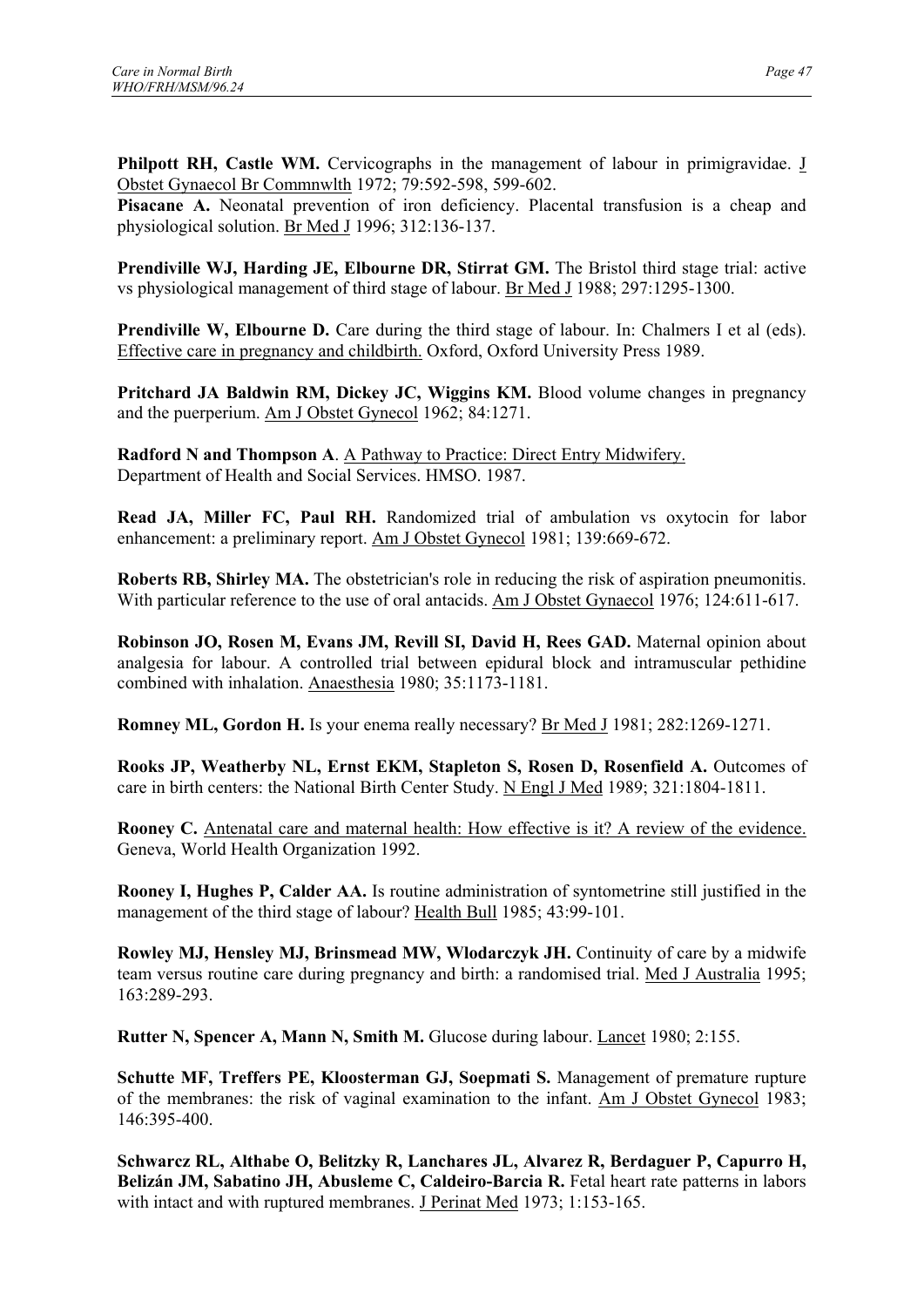**Schwarcz RL, Diaz AG, Nieto F**. Partograma con curvas de alerta; guia par la vigilancia del parto. Salud perinatal. **Boletin del Centro Latinoamericano de Perinatologia y Desarrollo Humano (CLAP) Organizacion Panamericana de la Salud- Organizacion** Mundial de la Salud, 1987; **2**(8);93-96.

**Schwarcz RL, Diaz AG, Fescina RH, Belitzky R, Rossello JLD.** Low-risk pregnancy and delivery. Guidelines for the management of antenatal care, labor and delivery. Latin American Center for Perinatology and Human Development. CLAP Scientific Publication No 1321.02. Montevideo, Pan American Health Organization - World Health Organization 1995.

**Senden IPM, Wetering MD, Eskes TKAB, Bierkens PB, Laube DW, Pitkin RM.** Labor pain: A comparison of parturients in a Dutch and an American teaching hospital. Obstet Gynecol 1988; 71:541-544.

**Simkin P.** Non-pharmacological methods of pain relief during labour. In: Chalmers I et al (eds). Effective care in pregnancy and childbirth. Oxford, Oxford University Press 1989.

**Sleep J, Grant AM, Garcia J, Elbourne DR, Spencer JAD, Chalmers I.** West Berkshire perineal management trial. Br Med J 1984; 289:587-590.

**Sleep J, Grant AM.** West Berkshire perineal management trial: three year follow up. Br Med J 1987; 295:749-751.

**Sleep J, Roberts J, Chalmers I.** Care during the second stage of labour. In: Chalmers I et al (eds). Effective care in pregnancy and childbirth. Oxford, Oxford University Press 1989.

**Smith DG.** Safe Motherhood: listening to women. Tropical Doctor 1993; 23:1-2.

**Spears RL, Anderson GV, Brotman S, Farrier J, Kwan J, Masto A, Perrin L, Stebbins R.** The effect of early versus late cord clamping on signs of respiratory distress. Am J Obstet Gynecol 1966; 95:564-568.

**Stewart A, Webb J, Giles D, Hewitt D.** Malignant disease in childhood and diagnostic irradiation in utero. Lancet 1956; ii:447.

**Stewart P, Hillan E, Calder AA.** Upright posture and the efficiency of labour. Lancet 1978; i:72-74.

**Stewart P, Spiby H.** A randomized study of the sitting position for delivery using a newly designed obstetric chair. Br J Obstet Gynaecol 1989; 96:327-333.

**Swanstrom S, Bratteby LE.** Metabolic effects of obstetric regional analgesia and of asphyxia in the newborn infant during the first two hours after birth. Acta Paed Scand 1981; 70:791-800.

**Tarnow-Mordi WO, Shaw JCL, Liu D, Gardner DA, Flynn FV.** Iatrogenic hyponatraemia of the newborn due to maternal fluid overload; a prospective study. Br Med J 1981; 283:639-642.

**Taylor G, Pryse-Davies J.** The prophylactic use of antacids in the prevention of the acid-pulmonary-aspiration syndrome (Mendelson's syndrome). Lancet 1966; 1:288-291.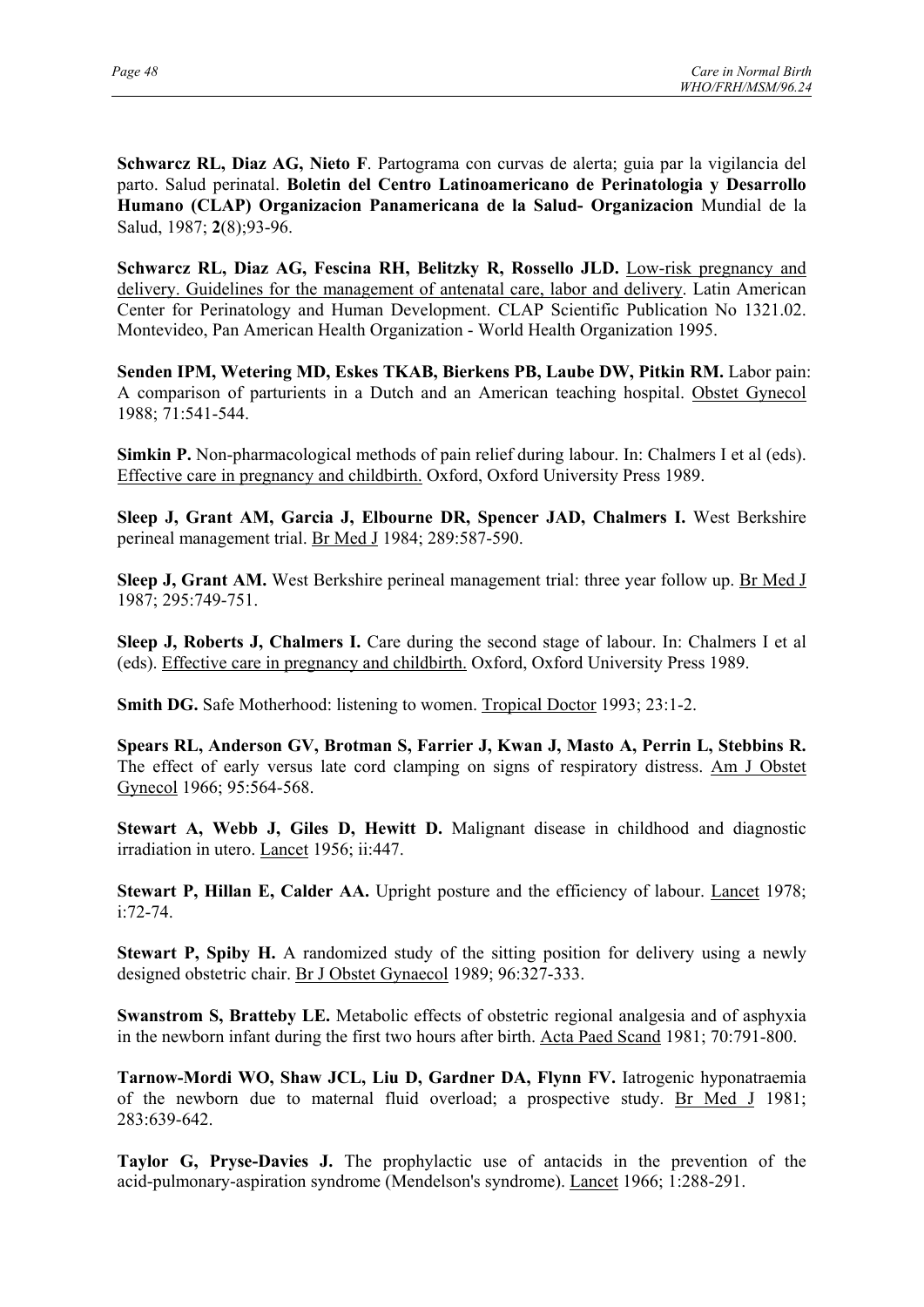**Tettambel MA.** Preoperative use of antacids to prevent Mendelson's syndrome in caesarean section, a pilot study. J Am Osteopath Assoc 1983; 82:858-860.

**Thacker SB, Banta HD.** Benefits and risks of episiotomy: an interpretative review of the English language literature, 1860-1980. Obstet Gynecol Surv 1983; 38:322-338.

**Thilaganathan B, Cutner A, Latimer J, Beard R.** Management of the third stage of labour in women at low risk of postpartum haemorrhage. Eur J Obstet Gynecol Reprod Biol 1993; 48:19-22.

**Thomas IL, Tyle V, Webster J, Neilson A.** An evaluation of transcutaneous electrical nerve stimulation for pain relief in labour. Aust NZ J Obstet Gynaecol 1988; 28:182-189.

**Thomson AM.** Pushing techniques in the second stage of labour. J Adv Nurs 1993; 18:171-177.

**Thornton S, Davison JM, Baylis PH.** Plasma oxytocin during third stage of labour: comparison of natural and active management. Br Med J 1988; 297:167-169.

**Thorp JA, Hu DH, Albin RM, McNitt J, Meyer BA, Cohen GR, Yeast JD.** The effect of intrapartum epidural analgesia on nulliparous labor: a randomized, controlled, prospective trial. Am J Obstet Gynecol 1993; 169:851-858.

**Treffers PE, Laan R.** Regional perinatal mortality and regional hospitalization at delivery in The Netherlands. Br J Obstet Gynaecol 1986; 93:690-693.

**Treffers PE, Eskes M, Kleiverda G, Van Alten D.** Home births and minimal medical interventions. JAMA 1990; 264:2203-2208.

**Treffers PE.** Selection as the basis of obstetric care in the Netherlands. In: Abraham-Van der Mark E (ed). Successful home birth and midwifery. The Dutch model. Westport, Connecticut, Bergin and Garvey 1993.

**Treffers PE.** Obstetric care in developed countries: the case of the Netherlands. In: Health matters. Public health in North-South perspective. Van der Velden K et al (eds). Houten, Bohn Stafleu Van Loghum 1995.

**Van Alten D, Eskes M, Treffers PE.** Midwifery in the Netherlands; the Wormerveer study: selection, mode of delivery, perinatal mortality and infant morbidity. Br J Obstet Gynaecol 1989; 96:656-662.

**Van Geijn HP.** Fetal monitoring - present and future: the evaluation of fetal heart rate patterns. Eur J Obstet Gynecol Reprod Biol 1987; 24:117-119.

**Waldenström U, Gottvall K.** A randomized trial of birthing stool or conventional semirecumbent position for second-stage labour. Birth 1991; 18:1:5-10.

**Waldenström U, Nilsson CA.** Women's satisfaction with birth center care: a randomised, controlled study. Birth 1993; 20:3-13.

**Waldenström U, Nilsson CA.** Experience of childbirth in birth center care. A randomized controlled study. Acta Obstet Gynecol Scand 1994; 73:547-554.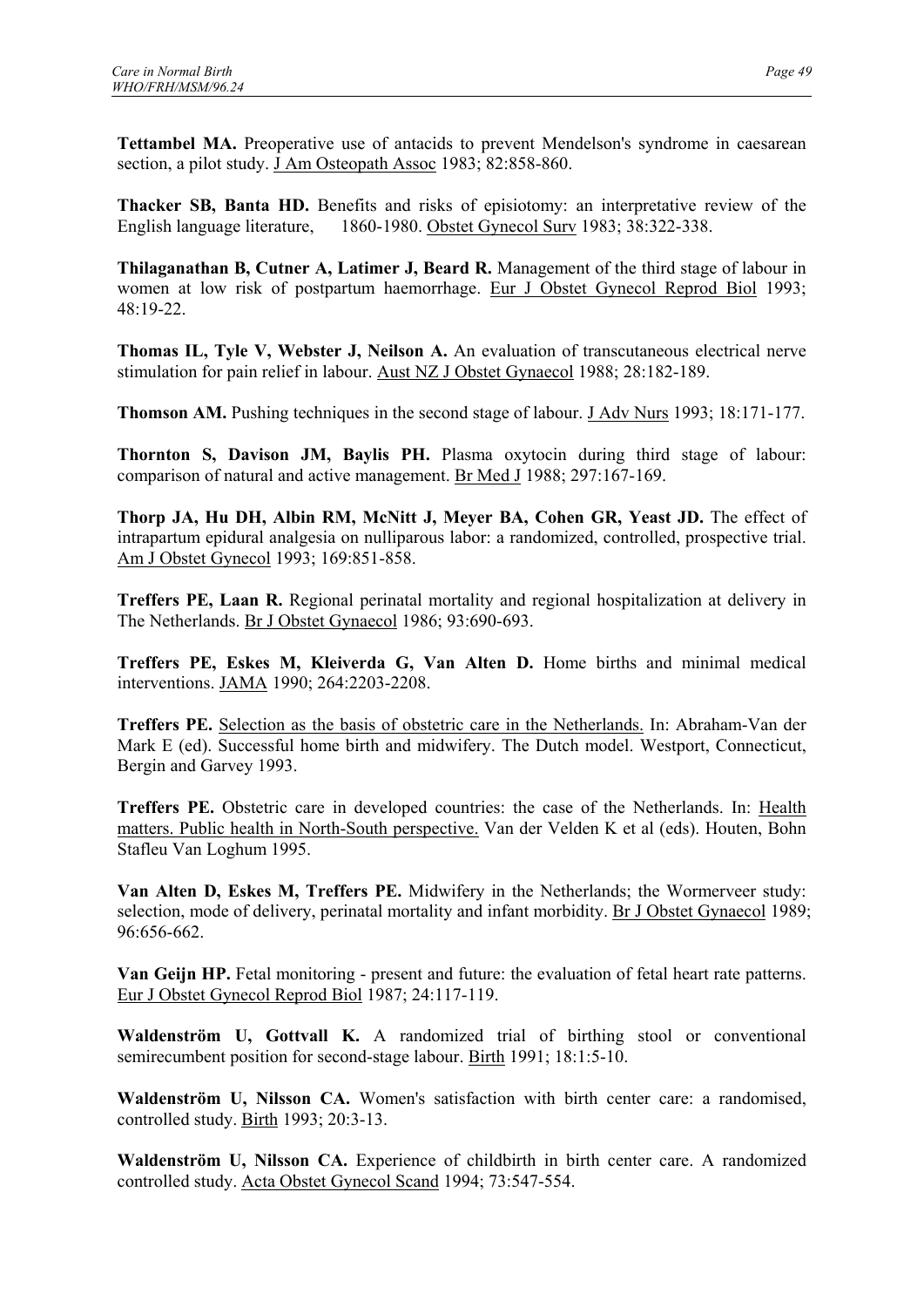Waldenström U, Nilsson CA, Winbladh B. The Stockholm birth center trial. Maternal and infant outcome. Brit J Obstet Gynae 1996 (in press).

**Waldenstrom U, Borg IM Olsson B Skold M, Wald S**. The Birth Experience. A study of 295 new mothers. Birth 1996 (in press).

**Wiegers TA, Keirse MJNC, Berghs GAH, Van der Zee J.** An approach to measuring the quality of midwifery care. J Clin Epidem 1996; 49:319-325.

Williams RM, Thorn MH, Studd JWW. A study of the benefits and acceptability of ambulation in spontaneous labour. Br J Obstet Gynaecol 1980; 87:122-126.

Wood C, Ng KH, Hounslow D, Benning H. Time - an important variable in normal delivery. J Obstet Gynaecol Br Commnwlth 1973; 80:295-300.

**Wood C, Renou P, Oats J, Farrell E, Beischer N, Anderson I.** A controlled trial of fetal heart rate monitoring in a low-risk population. Am J Obstet Gynecol 1981; 141:527-534.

**Woolley RJ.** Benefits and risks of episiotomy: a review of the English-language literature since 1980. Obstet Gynecol Surv 1995; 50:806-820, 821-835.

**World Health Organization.** Appropriate Technology for Birth. Lancet 1985; ii:436-437.

**World Health Organization/Unicef.** Protecting, promoting and supporting breast-feeding:the special role of maternity services. Geneva, World Health Organization 1989.

**World Health Organization.** The prevention and management of postpartum haemorrhage. Report of a Technical Working Group, Geneva 3-6 July 1989. Unpublished document WHO/MCH/90.7. Geneva, World Health Organization 1990.

World Health Organization. Preventing prolonged labour: a practical guide. The partograph. Unpublished document WHO/FHE/MSM/93.8/9/10/11. Geneva, World Health Organization 1993.

**World Health Organization.** Clean delivery for the prevention of tetanus and sepsis: Strengthening of country-wide programmes. Unpublished document CHD/MSM/94.1. Geneva, World Health Organization 1994a.

**World Health Organization. Maternal Health and Safe Motherhood Programme.** World Health Organization partograph in management of labour. Lancet 1994b; 343:1399-1404.

**World Health Organization**. Mother-Baby Package: Implementing safe motherhood in countries. Unpublished document FHE/MSM/94.11. Geneva, World Health Organization 1994c.

**World Health Organization**. Global Programme on AIDS. Preventing HIV Transmission in Health Facilities. Unpublished document GPA/TCO/HCS/95.16. Geneva, World Health Organization 1995.

**World Health Organization.** Preventing HIV transmission in Health Facilities. Geneva. WHO Global Programme on AIDS 1995.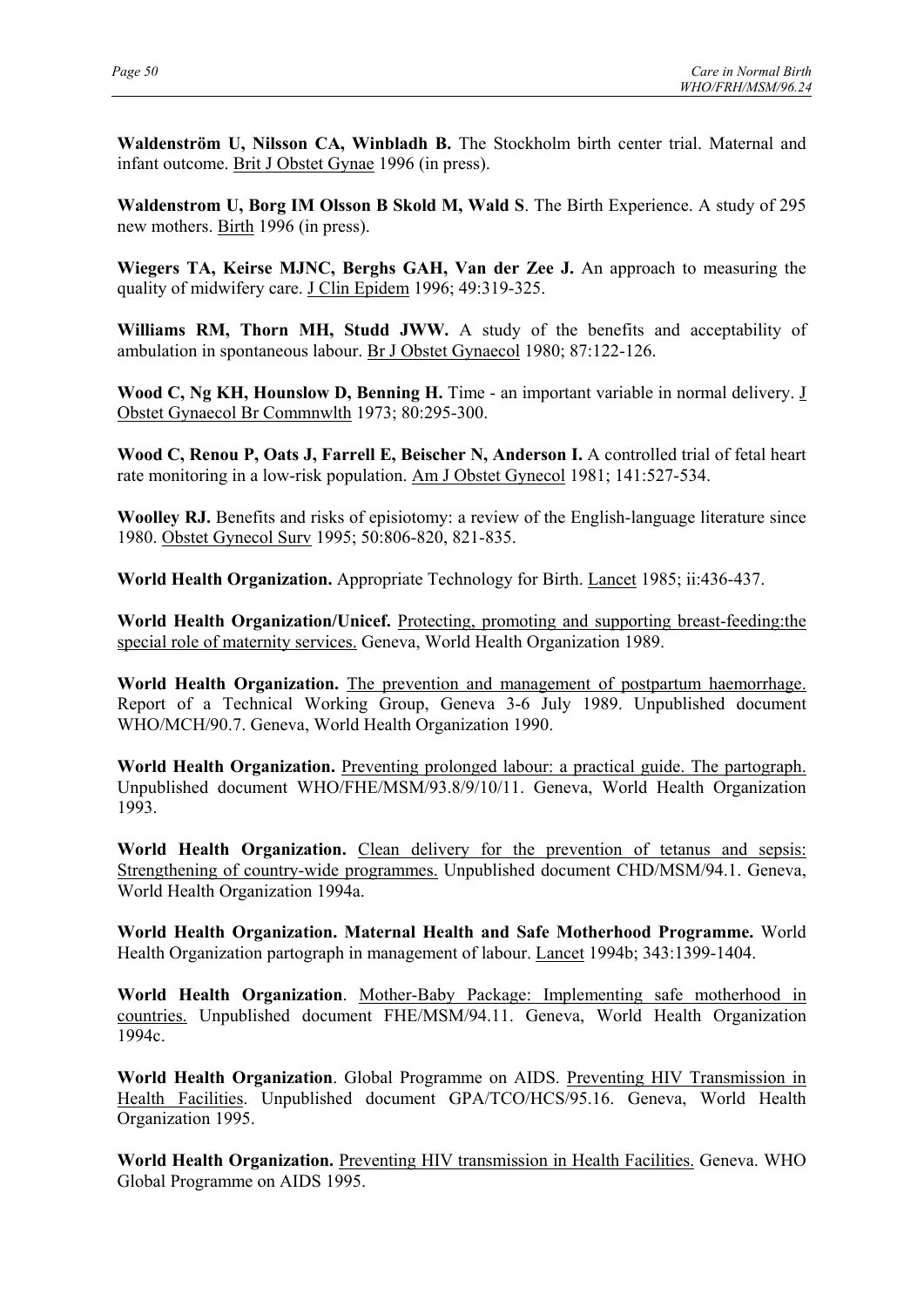**World Health Organization.** Report of the Technical Working Group on Essential Care of the Newborn 1996 (in press).

**Yancey MK, Herpolsheimer A, Jordan GD, Benson WL, Brady K.** Maternal and neonatal effects of outlet forceps delivery compared with spontaneous vaginal delivery in term pregnancies. Obstet Gynecol 1991; 78:646-650.

**Yao AC, Lind J, Vourenkosky V.** Expiratory grunting in the late cord clamped normal infant. Pediatrics 1971; 48:865-870.

**Yao AC, Lind J.** Placental transfusion. Am J Dis Child 1974; 127:128-141.

**Zheng Qiao-ling, Zhang Xiao-min.** Analysis of 39 cases of maternal deaths caused by incorrect use of oxytocin. Chin J Obstet Gynecol. 1994; 29:317

## **THE COCHRANE PREGNANCY and CHILDBIRTH DATABASE (issue 1995-1) CCPC reviews used in this report:**

#### **Elbourne DR**

- Prophylactic oxytocics in third stage of labour. Review 02974
- Prophylactic syntometrine vs oxytocin in third stage of labour. Review 02999
- Prophylactic oxytocin vs ergot derivatives in third stage of labour. Review 03000
- Prophylactic syntometrine vs ergot derivatives in third stage of labour. Review 03001
- Early umbilical cord clamping in third stage of labour. Review 3818
- Cord traction vs fundal pressure in third stage of labour. Review 03004
- Active vs conservative third stage management. Review 05352
- Active vs conservative third stage management-low risk women. Review 05353

### **Fraser WD**

- Amniotomy to shorten spontaneous labour. Review 04134
- Early amniotomy and early oxytocin for delay in labour compared to routine care. Review 06949

### **Grant AM**

- EFM vs intermittent auscultation in labour. Review 03884
- EFM and scalp sampling vs intermittent auscultation in labour. Review 03297
- EFM alone vs intermittent auscultation labour. Review 03298
- Fetal blood sampling as adjunct to heart rate monitoring. Review 07018
- Liberal vs restricted use of EFM in labour (low risk labours). Review 03886
- Liberal vs restricted use of EFM in labour (all labours) Review 03885

### **Hodnett ED**

- Support from caregivers during childbirth. Review 03871
- Birth room vs conventional delivery setting. Review 05735
- Continuity of caregivers during pregnancy and childbirth. Review 07672

### **Howell CJ**

- Transcutaneous nerve stimulation (TENS) in labour. Review 05253
- Transcutaneous nerve stimulation (TENS) vs pethidine in labour. Review 05254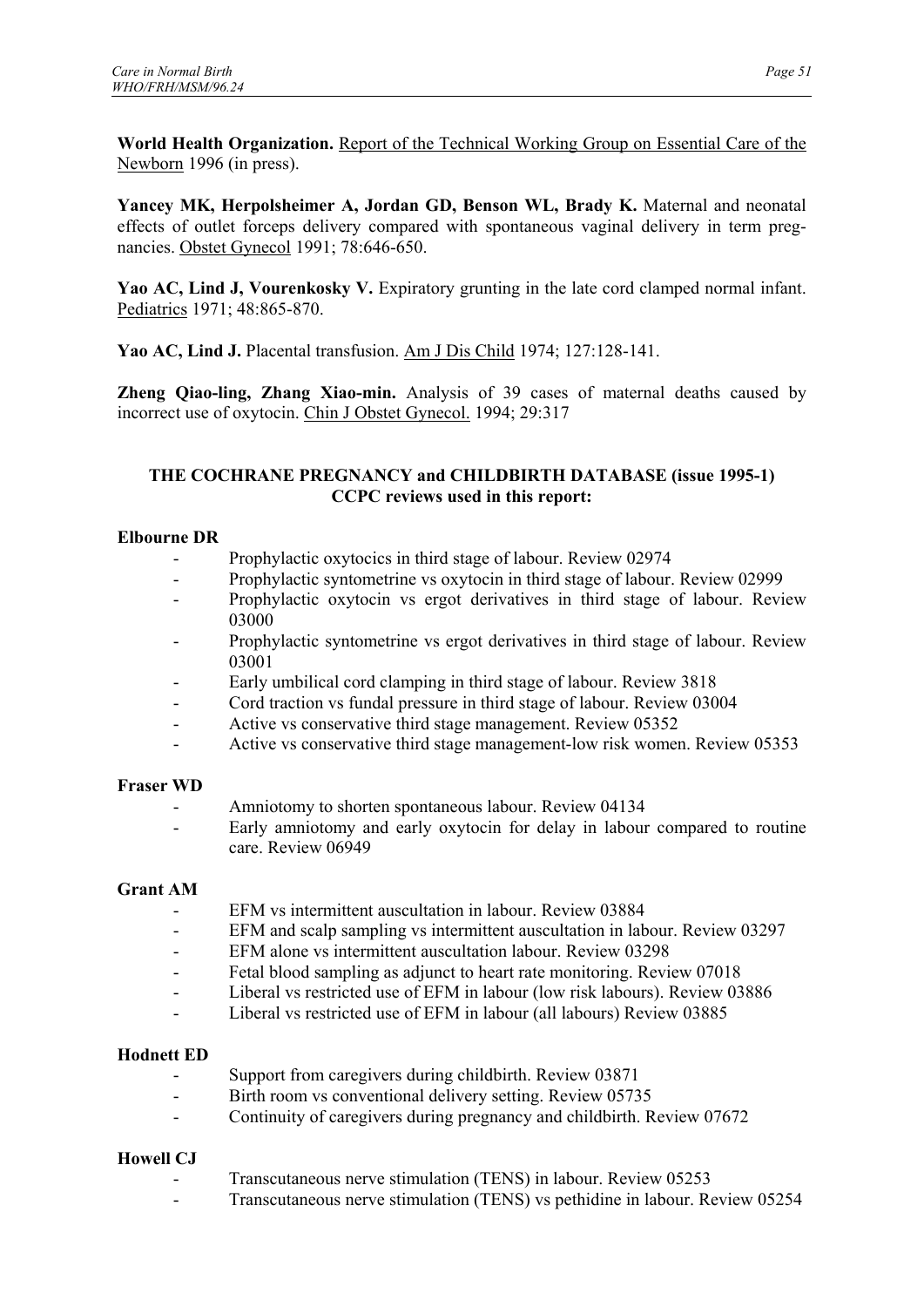- Systematic narcotics for analgesia in labour. Review 03398
- Diazepam in labour. Review 03401
- Methoxyflurane vs nitrous oxide/oxygen for analgesia in labour. Review 03400
- Epidural vs non-epidural analgesia in labour. Review 03399

## **Nikodem C**

- Upright vs recumbent position durng first stage of labour. Review 03334
- Upright vs recumbent position for second stage of labour. Review 03335
- Birth chair vs recumbent position for second stage of labour. Review 04735
- Lateral tilt vs dorsal position for second stage of labour. Review 03402
- Sustained (Valsalva) vs exhalatory bearing down in second stage of labour. Review 03336

### **Renfrew MJ**

- Routine perineal shaving on admission in labour. Review 03876
- Liberal use of episiotomy for spontaneous vaginal delivery. Review 03695

### **Renfrew MJ, Hay-Smith J**

Routine enema on admission in labour. Review 03877

#### **Sinclair JC**

- Intubation and suction in vigorous meconium-stained babies. Review 05946

Special acknowledgment is made to the following publications to which frequent reference is made:

**Chalmers I, Enkin M, Keirse MJNC** (eds). Effective care in pregnancy and childbirth. Oxford, Oxford University Press 1989.

**Enkin M, Keirse MJNC, Renfrew MJ, Neilson J.** A Guide to Effective care in pregnancy and childbirth, 2nd ed. Oxford, Oxford University Press 1995.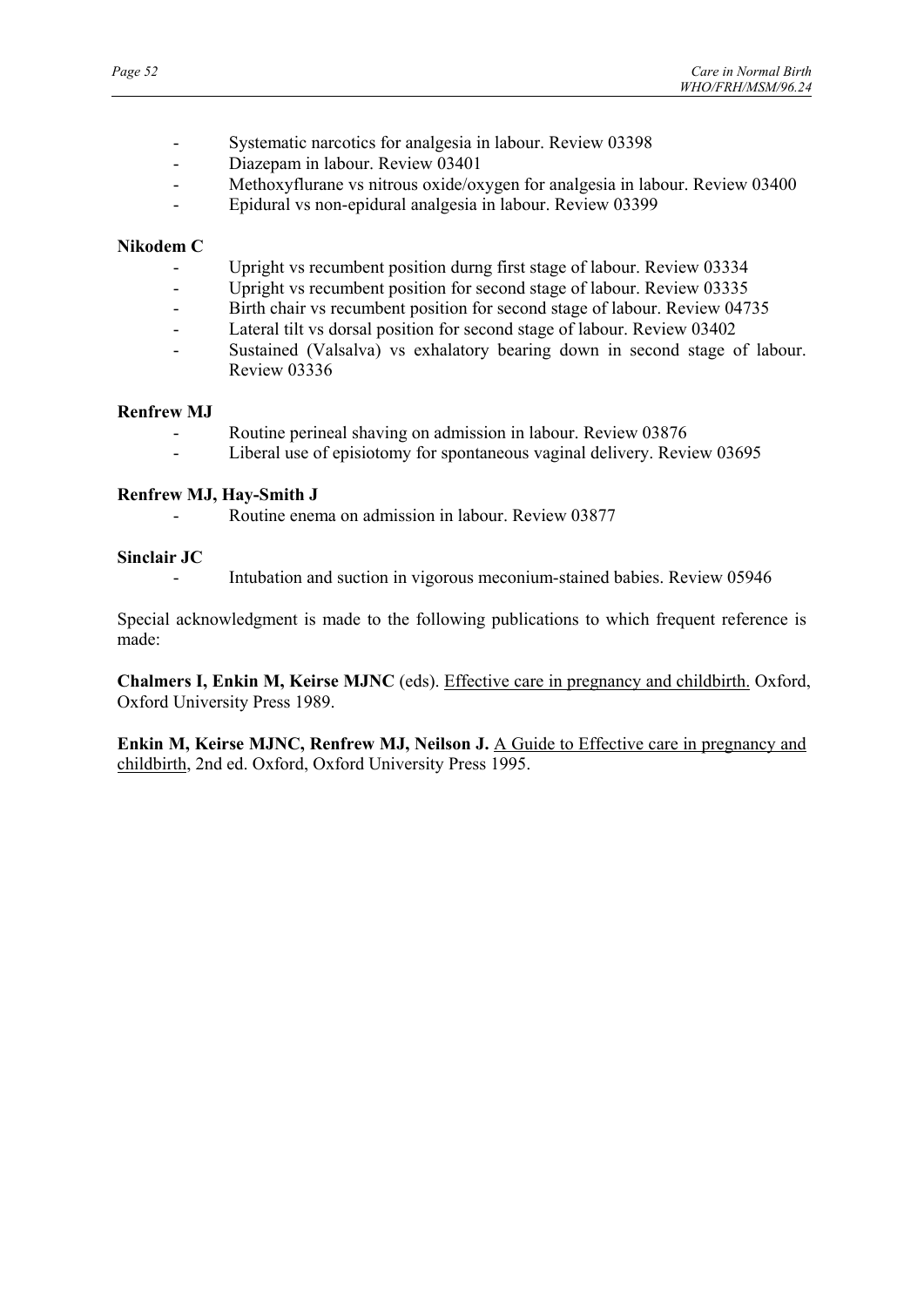# **8. LIST OF PARTICIPANTS**

Dr Yusuf Ahmed, Senior Lecturer, Department of Obstetrics and Gynaecology, University Teaching Hospital, P. O. Box 50001, Lusaka, Zambia

Dr Raj Baveja, Honorary Medical Superintendent, Kamala Nehru Memorial Hospital, Allahabad, India

Ms Frances Foord, Dunn Nutrition Group (Keneba), MRC Laboratories, Fajara, Nr Banjul, P.O. Box 273, The Gambia

Dr Ricardo Gonzales, Dr Jose Fabella Memorial Hospital, Lope de Vega St. Sta Cruz, Manila, The Philippines

Mrs Stella Mpanda, Lecturer, Faculty of Nursing, P. O. Box 65004, Dar Es Salaam, Tanzania

Ms Azizah Musbah, Principal Nurse Midwife Tutor, School of Midwifery, Hospital Kuala Lumpur, Jala Pahang, 50586 Kuala Lumpur, Malaysia

Dr Philip N. Mwalali, MSCI Chief Technical Adviser, Family Health Division, Ministry of Health and Social Welfare, Maseru, Lesotho

Miss Margaret Peters, Director, International Confederation of Midwives, Royal Women's Hospital, 132 Grattan Street, Carlton 3053, Victoria, Australia

Dr Ezzat H. Sayed, Professor of Obstetrics and Gynaecology, Faculty of Medicine, Assiut University, P. O. Box 174, Assiut, Egypt

Dr Ricardo Schwarcz, Director, Center for Perinatology and Human Development (CLAP), Hospital de Clinicas, Casilia de Correo 627, Piso 16, 11000 Montevideo, Uruguay

Ms Delia S. Veraguas Segura, Avenida Gomez Carreño, 3443, V Sector, DTO 4, Viña del Mar, Chile

Professor Ulla Waldenstrom, La Trobe University, RWH Campus, Royal Women's Hospital, Kathleen Syme Education Centre, 132 Grattan Street, Carlton 3053, Victoria, Australia

## **OBSERVERS**

Ms Jeanne McDermott, MotherCare Project, John Snow Incorporated, 1616 N. Fort Myer Drive, Suite 1100, Arlington, Virginia 22209, United States of America

Ms Susan F. Murray, Senior Lecturer, Institute of Child Health, 30 Guildford Street, London WCIN IEH, United Kingdom

## **SECRETARIAT**

Dr Susan Holck, Director, Reproductive Health

Mrs Carla AbouZahr, Maternal Health and Safe Motherhood

Dr Agostino Borra, Maternal Health and Safe Motherhood Programme